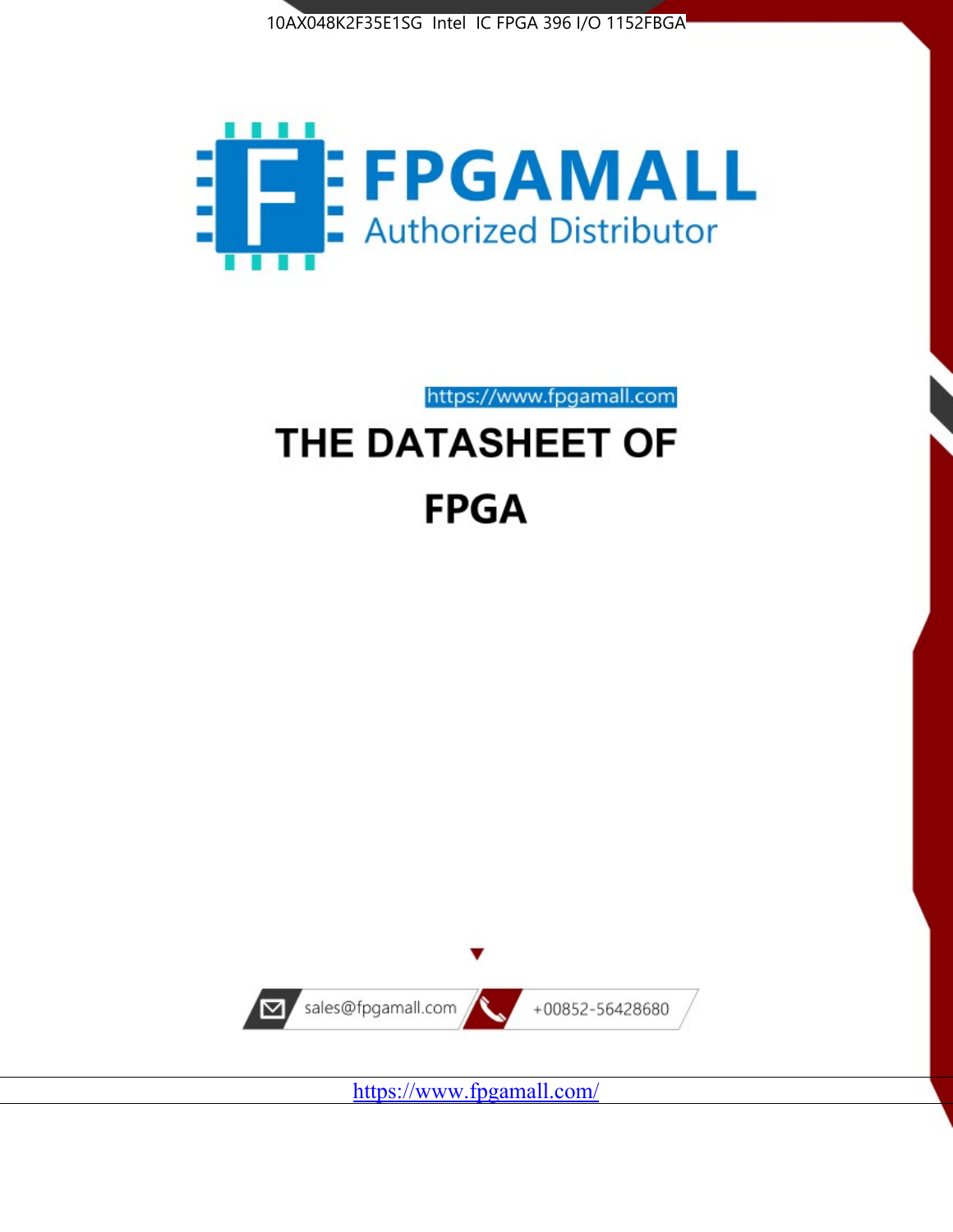10AX048K2F35E1SG Intel IC FPGA 396 I/O 1152FBGA



# **Intel® Arria® 10 Device Overview**



**A10-OVERVIEW | 2018.12.06** Latest document on the web: **[PDF](https://www.intel.com/content/dam/www/programmable/us/en/pdfs/literature/hb/arria-10/a10_overview.pdf)** | **[HTML](https://www.intel.com/content/www/us/en/programmable/documentation/sam1403480274650.html)**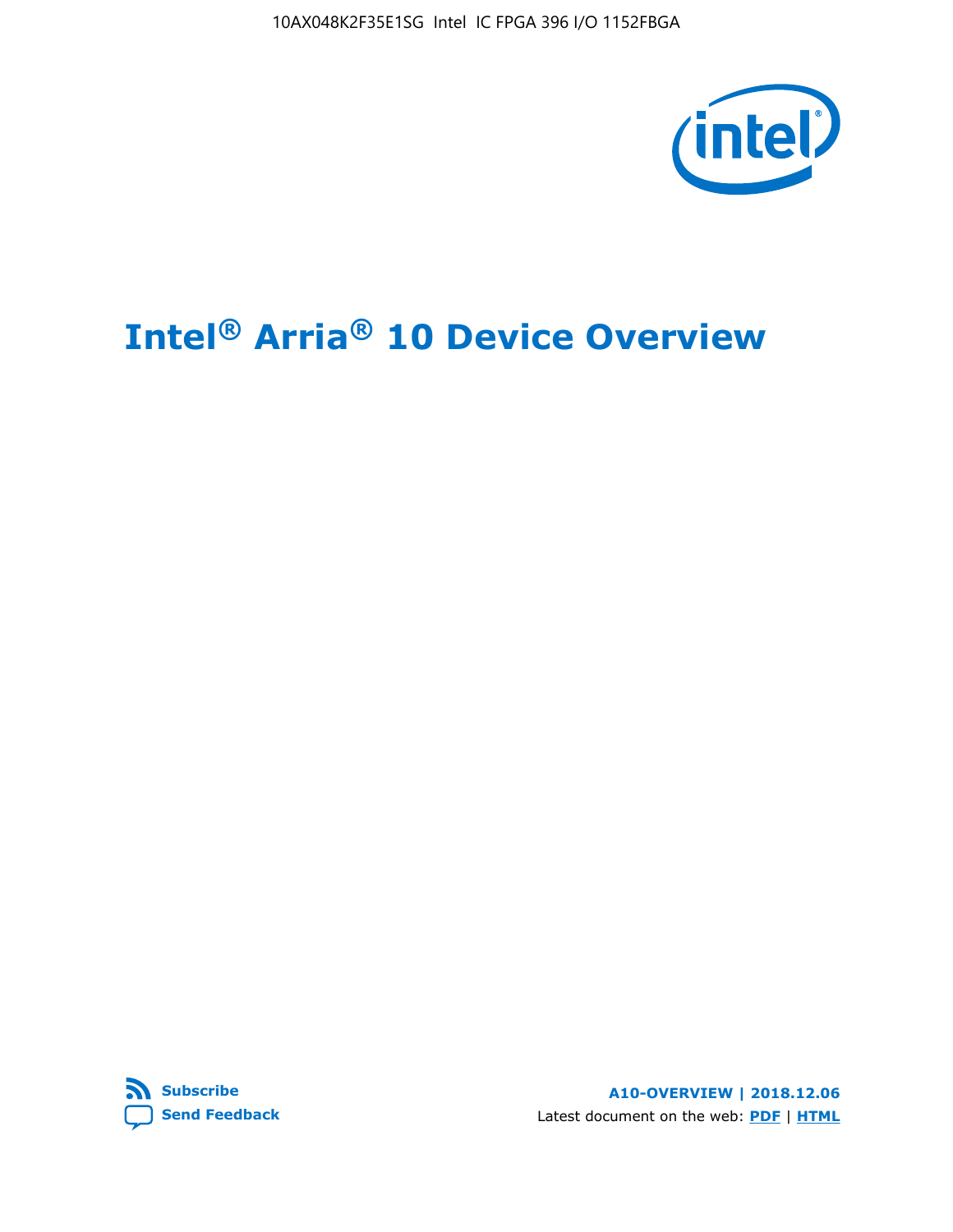

**Contents** 

# **Contents**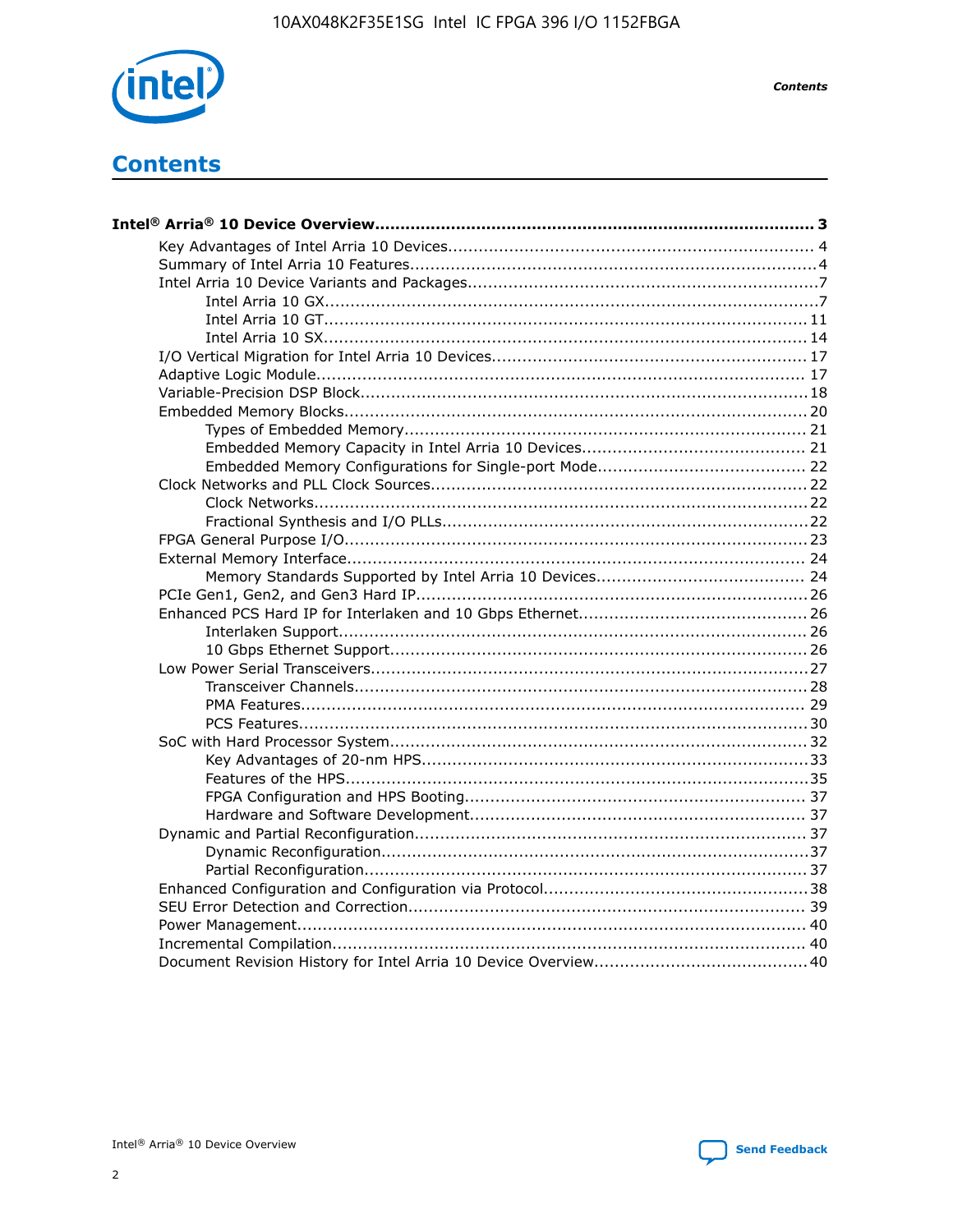**A10-OVERVIEW | 2018.12.06**

**[Send Feedback](mailto:FPGAtechdocfeedback@intel.com?subject=Feedback%20on%20Intel%20Arria%2010%20Device%20Overview%20(A10-OVERVIEW%202018.12.06)&body=We%20appreciate%20your%20feedback.%20In%20your%20comments,%20also%20specify%20the%20page%20number%20or%20paragraph.%20Thank%20you.)**



# **Intel® Arria® 10 Device Overview**

The Intel<sup>®</sup> Arria<sup>®</sup> 10 device family consists of high-performance and power-efficient 20 nm mid-range FPGAs and SoCs.

Intel Arria 10 device family delivers:

- Higher performance than the previous generation of mid-range and high-end FPGAs.
- Power efficiency attained through a comprehensive set of power-saving technologies.

The Intel Arria 10 devices are ideal for high performance, power-sensitive, midrange applications in diverse markets.

| <b>Market</b>         | <b>Applications</b>                                                                                               |
|-----------------------|-------------------------------------------------------------------------------------------------------------------|
| Wireless              | Channel and switch cards in remote radio heads<br>٠<br>Mobile backhaul<br>٠                                       |
| Wireline              | 40G/100G muxponders and transponders<br>٠<br>100G line cards<br>٠<br><b>Bridging</b><br>٠<br>Aggregation<br>٠     |
| <b>Broadcast</b>      | Studio switches<br>٠<br>Servers and transport<br>٠<br>Videoconferencing<br>٠<br>Professional audio and video<br>٠ |
| Computing and Storage | Flash cache<br>٠<br>Cloud computing servers<br>٠<br>Server acceleration<br>٠                                      |
| Medical               | Diagnostic scanners<br>٠<br>Diagnostic imaging<br>٠                                                               |
| Military              | Missile guidance and control<br>٠<br>Radar<br>٠<br>Electronic warfare<br>٠<br>Secure communications<br>٠          |

#### **Table 1. Sample Markets and Ideal Applications for Intel Arria 10 Devices**

#### **Related Information**

- [Intel Arria 10 Device Handbook: Known Issues](http://www.altera.com/support/kdb/solutions/rd07302013_646.html) Lists the planned updates to the *Intel Arria 10 Device Handbook* chapters.
- [Intel Arria 10 GX/GT Device Errata and Design Recommendations](https://www.intel.com/content/www/us/en/programmable/documentation/agz1493851706374.html#yqz1494433888646)
- [Intel Arria 10 SX Device Errata and Design Recommendations](https://www.intel.com/content/www/us/en/programmable/documentation/cru1462832385668.html#cru1462832558642)

Intel Corporation. All rights reserved. Intel, the Intel logo, Altera, Arria, Cyclone, Enpirion, MAX, Nios, Quartus and Stratix words and logos are trademarks of Intel Corporation or its subsidiaries in the U.S. and/or other countries. Intel warrants performance of its FPGA and semiconductor products to current specifications in accordance with Intel's standard warranty, but reserves the right to make changes to any products and services at any time without notice. Intel assumes no responsibility or liability arising out of the application or use of any information, product, or service described herein except as expressly agreed to in writing by Intel. Intel customers are advised to obtain the latest version of device specifications before relying on any published information and before placing orders for products or services. \*Other names and brands may be claimed as the property of others.

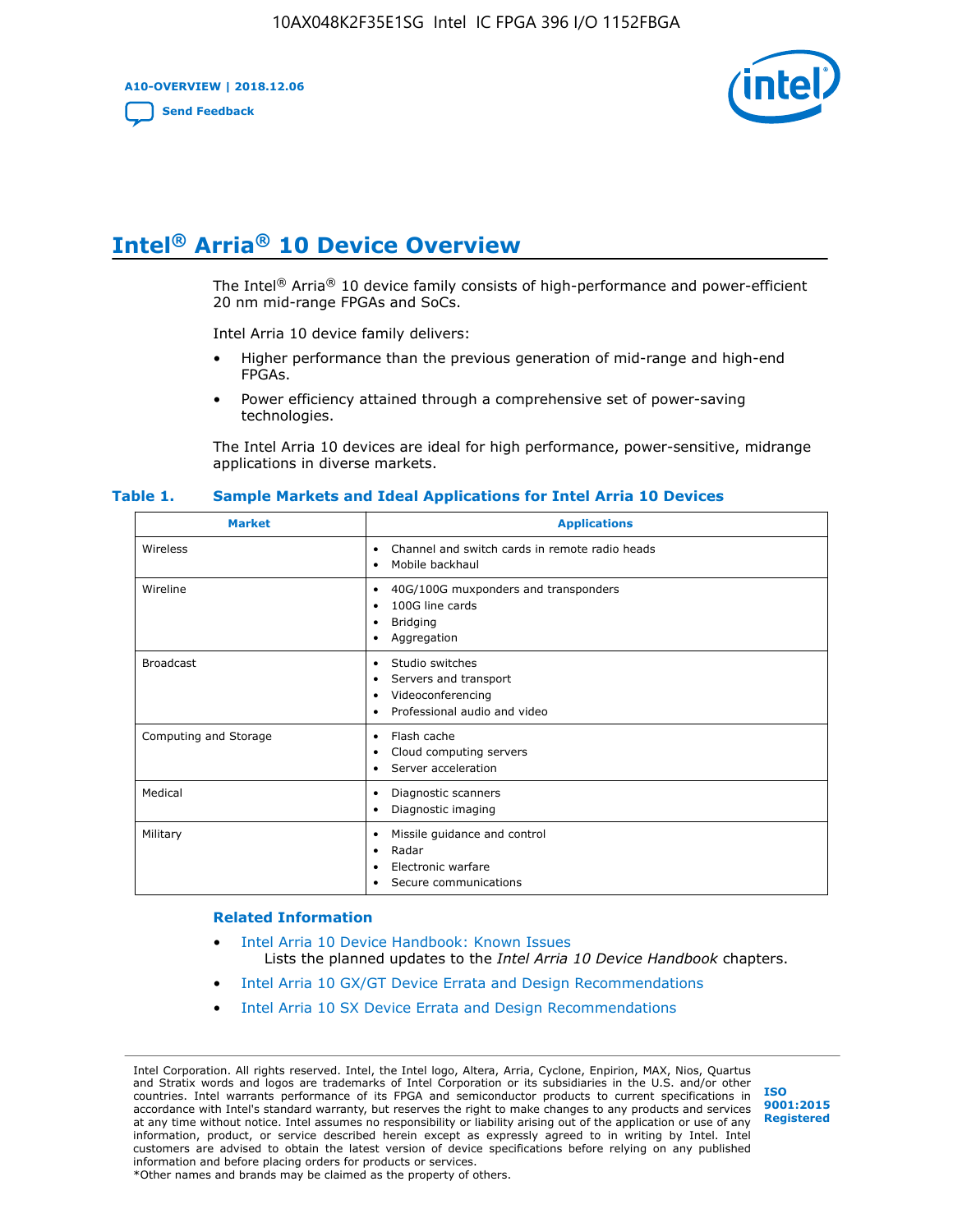

# **Key Advantages of Intel Arria 10 Devices**

## **Table 2. Key Advantages of the Intel Arria 10 Device Family**

| <b>Advantage</b>                                                                                          | <b>Supporting Feature</b>                                                                                                                                                                                                                                                                                                |
|-----------------------------------------------------------------------------------------------------------|--------------------------------------------------------------------------------------------------------------------------------------------------------------------------------------------------------------------------------------------------------------------------------------------------------------------------|
| Enhanced core architecture                                                                                | Built on TSMC's 20 nm process technology<br>٠<br>60% higher performance than the previous generation of mid-range FPGAs<br>٠<br>15% higher performance than the fastest previous-generation FPGA<br>٠                                                                                                                    |
| High-bandwidth integrated<br>transceivers                                                                 | Short-reach rates up to 25.8 Gigabits per second (Gbps)<br>٠<br>Backplane capability up to 12.5 Gbps<br>٠<br>Integrated 10GBASE-KR and 40GBASE-KR4 Forward Error Correction (FEC)<br>٠                                                                                                                                   |
| Improved logic integration and<br>hard IP blocks                                                          | 8-input adaptive logic module (ALM)<br>٠<br>Up to 65.6 megabits (Mb) of embedded memory<br>٠<br>Variable-precision digital signal processing (DSP) blocks<br>Fractional synthesis phase-locked loops (PLLs)<br>Hard PCI Express Gen3 IP blocks<br>Hard memory controllers and PHY up to 2,400 Megabits per second (Mbps) |
| Second generation hard<br>processor system (HPS) with<br>integrated ARM* Cortex*-A9*<br>MPCore* processor | Tight integration of a dual-core ARM Cortex-A9 MPCore processor, hard IP, and an<br>٠<br>FPGA in a single Intel Arria 10 system-on-a-chip (SoC)<br>Supports over 128 Gbps peak bandwidth with integrated data coherency between<br>$\bullet$<br>the processor and the FPGA fabric                                        |
| Advanced power savings                                                                                    | Comprehensive set of advanced power saving features<br>٠<br>Power-optimized MultiTrack routing and core architecture<br>٠<br>Up to 40% lower power compared to previous generation of mid-range FPGAs<br>Up to 60% lower power compared to previous generation of high-end FPGAs                                         |

# **Summary of Intel Arria 10 Features**

## **Table 3. Summary of Features for Intel Arria 10 Devices**

| <b>Feature</b>                  | <b>Description</b>                                                                                                                                                                                                                                                                                                                                                                                           |
|---------------------------------|--------------------------------------------------------------------------------------------------------------------------------------------------------------------------------------------------------------------------------------------------------------------------------------------------------------------------------------------------------------------------------------------------------------|
| Technology                      | TSMC's 20-nm SoC process technology<br>٠<br>Allows operation at a lower $V_{CC}$ level of 0.82 V instead of the 0.9 V standard $V_{CC}$ core voltage                                                                                                                                                                                                                                                         |
| Packaging                       | 1.0 mm ball-pitch Fineline BGA packaging<br>٠<br>0.8 mm ball-pitch Ultra Fineline BGA packaging<br>Multiple devices with identical package footprints for seamless migration between different<br><b>FPGA</b> densities<br>Devices with compatible package footprints allow migration to next generation high-end<br>Stratix <sup>®</sup> 10 devices<br>RoHS, leaded $(1)$ , and lead-free (Pb-free) options |
| High-performance<br>FPGA fabric | Enhanced 8-input ALM with four registers<br>Improved multi-track routing architecture to reduce congestion and improve compilation time<br>Hierarchical core clocking architecture<br>Fine-grained partial reconfiguration                                                                                                                                                                                   |
| Internal memory<br>blocks       | M20K-20-Kb memory blocks with hard error correction code (ECC)<br>٠<br>Memory logic array block (MLAB)-640-bit memory                                                                                                                                                                                                                                                                                        |
|                                 | continued                                                                                                                                                                                                                                                                                                                                                                                                    |



<sup>(1)</sup> Contact Intel for availability.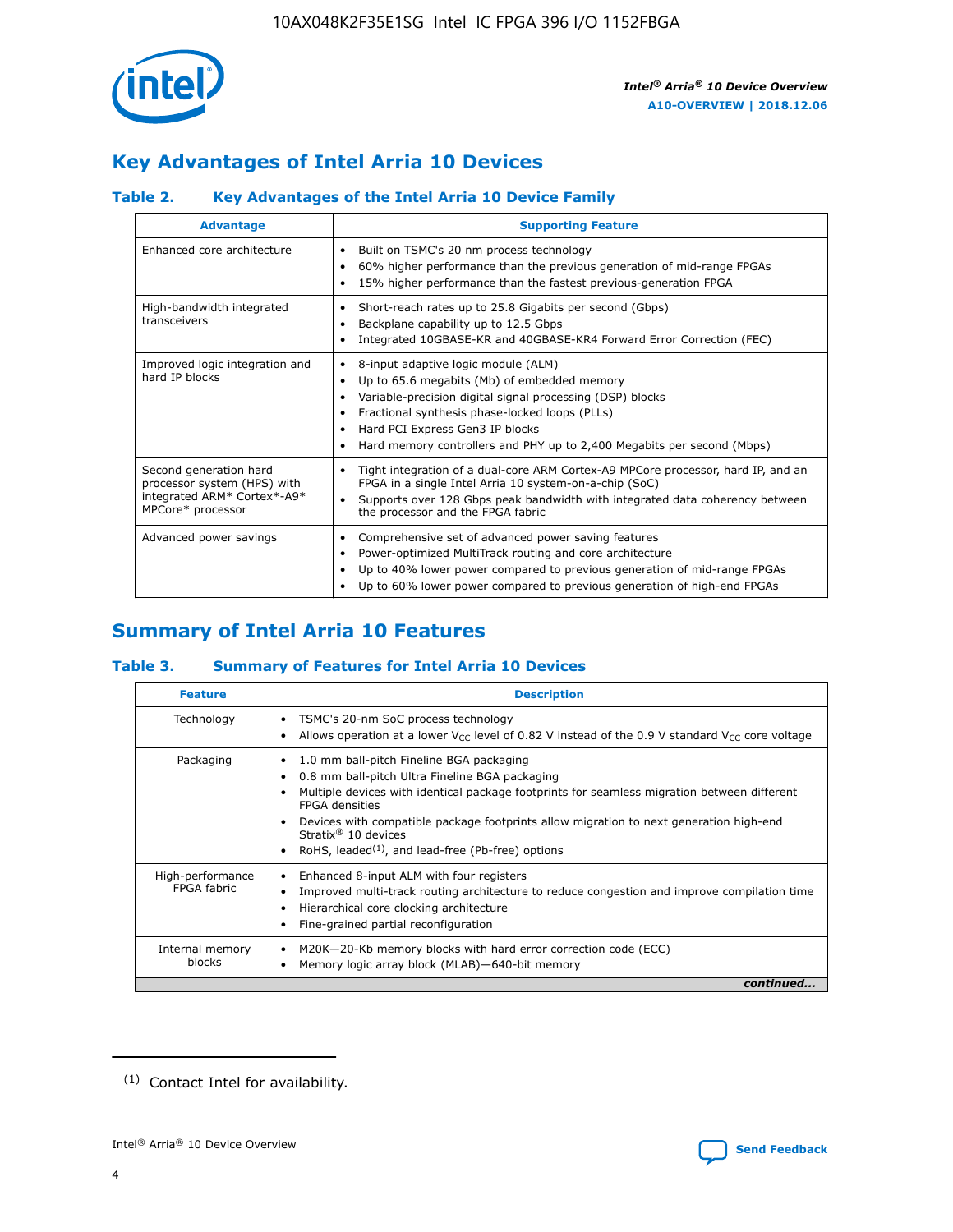$\mathsf{r}$ 



| <b>Feature</b>                         |                                                                                                                | <b>Description</b>                                                                                                                                                                                                                                                                                                                                                                                                                                                                                                                                                                                                                                                                                                                                                                                                                          |
|----------------------------------------|----------------------------------------------------------------------------------------------------------------|---------------------------------------------------------------------------------------------------------------------------------------------------------------------------------------------------------------------------------------------------------------------------------------------------------------------------------------------------------------------------------------------------------------------------------------------------------------------------------------------------------------------------------------------------------------------------------------------------------------------------------------------------------------------------------------------------------------------------------------------------------------------------------------------------------------------------------------------|
| Embedded Hard IP<br>blocks             | Variable-precision DSP                                                                                         | Native support for signal processing precision levels from $18 \times 19$ to<br>$\bullet$<br>54 x 54<br>Native support for 27 x 27 multiplier mode<br>64-bit accumulator and cascade for systolic finite impulse responses<br>(FIRs)<br>Internal coefficient memory banks<br>٠<br>Preadder/subtractor for improved efficiency<br>Additional pipeline register to increase performance and reduce<br>power<br>Supports floating point arithmetic:<br>- Perform multiplication, addition, subtraction, multiply-add,<br>multiply-subtract, and complex multiplication.<br>- Supports multiplication with accumulation capability, cascade<br>summation, and cascade subtraction capability.<br>- Dynamic accumulator reset control.<br>- Support direct vector dot and complex multiplication chaining<br>multiply floating point DSP blocks. |
|                                        | Memory controller                                                                                              | DDR4, DDR3, and DDR3L                                                                                                                                                                                                                                                                                                                                                                                                                                                                                                                                                                                                                                                                                                                                                                                                                       |
|                                        | PCI Express*                                                                                                   | PCI Express (PCIe*) Gen3 (x1, x2, x4, or x8), Gen2 (x1, x2, x4, or x8)<br>and Gen1 (x1, x2, x4, or x8) hard IP with complete protocol stack,<br>endpoint, and root port                                                                                                                                                                                                                                                                                                                                                                                                                                                                                                                                                                                                                                                                     |
|                                        | Transceiver I/O                                                                                                | 10GBASE-KR/40GBASE-KR4 Forward Error Correction (FEC)<br>PCS hard IPs that support:<br>- 10-Gbps Ethernet (10GbE)<br>- PCIe PIPE interface<br>- Interlaken<br>- Gbps Ethernet (GbE)<br>- Common Public Radio Interface (CPRI) with deterministic latency<br>support<br>- Gigabit-capable passive optical network (GPON) with fast lock-<br>time support<br>13.5G JESD204b<br>$\bullet$<br>8B/10B, 64B/66B, 64B/67B encoders and decoders<br>Custom mode support for proprietary protocols                                                                                                                                                                                                                                                                                                                                                   |
| Core clock networks                    | $\bullet$<br>$\bullet$                                                                                         | Up to 800 MHz fabric clocking, depending on the application:<br>- 667 MHz external memory interface clocking with 2,400 Mbps DDR4 interface<br>- 800 MHz LVDS interface clocking with 1,600 Mbps LVDS interface<br>Global, regional, and peripheral clock networks<br>Clock networks that are not used can be gated to reduce dynamic power                                                                                                                                                                                                                                                                                                                                                                                                                                                                                                 |
| Phase-locked loops<br>(PLLs)           | High-resolution fractional synthesis PLLs:<br>$\bullet$<br>Integer PLLs:<br>- Adjacent to general purpose I/Os | - Precision clock synthesis, clock delay compensation, and zero delay buffering (ZDB)<br>- Support integer mode and fractional mode<br>- Fractional mode support with third-order delta-sigma modulation<br>- Support external memory and LVDS interfaces                                                                                                                                                                                                                                                                                                                                                                                                                                                                                                                                                                                   |
| FPGA General-purpose<br>$I/Os$ (GPIOs) | On-chip termination (OCT)<br>$\bullet$                                                                         | 1.6 Gbps LVDS-every pair can be configured as receiver or transmitter<br>1.2 V to 3.0 V single-ended LVTTL/LVCMOS interfacing                                                                                                                                                                                                                                                                                                                                                                                                                                                                                                                                                                                                                                                                                                               |
| <b>External Memory</b><br>Interface    |                                                                                                                | Hard memory controller- DDR4, DDR3, and DDR3L support<br>$-$ DDR4-speeds up to 1,200 MHz/2,400 Mbps<br>- DDR3-speeds up to 1,067 MHz/2,133 Mbps<br>Soft memory controller—provides support for RLDRAM $3^{(2)}$ , QDR IV $(2^2)$ , and QDR II+<br>continued                                                                                                                                                                                                                                                                                                                                                                                                                                                                                                                                                                                 |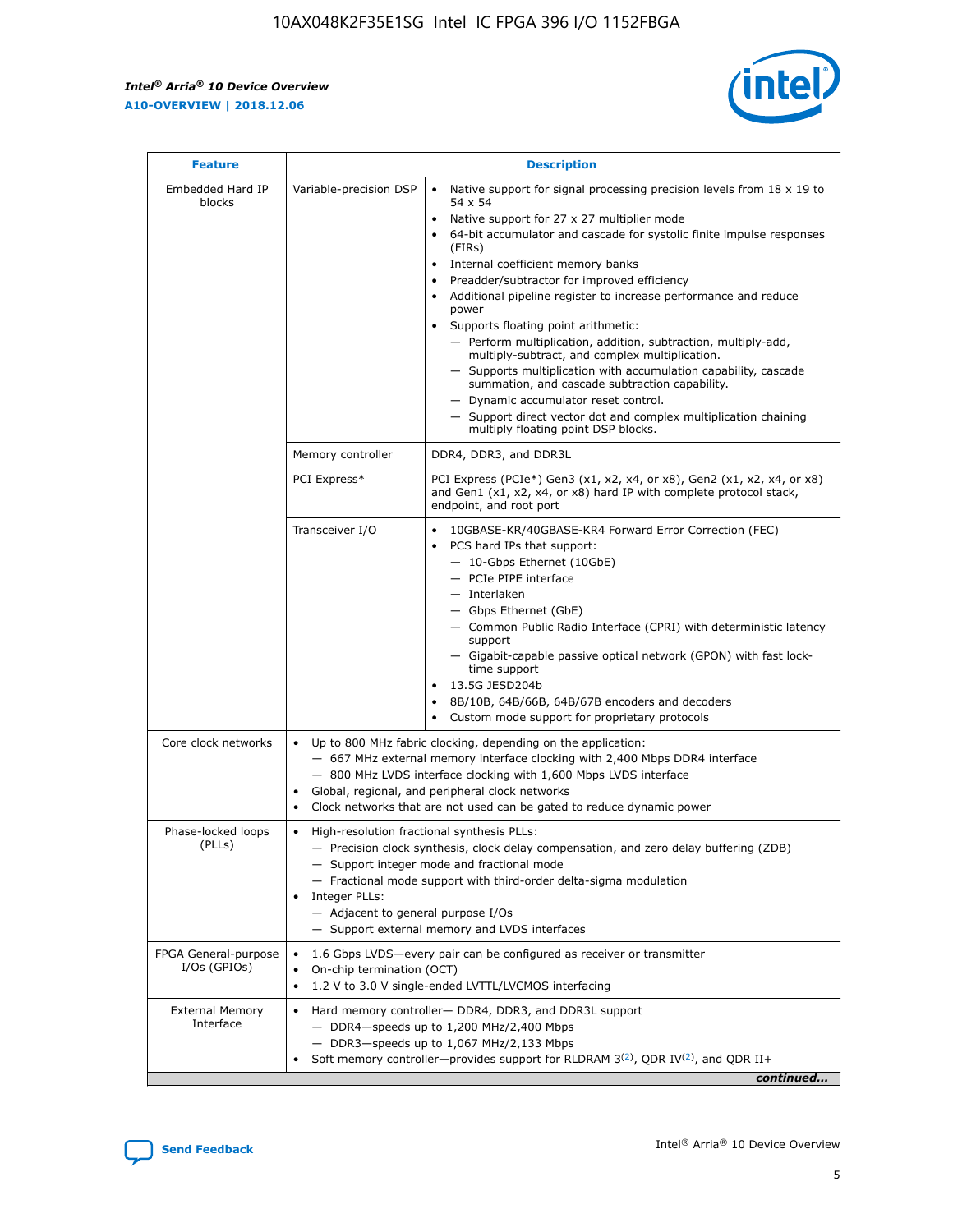

| <b>Feature</b>                                    | <b>Description</b>                                                                                                                                                                                                                                                                                                                                                                                                                                                                                                                                                                                                                           |  |  |  |  |  |  |  |
|---------------------------------------------------|----------------------------------------------------------------------------------------------------------------------------------------------------------------------------------------------------------------------------------------------------------------------------------------------------------------------------------------------------------------------------------------------------------------------------------------------------------------------------------------------------------------------------------------------------------------------------------------------------------------------------------------------|--|--|--|--|--|--|--|
| Low-power serial<br>transceivers                  | • Continuous operating range:<br>- Intel Arria 10 GX-1 Gbps to 17.4 Gbps<br>- Intel Arria 10 GT-1 Gbps to 25.8 Gbps<br>Backplane support:<br>$-$ Intel Arria 10 GX-up to 12.5<br>$-$ Intel Arria 10 GT-up to 12.5<br>Extended range down to 125 Mbps with oversampling<br>ATX transmit PLLs with user-configurable fractional synthesis capability<br>Electronic Dispersion Compensation (EDC) support for XFP, SFP+, QSFP, and CFP optical<br>module<br>• Adaptive linear and decision feedback equalization<br>Transmitter pre-emphasis and de-emphasis<br>$\bullet$<br>Dynamic partial reconfiguration of individual transceiver channels |  |  |  |  |  |  |  |
| <b>HPS</b><br>(Intel Arria 10 SX<br>devices only) | Dual-core ARM Cortex-A9 MPCore processor-1.2 GHz CPU with<br>Processor and system<br>$\bullet$<br>1.5 GHz overdrive capability<br>256 KB on-chip RAM and 64 KB on-chip ROM<br>System peripherals-general-purpose timers, watchdog timers, direct<br>memory access (DMA) controller, FPGA configuration manager, and<br>clock and reset managers<br>Security features-anti-tamper, secure boot, Advanced Encryption<br>$\bullet$<br>Standard (AES) and authentication (SHA)<br>ARM CoreSight* JTAG debug access port, trace port, and on-chip<br>trace storage                                                                                |  |  |  |  |  |  |  |
|                                                   | <b>External interfaces</b><br>Hard memory interface-Hard memory controller (2,400 Mbps DDR4,<br>$\bullet$<br>and 2,133 Mbps DDR3), Quad serial peripheral interface (QSPI) flash<br>controller, NAND flash controller, direct memory access (DMA)<br>controller, Secure Digital/MultiMediaCard (SD/MMC) controller<br>Communication interface-10/100/1000 Ethernet media access<br>$\bullet$<br>control (MAC), USB On-The-GO (OTG) controllers, I <sup>2</sup> C controllers,<br>UART 16550, serial peripheral interface (SPI), and up to 62<br>HPS GPIO interfaces (48 direct-share I/Os)                                                   |  |  |  |  |  |  |  |
|                                                   | High-performance ARM AMBA* AXI bus bridges that support<br>Interconnects to core<br>$\bullet$<br>simultaneous read and write<br>HPS-FPGA bridges-include the FPGA-to-HPS, HPS-to-FPGA, and<br>$\bullet$<br>lightweight HPS-to-FPGA bridges that allow the FPGA fabric to issue<br>transactions to slaves in the HPS, and vice versa<br>Configuration bridge that allows HPS configuration manager to<br>configure the core logic via dedicated 32-bit configuration port<br>FPGA-to-HPS SDRAM controller bridge-provides configuration<br>interfaces for the multiport front end (MPFE) of the HPS SDRAM<br>controller                       |  |  |  |  |  |  |  |
| Configuration                                     | Tamper protection—comprehensive design protection to protect your valuable IP investments<br>Enhanced 256-bit advanced encryption standard (AES) design security with authentication<br>٠<br>Configuration via protocol (CvP) using PCIe Gen1, Gen2, or Gen3<br>continued                                                                                                                                                                                                                                                                                                                                                                    |  |  |  |  |  |  |  |

<sup>(2)</sup> Intel Arria 10 devices support this external memory interface using hard PHY with soft memory controller.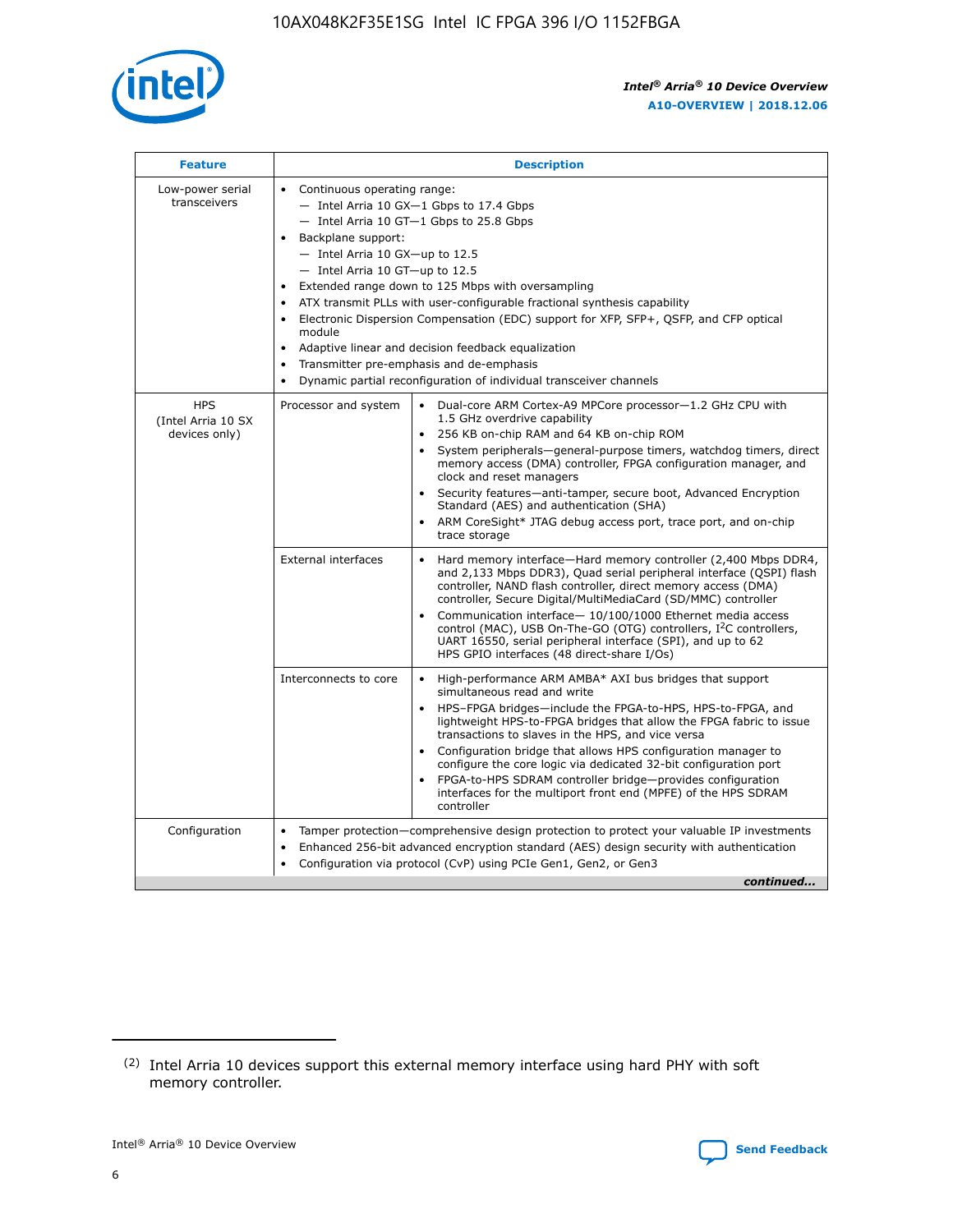

| <b>Feature</b>     | <b>Description</b>                                                                                                                                                                                                    |
|--------------------|-----------------------------------------------------------------------------------------------------------------------------------------------------------------------------------------------------------------------|
|                    | Dynamic reconfiguration of the transceivers and PLLs<br>Fine-grained partial reconfiguration of the core fabric<br>Active Serial x4 Interface                                                                         |
| Power management   | SmartVID<br>Low static power device options<br>Programmable Power Technology<br>Intel Quartus <sup>®</sup> Prime integrated power analysis                                                                            |
| Software and tools | Intel Quartus Prime design suite<br>Transceiver toolkit<br>٠<br>Platform Designer system integration tool<br>DSP Builder for Intel FPGAs<br>OpenCL <sup>™</sup> support<br>Intel SoC FPGA Embedded Design Suite (EDS) |

## **Related Information**

[Intel Arria 10 Transceiver PHY Overview](https://www.intel.com/content/www/us/en/programmable/documentation/nik1398707230472.html#nik1398706768037) Provides details on Intel Arria 10 transceivers.

## **Intel Arria 10 Device Variants and Packages**

#### **Table 4. Device Variants for the Intel Arria 10 Device Family**

| <b>Variant</b>    | <b>Description</b>                                                                                                                                                                                                     |
|-------------------|------------------------------------------------------------------------------------------------------------------------------------------------------------------------------------------------------------------------|
| Intel Arria 10 GX | FPGA featuring 17.4 Gbps transceivers for short reach applications with 12.5 backplane driving<br>capability.                                                                                                          |
| Intel Arria 10 GT | FPGA featuring:<br>17.4 Gbps transceivers for short reach applications with 12.5 backplane driving capability.<br>25.8 Gbps transceivers for supporting CAUI-4 and CEI-25G applications with CFP2 and CFP4<br>modules. |
| Intel Arria 10 SX | SoC integrating ARM-based HPS and FPGA featuring 17.4 Gbps transceivers for short reach<br>applications with 12.5 backplane driving capability.                                                                        |

## **Intel Arria 10 GX**

This section provides the available options, maximum resource counts, and package plan for the Intel Arria 10 GX devices.

The information in this section is correct at the time of publication. For the latest information and to get more details, refer to the Intel FPGA Product Selector.

### **Related Information**

#### [Intel FPGA Product Selector](http://www.altera.com/products/selector/psg-selector.html) Provides the latest information on Intel products.

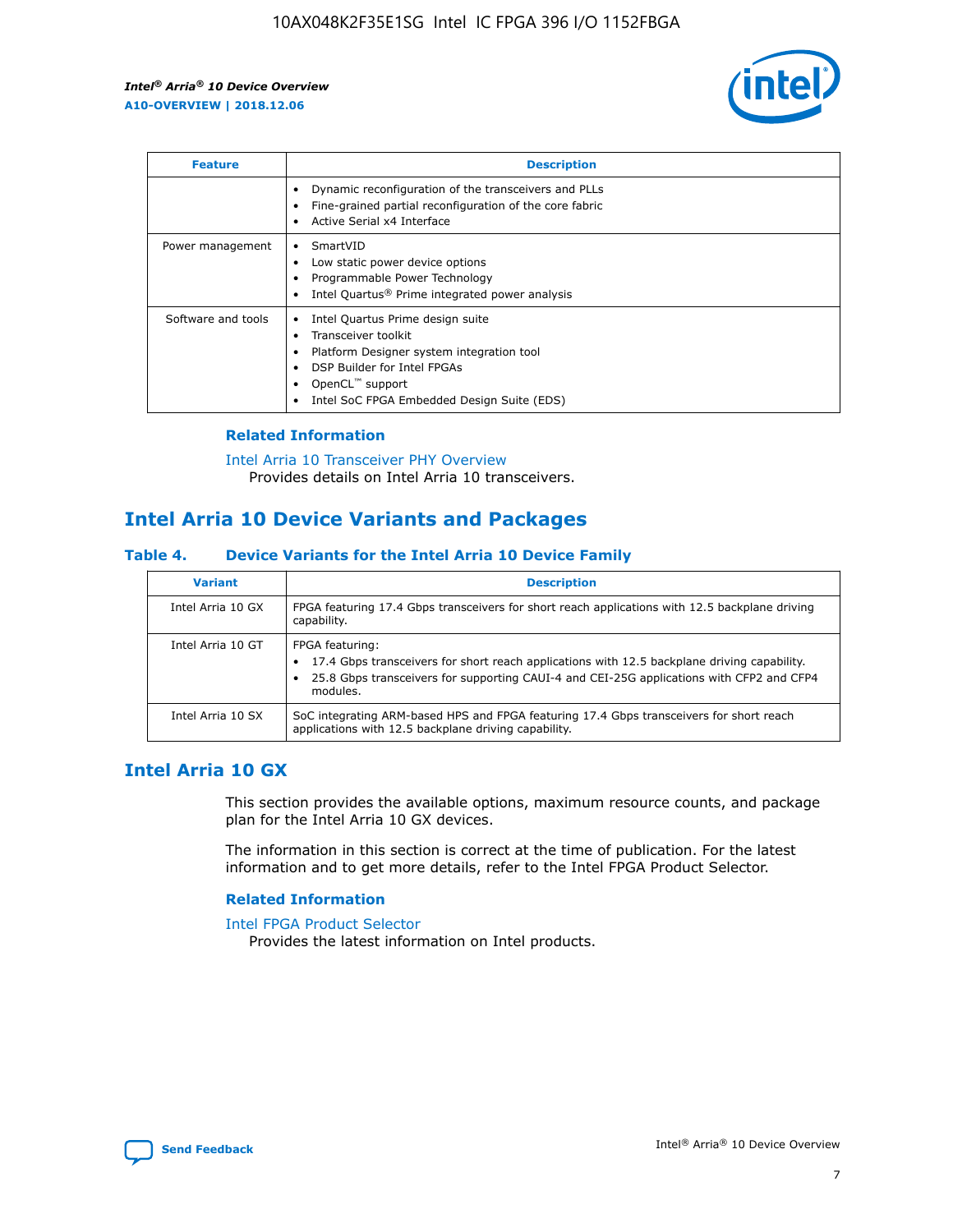

## **Available Options**





#### **Related Information**

[Transceiver Performance for Intel Arria 10 GX/SX Devices](https://www.intel.com/content/www/us/en/programmable/documentation/mcn1413182292568.html#mcn1413213965502) Provides more information about the transceiver speed grade.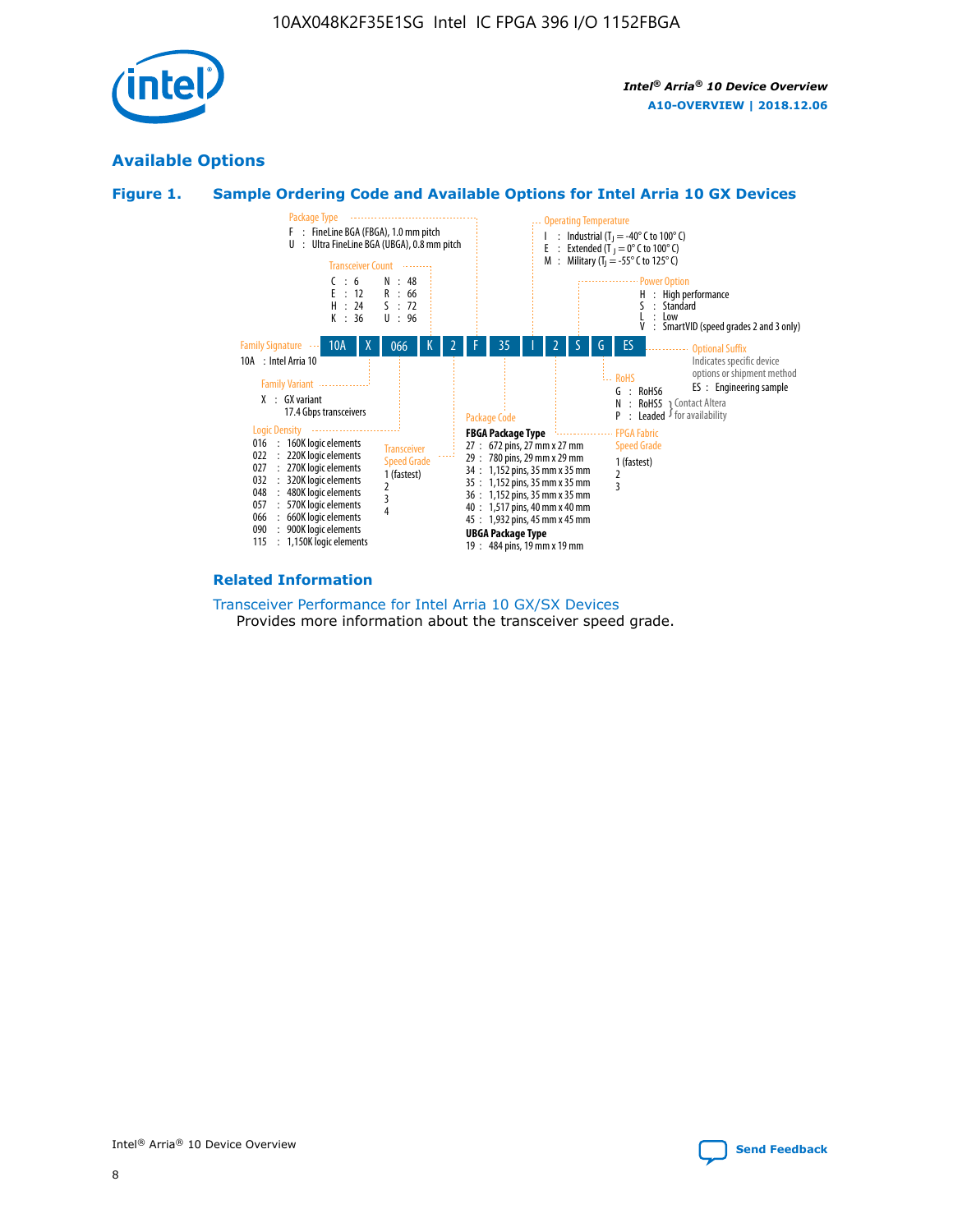

## **Maximum Resources**

### **Table 5. Maximum Resource Counts for Intel Arria 10 GX Devices (GX 160, GX 220, GX 270, GX 320, and GX 480)**

| <b>Resource</b>              |                         | <b>Product Line</b> |                    |               |                |                |  |  |
|------------------------------|-------------------------|---------------------|--------------------|---------------|----------------|----------------|--|--|
|                              |                         | <b>GX 160</b>       | <b>GX 220</b>      | <b>GX 270</b> | <b>GX 320</b>  | <b>GX 480</b>  |  |  |
| Logic Elements (LE) (K)      |                         | 160                 | 220                | 270           | 320            | 480            |  |  |
| <b>ALM</b>                   |                         | 61,510              | 80,330             | 101,620       | 119,900        | 183,590        |  |  |
| Register                     |                         | 246,040             | 406,480<br>321,320 |               | 479,600        | 734,360        |  |  |
| Memory (Kb)                  | M <sub>20</sub> K       | 8,800               | 11,740             | 15,000        | 17,820         | 28,620         |  |  |
|                              | <b>MLAB</b>             | 1,050               | 1,690              | 2,452         | 2,727          | 4,164          |  |  |
| Variable-precision DSP Block |                         | 156                 | 192                | 830           | 985            | 1,368          |  |  |
| 18 x 19 Multiplier           |                         | 312                 | 384                | 1,660         | 1,970          |                |  |  |
| PLL                          | Fractional<br>Synthesis | 6                   | 6                  | 8             | 8              | 12             |  |  |
|                              | I/O                     | 6                   | 6                  | 8             | 8              | 12             |  |  |
| 17.4 Gbps Transceiver        |                         | 12                  | 12                 | 24            | 24             | 36             |  |  |
| GPIO <sup>(3)</sup>          |                         | 288                 | 288                | 384           | 384            |                |  |  |
| LVDS Pair $(4)$              |                         | 120                 | 120                | 168           | 168            | 222            |  |  |
| PCIe Hard IP Block           |                         | 1                   | 1                  | 2             | $\overline{2}$ | $\overline{2}$ |  |  |
| Hard Memory Controller       |                         | 6                   | 6                  | 8             | 8              | 12             |  |  |

<sup>(4)</sup> Each LVDS I/O pair can be used as differential input or output.



<sup>(3)</sup> The number of GPIOs does not include transceiver I/Os. In the Intel Quartus Prime software, the number of user I/Os includes transceiver I/Os.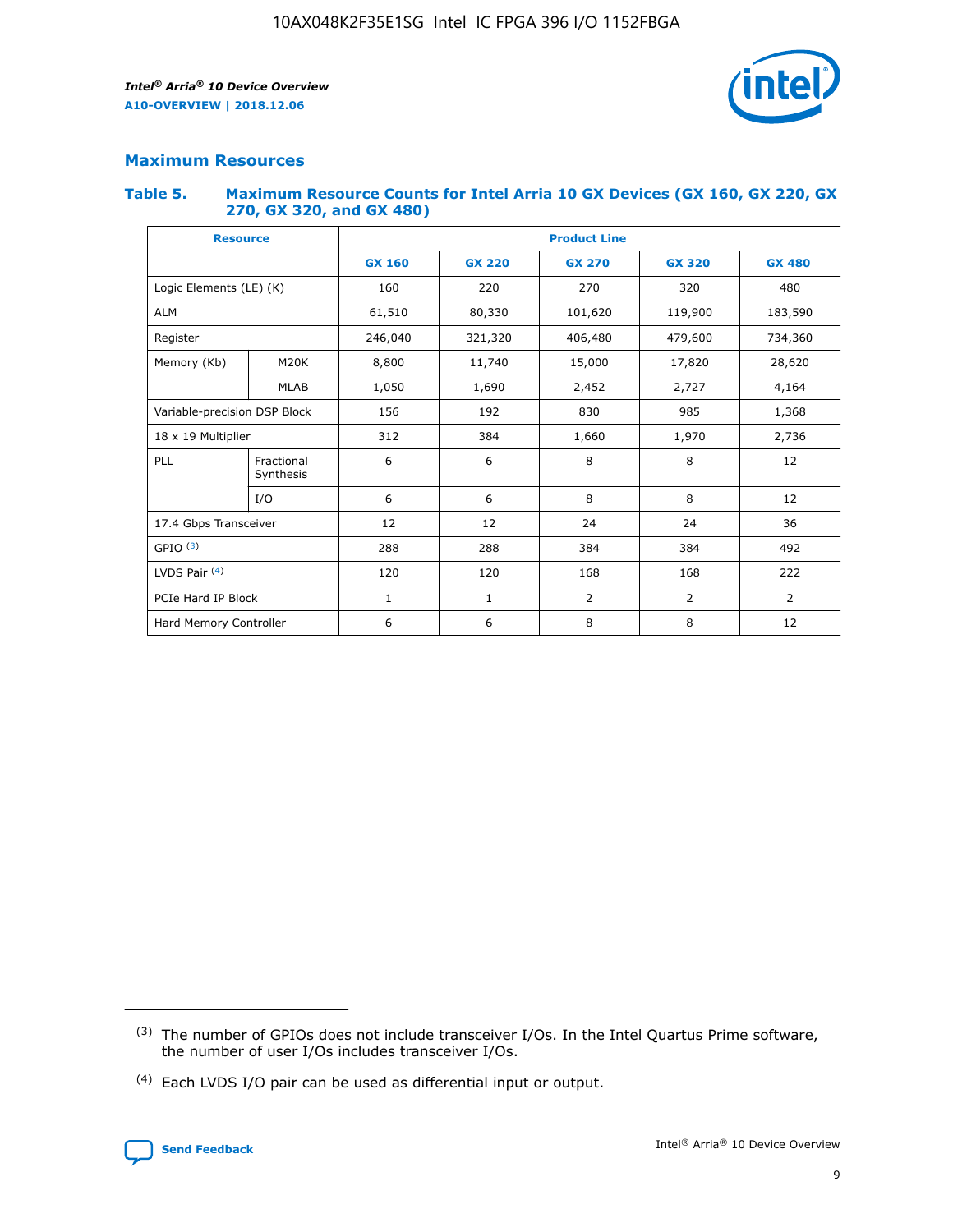

## **Table 6. Maximum Resource Counts for Intel Arria 10 GX Devices (GX 570, GX 660, GX 900, and GX 1150)**

|                              | <b>Resource</b>         | <b>Product Line</b> |               |                |                |  |  |  |
|------------------------------|-------------------------|---------------------|---------------|----------------|----------------|--|--|--|
|                              |                         | <b>GX 570</b>       | <b>GX 660</b> | <b>GX 900</b>  | <b>GX 1150</b> |  |  |  |
| Logic Elements (LE) (K)      |                         | 570                 | 660           | 900            | 1,150          |  |  |  |
| <b>ALM</b>                   |                         | 217,080             | 251,680       | 339,620        | 427,200        |  |  |  |
| Register                     |                         | 868,320             | 1,006,720     | 1,358,480      | 1,708,800      |  |  |  |
| Memory (Kb)                  | <b>M20K</b>             | 36,000              | 42,620        | 48,460         | 54,260         |  |  |  |
|                              | <b>MLAB</b>             | 5,096               | 5,788         | 9,386          | 12,984         |  |  |  |
| Variable-precision DSP Block |                         | 1,523               | 1,687         | 1,518          | 1,518          |  |  |  |
| $18 \times 19$ Multiplier    |                         | 3,046               | 3,374         | 3,036          | 3,036          |  |  |  |
| PLL                          | Fractional<br>Synthesis | 16                  | 16            | 32             | 32             |  |  |  |
|                              | I/O                     | 16                  | 16            | 16             | 16             |  |  |  |
| 17.4 Gbps Transceiver        |                         | 48                  | 96<br>48      |                | 96             |  |  |  |
| GPIO <sup>(3)</sup>          |                         | 696                 | 696           | 768            | 768            |  |  |  |
| LVDS Pair $(4)$              |                         | 324                 | 324           | 384            | 384            |  |  |  |
| PCIe Hard IP Block           |                         | 2                   | 2             | $\overline{4}$ | $\overline{4}$ |  |  |  |
| Hard Memory Controller       |                         | 16                  | 16            | 16             | 16             |  |  |  |

## **Package Plan**

## **Table 7. Package Plan for Intel Arria 10 GX Devices (U19, F27, and F29)**

Refer to I/O and High Speed I/O in Intel Arria 10 Devices chapter for the number of 3 V I/O, LVDS I/O, and LVDS channels in each device package.

| <b>Product Line</b> | U <sub>19</sub><br>$(19 \text{ mm} \times 19 \text{ mm})$<br>484-pin UBGA) |          |             |         | <b>F27</b><br>(27 mm × 27 mm,<br>672-pin FBGA) |             | <b>F29</b><br>(29 mm × 29 mm,<br>780-pin FBGA) |          |             |  |
|---------------------|----------------------------------------------------------------------------|----------|-------------|---------|------------------------------------------------|-------------|------------------------------------------------|----------|-------------|--|
|                     | 3 V I/O                                                                    | LVDS I/O | <b>XCVR</b> | 3 V I/O | LVDS I/O                                       | <b>XCVR</b> | 3 V I/O                                        | LVDS I/O | <b>XCVR</b> |  |
| GX 160              | 48                                                                         | 192      | 6           | 48      | 192                                            | 12          | 48                                             | 240      | 12          |  |
| GX 220              | 48                                                                         | 192      | 6           | 48      | 192                                            | 12          | 48                                             | 240      | 12          |  |
| GX 270              |                                                                            |          |             | 48      | 192                                            | 12          | 48                                             | 312      | 12          |  |
| GX 320              |                                                                            |          |             | 48      | 192                                            | 12          | 48                                             | 312      | 12          |  |
| GX 480              |                                                                            |          |             |         |                                                |             | 48                                             | 312      | 12          |  |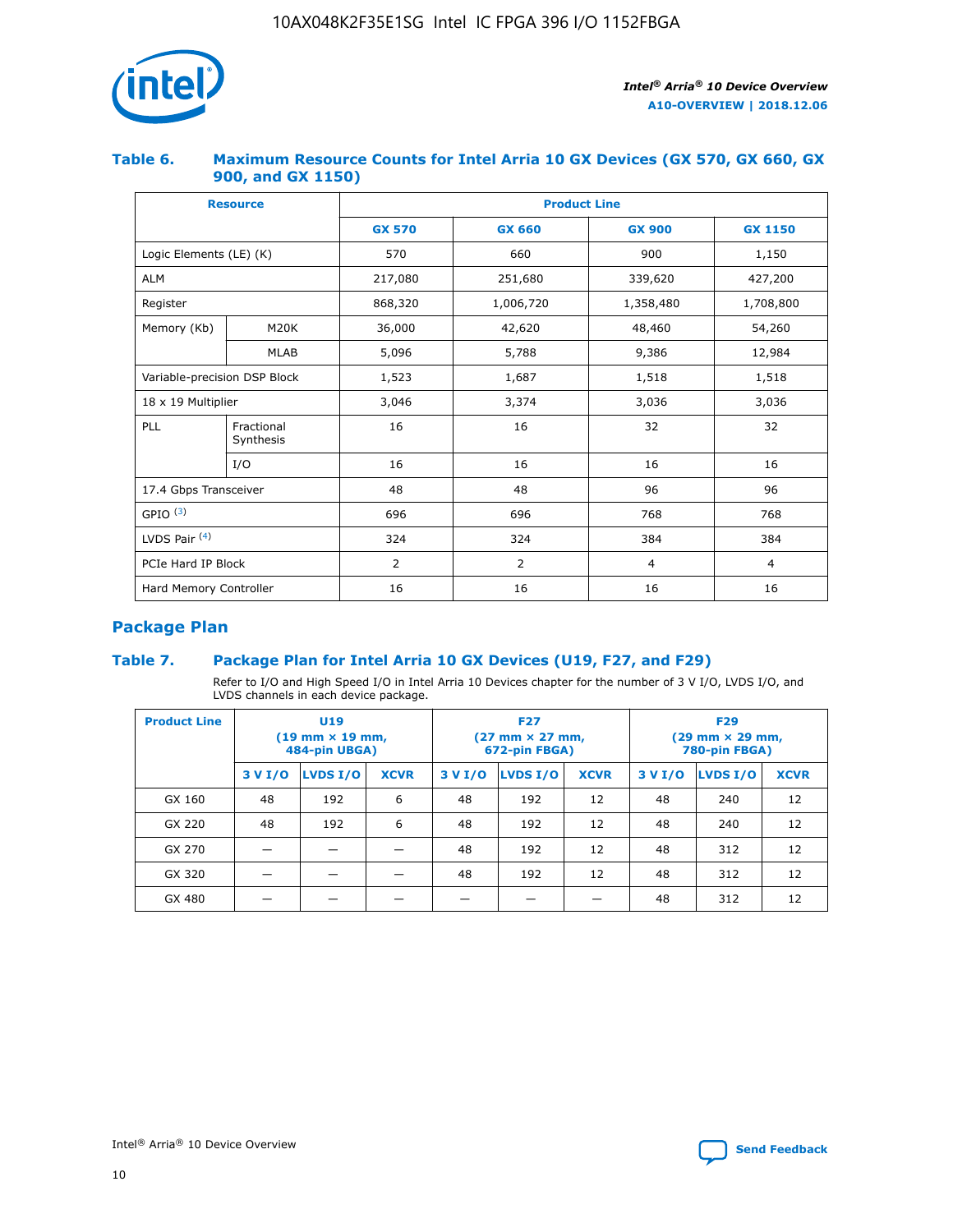

#### **Table 8. Package Plan for Intel Arria 10 GX Devices (F34, F35, NF40, and KF40)**

Refer to I/O and High Speed I/O in Intel Arria 10 Devices chapter for the number of 3 V I/O, LVDS I/O, and LVDS channels in each device package.

| <b>Product Line</b> | <b>F34</b><br>$(35 \text{ mm} \times 35 \text{ mm})$<br><b>1152-pin FBGA)</b> |                    | <b>F35</b><br>$(35 \text{ mm} \times 35 \text{ mm})$<br><b>1152-pin FBGA)</b> |           | <b>KF40</b><br>$(40$ mm $\times$ 40 mm,<br><b>1517-pin FBGA)</b> |             |           | <b>NF40</b><br>$(40 \text{ mm} \times 40 \text{ mm})$<br>1517-pin FBGA) |             |           |                    |             |
|---------------------|-------------------------------------------------------------------------------|--------------------|-------------------------------------------------------------------------------|-----------|------------------------------------------------------------------|-------------|-----------|-------------------------------------------------------------------------|-------------|-----------|--------------------|-------------|
|                     | 3V<br>I/O                                                                     | <b>LVDS</b><br>I/O | <b>XCVR</b>                                                                   | 3V<br>I/O | <b>LVDS</b><br>I/O                                               | <b>XCVR</b> | 3V<br>I/O | <b>LVDS</b><br>I/O                                                      | <b>XCVR</b> | 3V<br>I/O | <b>LVDS</b><br>I/O | <b>XCVR</b> |
| GX 270              | 48                                                                            | 336                | 24                                                                            | 48        | 336                                                              | 24          |           |                                                                         |             |           |                    |             |
| GX 320              | 48                                                                            | 336                | 24                                                                            | 48        | 336                                                              | 24          |           |                                                                         |             |           |                    |             |
| GX 480              | 48                                                                            | 444                | 24                                                                            | 48        | 348                                                              | 36          |           |                                                                         |             |           |                    |             |
| GX 570              | 48                                                                            | 444                | 24                                                                            | 48        | 348                                                              | 36          | 96        | 600                                                                     | 36          | 48        | 540                | 48          |
| GX 660              | 48                                                                            | 444                | 24                                                                            | 48        | 348                                                              | 36          | 96        | 600                                                                     | 36          | 48        | 540                | 48          |
| GX 900              |                                                                               | 504                | 24                                                                            | –         |                                                                  | -           |           |                                                                         |             |           | 600                | 48          |
| GX 1150             |                                                                               | 504                | 24                                                                            |           |                                                                  |             |           |                                                                         |             |           | 600                | 48          |

### **Table 9. Package Plan for Intel Arria 10 GX Devices (RF40, NF45, SF45, and UF45)**

Refer to I/O and High Speed I/O in Intel Arria 10 Devices chapter for the number of 3 V I/O, LVDS I/O, and LVDS channels in each device package.

| <b>Product Line</b> | <b>RF40</b><br>$(40$ mm $\times$ 40 mm,<br>1517-pin FBGA) |                    | <b>NF45</b><br>$(45 \text{ mm} \times 45 \text{ mm})$<br><b>1932-pin FBGA)</b> |            |                    | <b>SF45</b><br>$(45 \text{ mm} \times 45 \text{ mm})$<br><b>1932-pin FBGA)</b> |            |                    | <b>UF45</b><br>$(45 \text{ mm} \times 45 \text{ mm})$<br><b>1932-pin FBGA)</b> |           |                    |             |
|---------------------|-----------------------------------------------------------|--------------------|--------------------------------------------------------------------------------|------------|--------------------|--------------------------------------------------------------------------------|------------|--------------------|--------------------------------------------------------------------------------|-----------|--------------------|-------------|
|                     | 3V<br>I/O                                                 | <b>LVDS</b><br>I/O | <b>XCVR</b>                                                                    | 3 V<br>I/O | <b>LVDS</b><br>I/O | <b>XCVR</b>                                                                    | 3 V<br>I/O | <b>LVDS</b><br>I/O | <b>XCVR</b>                                                                    | 3V<br>I/O | <b>LVDS</b><br>I/O | <b>XCVR</b> |
| GX 900              |                                                           | 342                | 66                                                                             | _          | 768                | 48                                                                             |            | 624                | 72                                                                             |           | 480                | 96          |
| GX 1150             |                                                           | 342                | 66                                                                             | _          | 768                | 48                                                                             |            | 624                | 72                                                                             |           | 480                | 96          |

## **Related Information**

[I/O and High-Speed Differential I/O Interfaces in Intel Arria 10 Devices chapter, Intel](https://www.intel.com/content/www/us/en/programmable/documentation/sam1403482614086.html#sam1403482030321) [Arria 10 Device Handbook](https://www.intel.com/content/www/us/en/programmable/documentation/sam1403482614086.html#sam1403482030321)

Provides the number of 3 V and LVDS I/Os, and LVDS channels for each Intel Arria 10 device package.

## **Intel Arria 10 GT**

This section provides the available options, maximum resource counts, and package plan for the Intel Arria 10 GT devices.

The information in this section is correct at the time of publication. For the latest information and to get more details, refer to the Intel FPGA Product Selector.

#### **Related Information**

#### [Intel FPGA Product Selector](http://www.altera.com/products/selector/psg-selector.html)

Provides the latest information on Intel products.

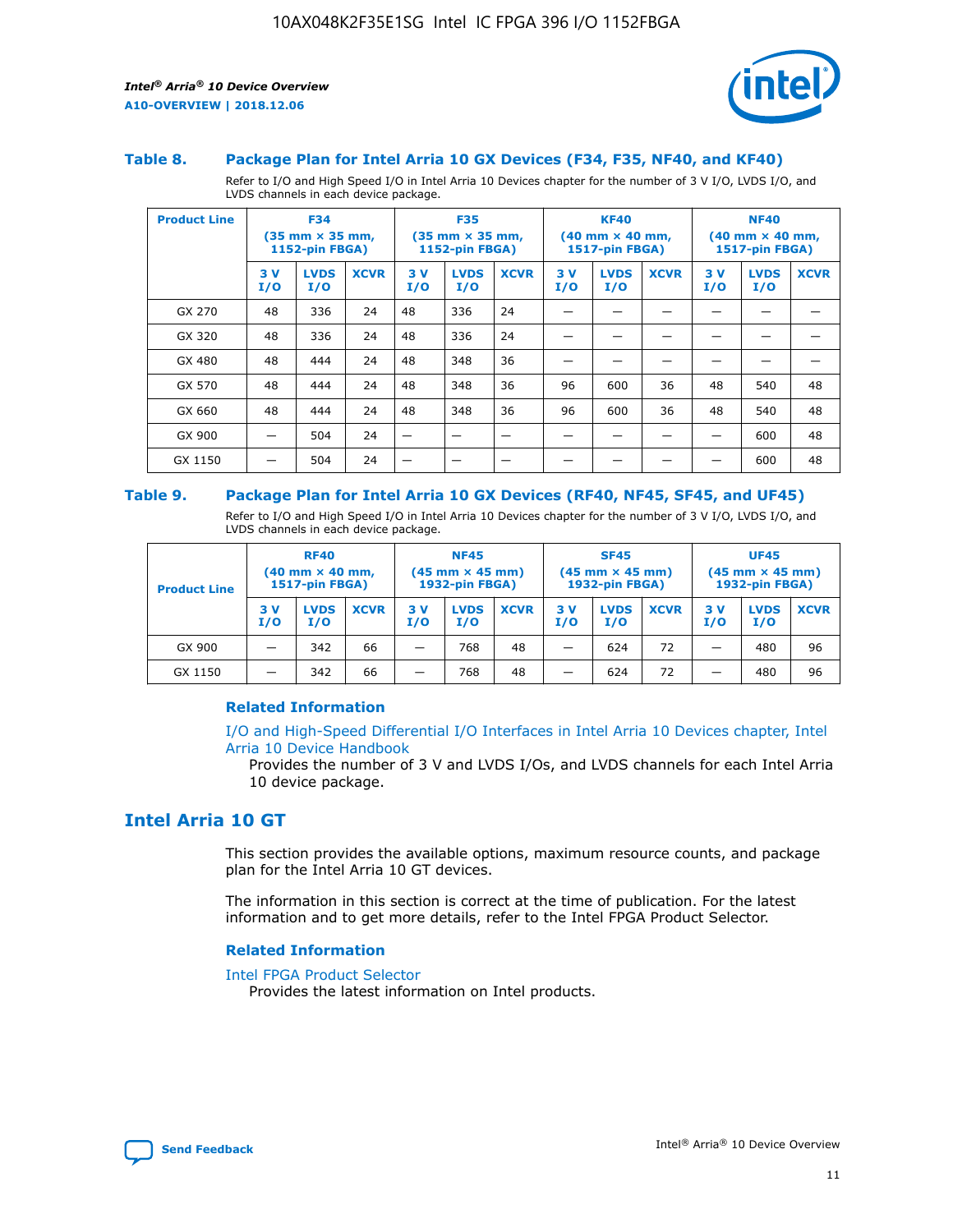

## **Available Options**

## **Figure 2. Sample Ordering Code and Available Options for Intel Arria 10 GT Devices**

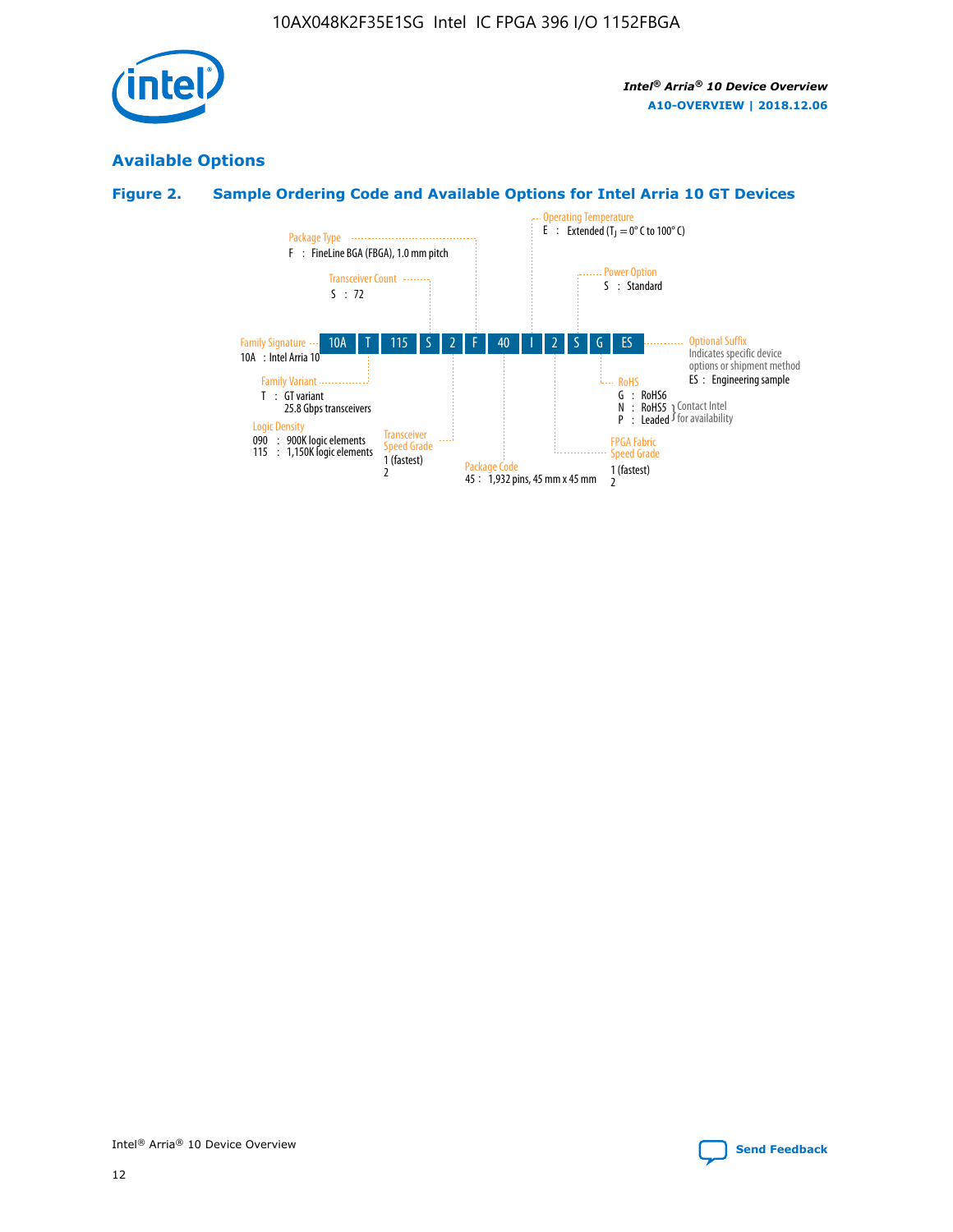

## **Maximum Resources**

#### **Table 10. Maximum Resource Counts for Intel Arria 10 GT Devices**

| <b>Resource</b>              |                      | <b>Product Line</b> |                |  |
|------------------------------|----------------------|---------------------|----------------|--|
|                              |                      | <b>GT 900</b>       | <b>GT 1150</b> |  |
| Logic Elements (LE) (K)      |                      | 900                 | 1,150          |  |
| <b>ALM</b>                   |                      | 339,620             | 427,200        |  |
| Register                     |                      | 1,358,480           | 1,708,800      |  |
| Memory (Kb)                  | M20K                 | 48,460              | 54,260         |  |
|                              | <b>MLAB</b>          | 9,386               | 12,984         |  |
| Variable-precision DSP Block |                      | 1,518               | 1,518          |  |
| 18 x 19 Multiplier           |                      | 3,036               | 3,036          |  |
| PLL                          | Fractional Synthesis | 32                  | 32             |  |
|                              | I/O                  | 16                  | 16             |  |
| Transceiver                  | 17.4 Gbps            | 72(5)               | 72(5)          |  |
|                              | 25.8 Gbps            | 6                   | 6              |  |
| GPIO <sup>(6)</sup>          |                      | 624                 | 624            |  |
| LVDS Pair $(7)$              |                      | 312                 | 312            |  |
| PCIe Hard IP Block           |                      | $\overline{4}$      | $\overline{4}$ |  |
| Hard Memory Controller       |                      | 16                  | 16             |  |

## **Related Information**

#### [Intel Arria 10 GT Channel Usage](https://www.intel.com/content/www/us/en/programmable/documentation/nik1398707230472.html#nik1398707008178)

Configuring GT/GX channels in Intel Arria 10 GT devices.

## **Package Plan**

## **Table 11. Package Plan for Intel Arria 10 GT Devices**

Refer to I/O and High Speed I/O in Intel Arria 10 Devices chapter for the number of 3 V I/O, LVDS I/O, and LVDS channels in each device package.

| <b>Product Line</b> | <b>SF45</b><br>(45 mm × 45 mm, 1932-pin FBGA) |                 |             |  |  |  |
|---------------------|-----------------------------------------------|-----------------|-------------|--|--|--|
|                     | 3 V I/O                                       | <b>LVDS I/O</b> | <b>XCVR</b> |  |  |  |
| GT 900              |                                               | 624             | 72          |  |  |  |
| GT 1150             |                                               | 624             | 72          |  |  |  |

<sup>(7)</sup> Each LVDS I/O pair can be used as differential input or output.



 $(5)$  If all 6 GT channels are in use, 12 of the GX channels are not usable.

<sup>(6)</sup> The number of GPIOs does not include transceiver I/Os. In the Intel Quartus Prime software, the number of user I/Os includes transceiver I/Os.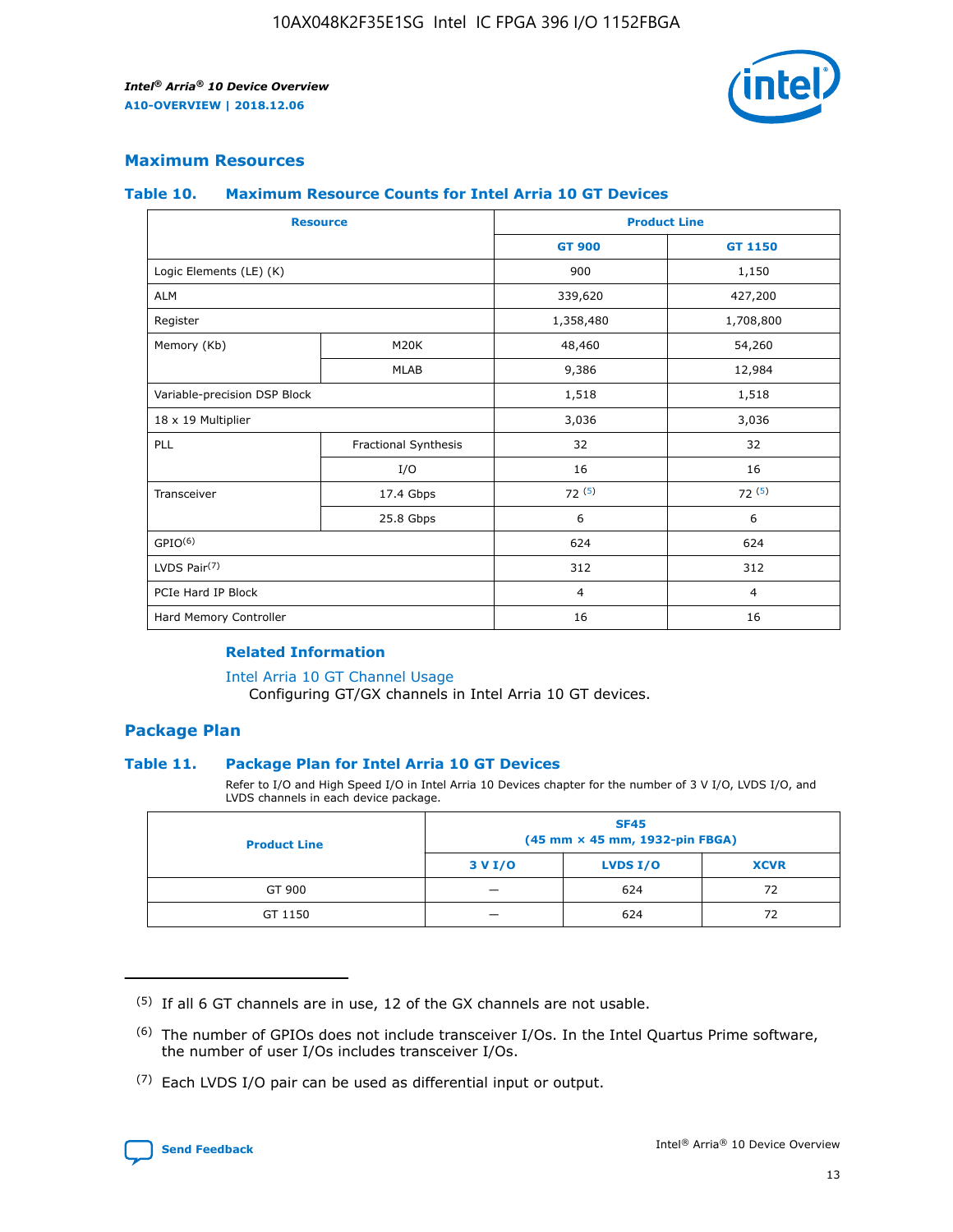

### **Related Information**

[I/O and High-Speed Differential I/O Interfaces in Intel Arria 10 Devices chapter, Intel](https://www.intel.com/content/www/us/en/programmable/documentation/sam1403482614086.html#sam1403482030321) [Arria 10 Device Handbook](https://www.intel.com/content/www/us/en/programmable/documentation/sam1403482614086.html#sam1403482030321)

Provides the number of 3 V and LVDS I/Os, and LVDS channels for each Intel Arria 10 device package.

## **Intel Arria 10 SX**

This section provides the available options, maximum resource counts, and package plan for the Intel Arria 10 SX devices.

The information in this section is correct at the time of publication. For the latest information and to get more details, refer to the Intel FPGA Product Selector.

#### **Related Information**

[Intel FPGA Product Selector](http://www.altera.com/products/selector/psg-selector.html) Provides the latest information on Intel products.

## **Available Options**

#### **Figure 3. Sample Ordering Code and Available Options for Intel Arria 10 SX Devices**



#### **Related Information**

[Transceiver Performance for Intel Arria 10 GX/SX Devices](https://www.intel.com/content/www/us/en/programmable/documentation/mcn1413182292568.html#mcn1413213965502) Provides more information about the transceiver speed grade.

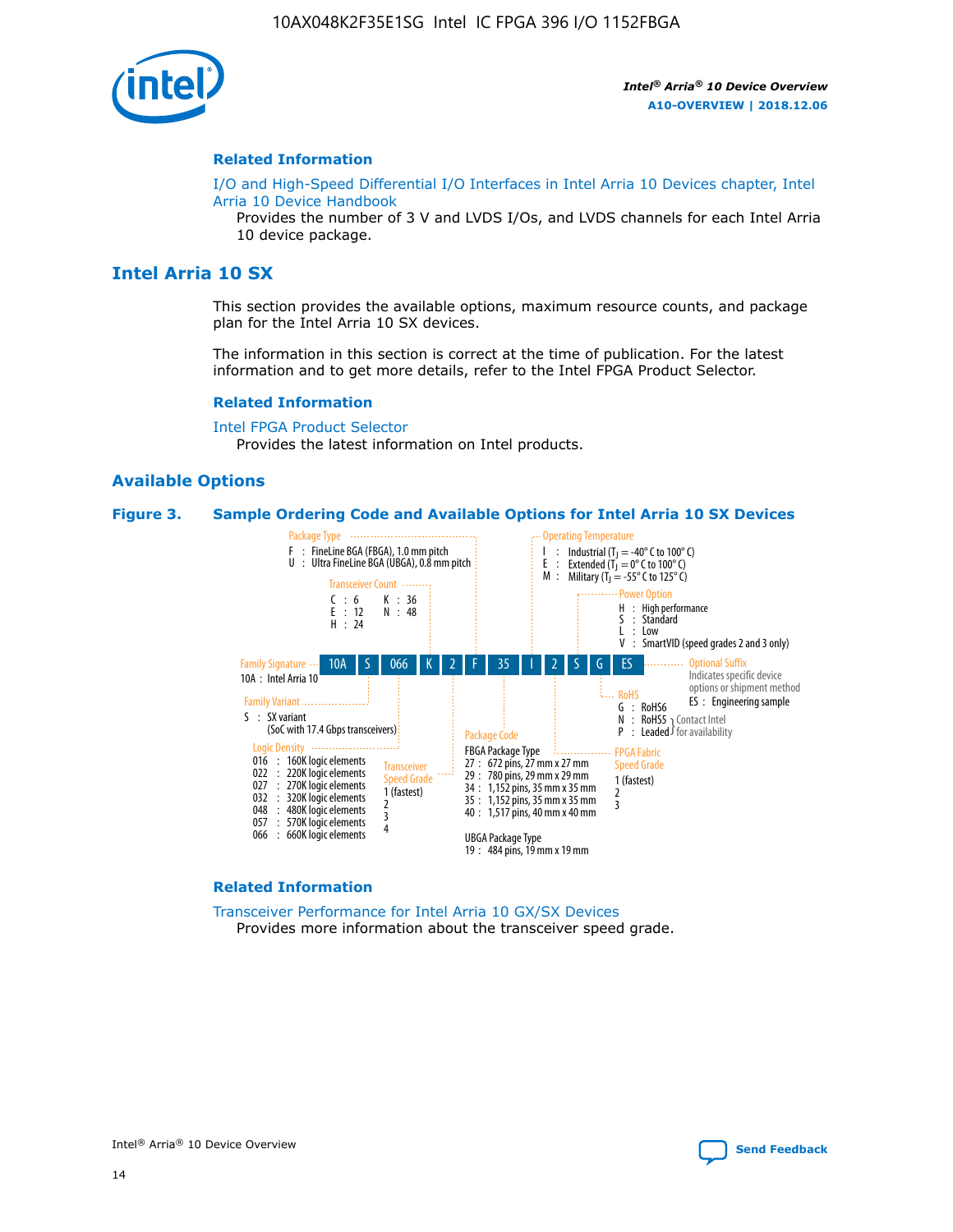

## **Maximum Resources**

#### **Table 12. Maximum Resource Counts for Intel Arria 10 SX Devices**

| <b>Resource</b>                   |                         | <b>Product Line</b> |               |                |                |                |                |                |  |  |  |
|-----------------------------------|-------------------------|---------------------|---------------|----------------|----------------|----------------|----------------|----------------|--|--|--|
|                                   |                         | <b>SX 160</b>       | <b>SX 220</b> | <b>SX 270</b>  | <b>SX 320</b>  | <b>SX 480</b>  | <b>SX 570</b>  | <b>SX 660</b>  |  |  |  |
| Logic Elements (LE) (K)           |                         | 160                 | 220           | 270            | 320            | 480            | 570            | 660            |  |  |  |
| <b>ALM</b>                        |                         | 61,510              | 80,330        | 101,620        | 119,900        | 183,590        | 217,080        | 251,680        |  |  |  |
| Register                          |                         | 246,040             | 321,320       | 406,480        | 479,600        | 734,360        | 868,320        | 1,006,720      |  |  |  |
| Memory (Kb)                       | M <sub>20</sub> K       | 8,800               | 11,740        | 15,000         | 17,820         | 28,620         | 36,000         | 42,620         |  |  |  |
|                                   | <b>MLAB</b>             | 1,050               | 1,690         | 2,452          | 2,727          | 4,164          | 5,096          | 5,788          |  |  |  |
| Variable-precision DSP Block      |                         | 156                 | 192           | 830            | 985            | 1,368          | 1,523          | 1,687          |  |  |  |
| 18 x 19 Multiplier                |                         | 312                 | 384           | 1,660          | 1,970          | 2,736          | 3,046          | 3,374          |  |  |  |
| PLL                               | Fractional<br>Synthesis | 6                   | 6             | 8              | 8              | 12             | 16             | 16             |  |  |  |
|                                   | I/O                     | 6                   | 6             | 8              | 8              | 12             | 16             | 16             |  |  |  |
| 17.4 Gbps Transceiver             |                         | 12                  | 12            | 24             | 24             | 36             | 48             | 48             |  |  |  |
| GPIO <sup>(8)</sup>               |                         | 288                 | 288           | 384            | 384            | 492            | 696            | 696            |  |  |  |
| LVDS Pair $(9)$                   |                         | 120                 | 120           | 168            | 168            | 174            | 324            | 324            |  |  |  |
| PCIe Hard IP Block                |                         | $\mathbf{1}$        | $\mathbf{1}$  | $\overline{2}$ | $\overline{2}$ | $\overline{2}$ | $\overline{2}$ | $\overline{2}$ |  |  |  |
| Hard Memory Controller            |                         | 6                   | 6             | 8              | 8              | 12             | 16             | 16             |  |  |  |
| ARM Cortex-A9 MPCore<br>Processor |                         | Yes                 | Yes           | Yes            | Yes            | Yes            | Yes            | <b>Yes</b>     |  |  |  |

## **Package Plan**

## **Table 13. Package Plan for Intel Arria 10 SX Devices (U19, F27, F29, and F34)**

Refer to I/O and High Speed I/O in Intel Arria 10 Devices chapter for the number of 3 V I/O, LVDS I/O, and LVDS channels in each device package.

| <b>Product Line</b> | U19<br>$(19 \text{ mm} \times 19 \text{ mm})$<br>484-pin UBGA) |                    |             | <b>F27</b><br>$(27 \text{ mm} \times 27 \text{ mm})$ .<br>672-pin FBGA) |                    | <b>F29</b><br>$(29 \text{ mm} \times 29 \text{ mm})$ .<br>780-pin FBGA) |            |                    | <b>F34</b><br>$(35 \text{ mm} \times 35 \text{ mm})$<br><b>1152-pin FBGA)</b> |           |                    |             |
|---------------------|----------------------------------------------------------------|--------------------|-------------|-------------------------------------------------------------------------|--------------------|-------------------------------------------------------------------------|------------|--------------------|-------------------------------------------------------------------------------|-----------|--------------------|-------------|
|                     | 3V<br>I/O                                                      | <b>LVDS</b><br>I/O | <b>XCVR</b> | 3V<br>I/O                                                               | <b>LVDS</b><br>I/O | <b>XCVR</b>                                                             | 3 V<br>I/O | <b>LVDS</b><br>I/O | <b>XCVR</b>                                                                   | 3V<br>I/O | <b>LVDS</b><br>I/O | <b>XCVR</b> |
| SX 160              | 48                                                             | 144                | 6           | 48                                                                      | 192                | 12                                                                      | 48         | 240                | 12                                                                            |           |                    |             |
| SX 220              | 48                                                             | 144                | 6           | 48                                                                      | 192                | 12                                                                      | 48         | 240                | 12                                                                            |           |                    |             |
| SX 270              |                                                                |                    |             | 48                                                                      | 192                | 12                                                                      | 48         | 312                | 12                                                                            | 48        | 336                | 24          |
| SX 320              |                                                                |                    |             | 48                                                                      | 192                | 12                                                                      | 48         | 312                | 12                                                                            | 48        | 336                | 24          |
|                     | continued                                                      |                    |             |                                                                         |                    |                                                                         |            |                    |                                                                               |           |                    |             |

 $(8)$  The number of GPIOs does not include transceiver I/Os. In the Intel Quartus Prime software, the number of user I/Os includes transceiver I/Os.

 $(9)$  Each LVDS I/O pair can be used as differential input or output.

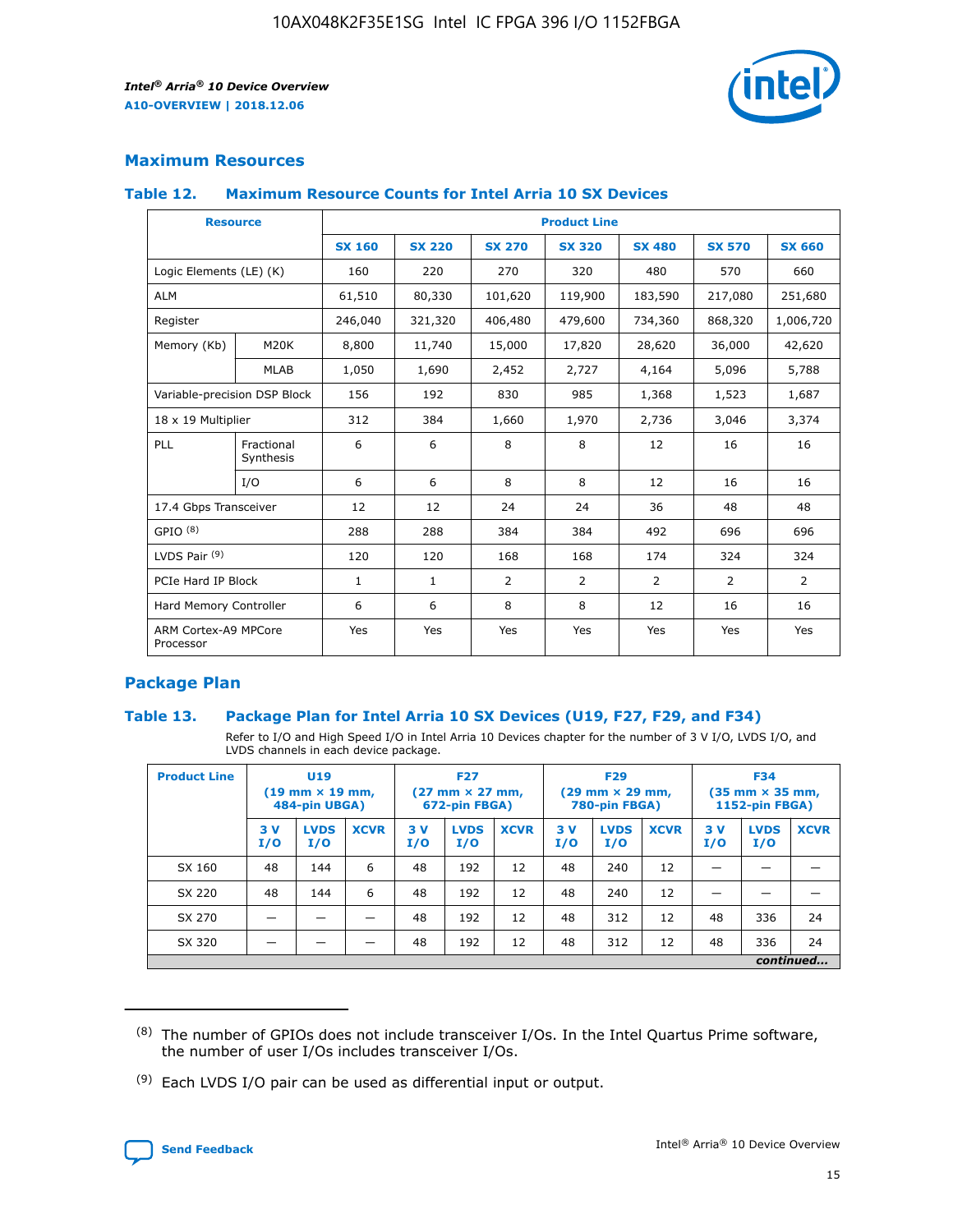

| <b>Product Line</b> | U <sub>19</sub><br>$(19 \text{ mm} \times 19 \text{ mm})$<br>484-pin UBGA) |                    | <b>F27</b><br>$(27 \text{ mm} \times 27 \text{ mm})$<br>672-pin FBGA) |           | <b>F29</b><br>$(29 \text{ mm} \times 29 \text{ mm})$<br>780-pin FBGA) |             |           | <b>F34</b><br>$(35 \text{ mm} \times 35 \text{ mm})$<br><b>1152-pin FBGA)</b> |             |           |                    |             |
|---------------------|----------------------------------------------------------------------------|--------------------|-----------------------------------------------------------------------|-----------|-----------------------------------------------------------------------|-------------|-----------|-------------------------------------------------------------------------------|-------------|-----------|--------------------|-------------|
|                     | 3 V<br>I/O                                                                 | <b>LVDS</b><br>I/O | <b>XCVR</b>                                                           | 3V<br>I/O | <b>LVDS</b><br>I/O                                                    | <b>XCVR</b> | 3V<br>I/O | <b>LVDS</b><br>I/O                                                            | <b>XCVR</b> | 3V<br>I/O | <b>LVDS</b><br>I/O | <b>XCVR</b> |
| SX 480              |                                                                            |                    |                                                                       |           |                                                                       |             | 48        | 312                                                                           | 12          | 48        | 444                | 24          |
| SX 570              |                                                                            |                    |                                                                       |           |                                                                       |             |           |                                                                               |             | 48        | 444                | 24          |
| SX 660              |                                                                            |                    |                                                                       |           |                                                                       |             |           |                                                                               |             | 48        | 444                | 24          |

## **Table 14. Package Plan for Intel Arria 10 SX Devices (F35, KF40, and NF40)**

Refer to I/O and High Speed I/O in Intel Arria 10 Devices chapter for the number of 3 V I/O, LVDS I/O, and LVDS channels in each device package.

| <b>Product Line</b> | <b>F35</b><br>$(35 \text{ mm} \times 35 \text{ mm})$<br><b>1152-pin FBGA)</b> |          |             |                                           | <b>KF40</b><br>(40 mm × 40 mm,<br>1517-pin FBGA) |    | <b>NF40</b><br>$(40 \text{ mm} \times 40 \text{ mm})$<br>1517-pin FBGA) |          |             |  |
|---------------------|-------------------------------------------------------------------------------|----------|-------------|-------------------------------------------|--------------------------------------------------|----|-------------------------------------------------------------------------|----------|-------------|--|
|                     | 3 V I/O                                                                       | LVDS I/O | <b>XCVR</b> | <b>LVDS I/O</b><br><b>XCVR</b><br>3 V I/O |                                                  |    | 3 V I/O                                                                 | LVDS I/O | <b>XCVR</b> |  |
| SX 270              | 48                                                                            | 336      | 24          |                                           |                                                  |    |                                                                         |          |             |  |
| SX 320              | 48                                                                            | 336      | 24          |                                           |                                                  |    |                                                                         |          |             |  |
| SX 480              | 48                                                                            | 348      | 36          |                                           |                                                  |    |                                                                         |          |             |  |
| SX 570              | 48                                                                            | 348      | 36          | 96                                        | 600                                              | 36 | 48                                                                      | 540      | 48          |  |
| SX 660              | 48                                                                            | 348      | 36          | 96                                        | 600                                              | 36 | 48                                                                      | 540      | 48          |  |

## **Related Information**

[I/O and High-Speed Differential I/O Interfaces in Intel Arria 10 Devices chapter, Intel](https://www.intel.com/content/www/us/en/programmable/documentation/sam1403482614086.html#sam1403482030321) [Arria 10 Device Handbook](https://www.intel.com/content/www/us/en/programmable/documentation/sam1403482614086.html#sam1403482030321)

Provides the number of 3 V and LVDS I/Os, and LVDS channels for each Intel Arria 10 device package.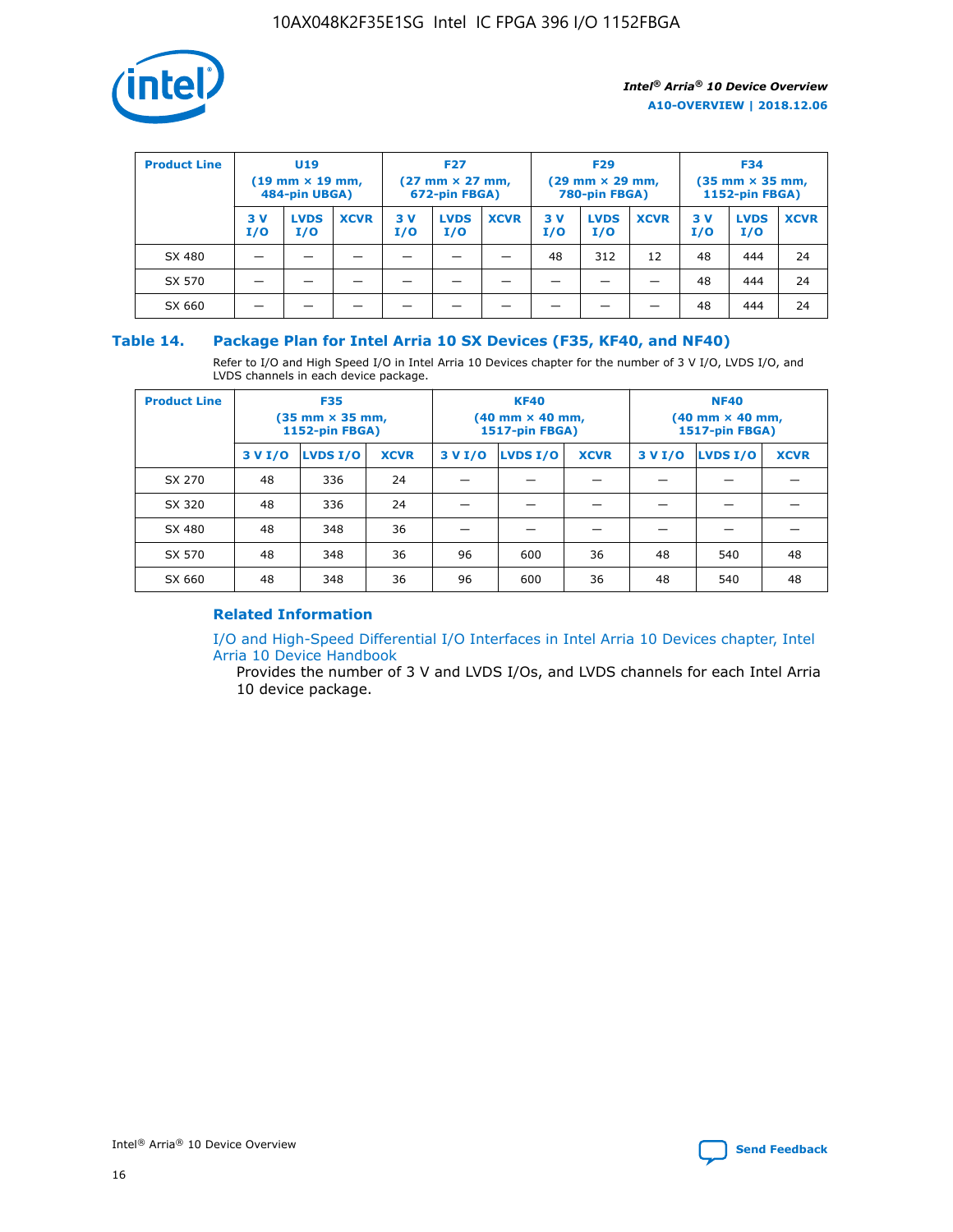

# **I/O Vertical Migration for Intel Arria 10 Devices**

#### **Figure 4. Migration Capability Across Intel Arria 10 Product Lines**

- The arrows indicate the migration paths. The devices included in each vertical migration path are shaded. Devices with fewer resources in the same path have lighter shades.
- To achieve the full I/O migration across product lines in the same migration path, restrict I/Os and transceivers usage to match the product line with the lowest I/O and transceiver counts.
- An LVDS I/O bank in the source device may be mapped to a 3 V I/O bank in the target device. To use memory interface clock frequency higher than 533 MHz, assign external memory interface pins only to banks that are LVDS I/O in both devices.
- There may be nominal 0.15 mm package height difference between some product lines in the same package type.
	- **Variant Product Line Package U19 F27 F29 F34 F35 KF40 NF40 RF40 NF45 SF45 UF45** Intel® Arria® 10 GX GX 160 GX 220 GX 270 GX 320 GX 480 GX 570 GX 660 GX 900 GX 1150 Intel Arria 10 GT GT 900 GT 1150 Intel Arria 10 SX SX 160 SX 220 SX 270 SX 320 SX 480 SX 570 SX 660
- Some migration paths are not shown in the Intel Quartus Prime software **Pin Migration View**.

*Note:* To verify the pin migration compatibility, use the **Pin Migration View** window in the Intel Quartus Prime software Pin Planner.

## **Adaptive Logic Module**

Intel Arria 10 devices use a 20 nm ALM as the basic building block of the logic fabric.

The ALM architecture is the same as the previous generation FPGAs, allowing for efficient implementation of logic functions and easy conversion of IP between the device generations.

The ALM, as shown in following figure, uses an 8-input fracturable look-up table (LUT) with four dedicated registers to help improve timing closure in register-rich designs and achieve an even higher design packing capability than the traditional two-register per LUT architecture.

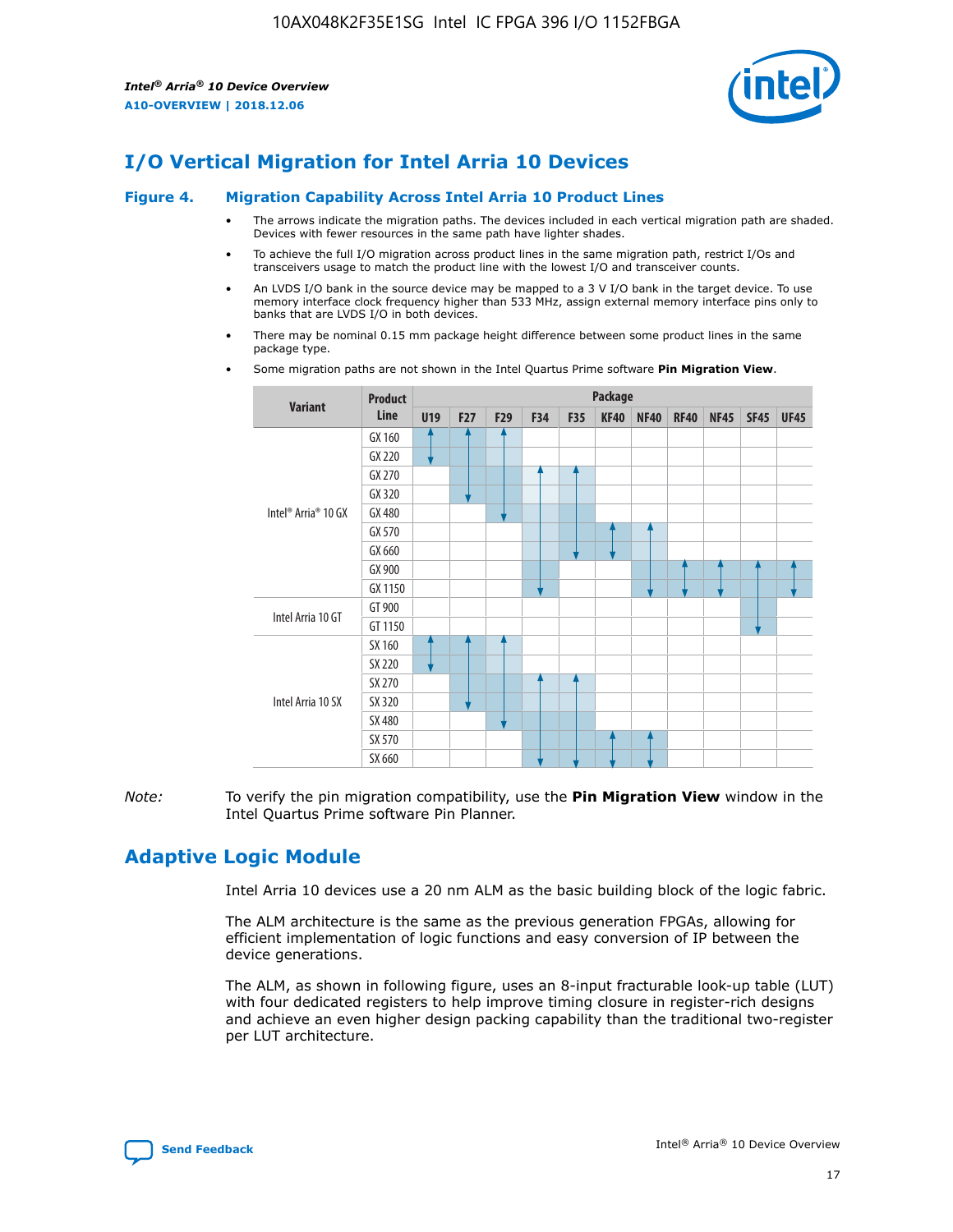

**Figure 5. ALM for Intel Arria 10 Devices**



The Intel Quartus Prime software optimizes your design according to the ALM logic structure and automatically maps legacy designs into the Intel Arria 10 ALM architecture.

## **Variable-Precision DSP Block**

The Intel Arria 10 variable precision DSP blocks support fixed-point arithmetic and floating-point arithmetic.

Features for fixed-point arithmetic:

- High-performance, power-optimized, and fully registered multiplication operations
- 18-bit and 27-bit word lengths
- Two 18 x 19 multipliers or one 27 x 27 multiplier per DSP block
- Built-in addition, subtraction, and 64-bit double accumulation register to combine multiplication results
- Cascading 19-bit or 27-bit when pre-adder is disabled and cascading 18-bit when pre-adder is used to form the tap-delay line for filtering applications
- Cascading 64-bit output bus to propagate output results from one block to the next block without external logic support
- Hard pre-adder supported in 19-bit and 27-bit modes for symmetric filters
- Internal coefficient register bank in both 18-bit and 27-bit modes for filter implementation
- 18-bit and 27-bit systolic finite impulse response (FIR) filters with distributed output adder
- Biased rounding support

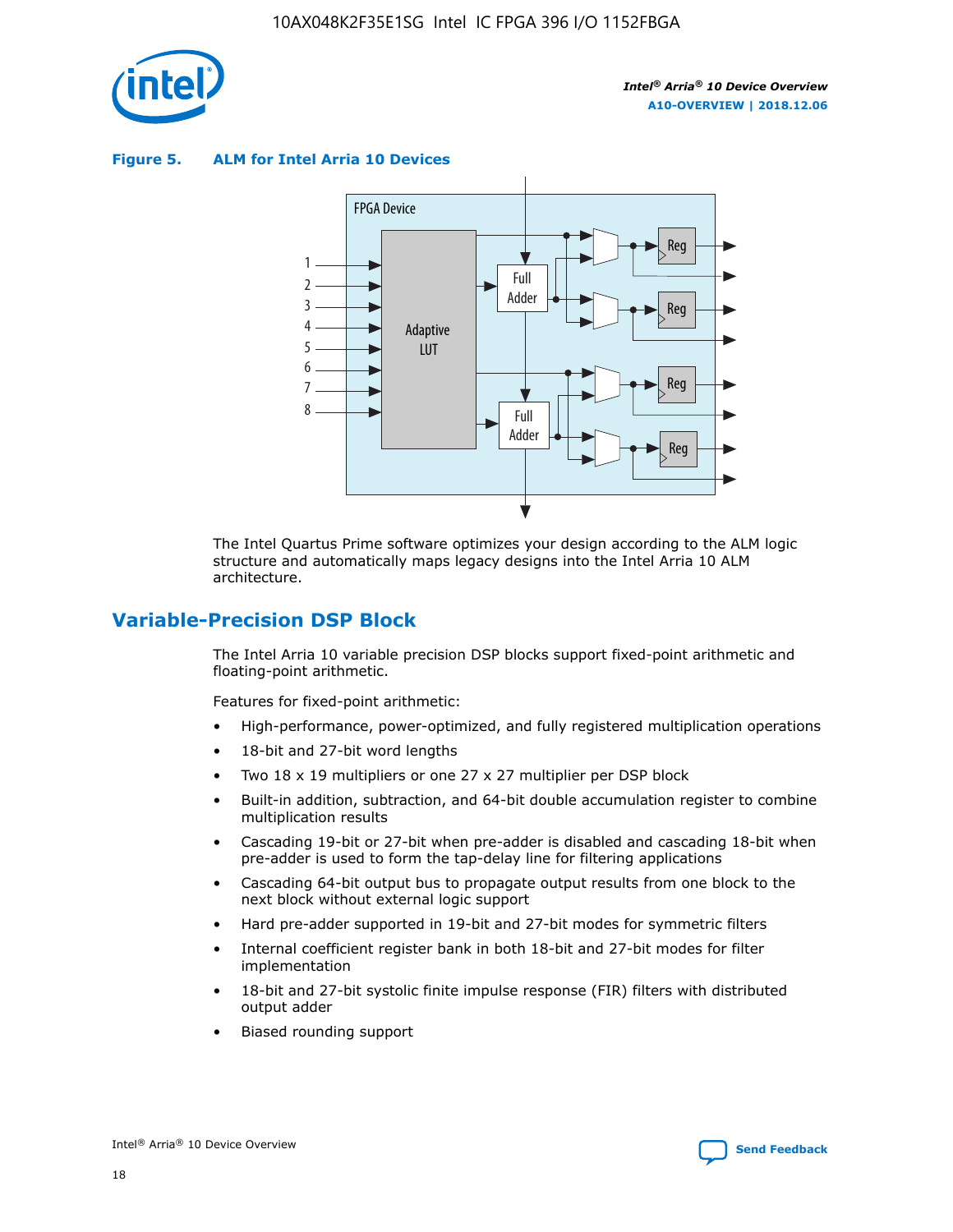

Features for floating-point arithmetic:

- A completely hardened architecture that supports multiplication, addition, subtraction, multiply-add, and multiply-subtract
- Multiplication with accumulation capability and a dynamic accumulator reset control
- Multiplication with cascade summation capability
- Multiplication with cascade subtraction capability
- Complex multiplication
- Direct vector dot product
- Systolic FIR filter

## **Table 15. Variable-Precision DSP Block Configurations for Intel Arria 10 Devices**

| <b>Usage Example</b>                                       | <b>Multiplier Size (Bit)</b>    | <b>DSP Block Resources</b> |
|------------------------------------------------------------|---------------------------------|----------------------------|
| Medium precision fixed point                               | Two 18 x 19                     |                            |
| High precision fixed or Single precision<br>floating point | One 27 x 27                     |                            |
| Fixed point FFTs                                           | One 19 x 36 with external adder |                            |
| Very high precision fixed point                            | One 36 x 36 with external adder |                            |
| Double precision floating point                            | One 54 x 54 with external adder | 4                          |

#### **Table 16. Resources for Fixed-Point Arithmetic in Intel Arria 10 Devices**

The table lists the variable-precision DSP resources by bit precision for each Intel Arria 10 device.

| <b>Variant</b>        | <b>Product Line</b> | <b>Variable-</b><br>precision<br><b>DSP Block</b> | <b>Independent Input and Output</b><br><b>Multiplications Operator</b> |                                     | 18 x 19<br><b>Multiplier</b><br><b>Adder Sum</b> | $18 \times 18$<br><b>Multiplier</b><br><b>Adder</b> |
|-----------------------|---------------------|---------------------------------------------------|------------------------------------------------------------------------|-------------------------------------|--------------------------------------------------|-----------------------------------------------------|
|                       |                     |                                                   | 18 x 19<br><b>Multiplier</b>                                           | $27 \times 27$<br><b>Multiplier</b> | <b>Mode</b>                                      | <b>Summed with</b><br>36 bit Input                  |
| AIntel Arria 10<br>GX | GX 160              | 156                                               | 312                                                                    | 156                                 | 156                                              | 156                                                 |
|                       | GX 220              | 192                                               | 384                                                                    | 192                                 | 192                                              | 192                                                 |
|                       | GX 270              | 830                                               | 1,660                                                                  | 830                                 | 830                                              | 830                                                 |
|                       | GX 320              | 984                                               | 1,968                                                                  | 984                                 | 984                                              | 984                                                 |
|                       | GX 480              | 1,368                                             | 2,736                                                                  | 1,368                               | 1,368                                            | 1,368                                               |
|                       | GX 570              | 1,523                                             | 3,046                                                                  | 1,523                               | 1,523                                            | 1,523                                               |
|                       | GX 660              | 1,687                                             | 3,374                                                                  | 1,687                               | 1,687                                            | 1,687                                               |
|                       | GX 900              | 1,518                                             | 3,036                                                                  | 1,518                               | 1,518                                            | 1,518                                               |
|                       | GX 1150             | 1,518                                             | 3,036                                                                  | 1,518                               | 1,518                                            | 1,518                                               |
| Intel Arria 10        | GT 900              | 1,518                                             | 3,036                                                                  | 1,518                               | 1,518                                            | 1,518                                               |
| GT                    | GT 1150             | 1,518                                             | 3,036                                                                  | 1,518                               | 1,518                                            | 1,518                                               |
| Intel Arria 10        | SX 160              | 156                                               | 312                                                                    | 156                                 | 156                                              | 156                                                 |
| <b>SX</b>             | SX 220              | 192                                               | 384                                                                    | 192                                 | 192                                              | 192                                                 |
|                       | SX 270              | 830                                               | 1,660                                                                  | 830                                 | 830                                              | 830                                                 |
|                       |                     |                                                   |                                                                        |                                     |                                                  | continued                                           |

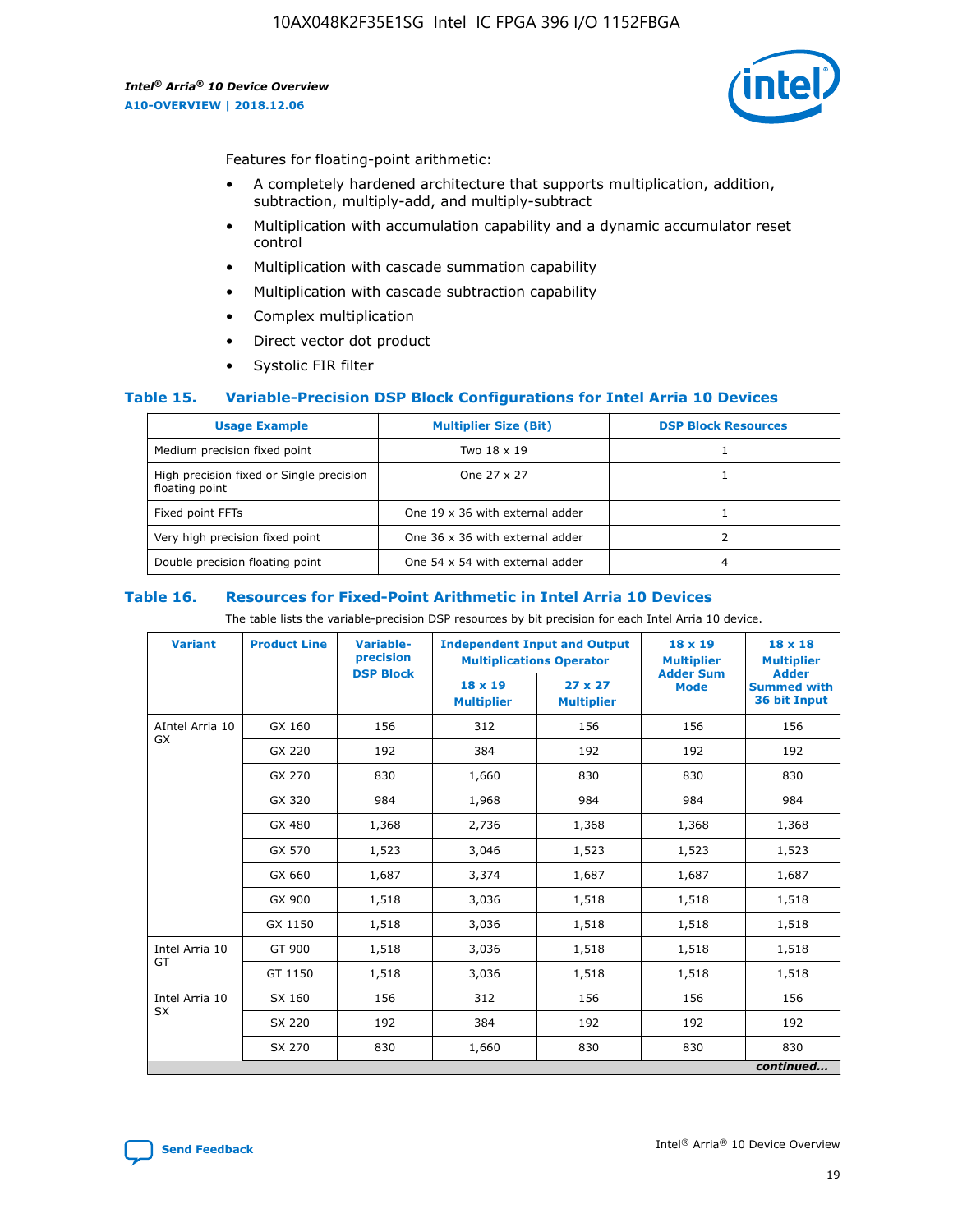

| <b>Variant</b> | <b>Product Line</b> | <b>Variable-</b><br>precision |                                     | <b>Independent Input and Output</b><br><b>Multiplications Operator</b> | $18 \times 19$<br><b>Multiplier</b> | $18 \times 18$<br><b>Multiplier</b>                |
|----------------|---------------------|-------------------------------|-------------------------------------|------------------------------------------------------------------------|-------------------------------------|----------------------------------------------------|
|                |                     | <b>DSP Block</b>              | $18 \times 19$<br><b>Multiplier</b> | $27 \times 27$<br><b>Multiplier</b>                                    | <b>Adder Sum</b><br><b>Mode</b>     | <b>Adder</b><br><b>Summed with</b><br>36 bit Input |
|                | SX 320              | 984                           | 1,968                               | 984                                                                    | 984                                 | 984                                                |
|                | SX 480              | 1,368                         | 2,736                               | 1,368                                                                  | 1,368                               | 1,368                                              |
|                | SX 570              | 1,523                         | 3,046                               | 1,523                                                                  | 1,523                               | 1,523                                              |
|                | SX 660              | 1,687                         | 3,374                               | 1,687                                                                  | 1,687                               | 1,687                                              |

## **Table 17. Resources for Floating-Point Arithmetic in Intel Arria 10 Devices**

The table lists the variable-precision DSP resources by bit precision for each Intel Arria 10 device.

| <b>Variant</b> | <b>Product Line</b> | <b>Variable-</b><br>precision<br><b>DSP Block</b> | <b>Single</b><br><b>Precision</b><br><b>Floating-Point</b><br><b>Multiplication</b><br><b>Mode</b> | <b>Single-Precision</b><br><b>Floating-Point</b><br><b>Adder Mode</b> | Single-<br><b>Precision</b><br><b>Floating-Point</b><br><b>Multiply</b><br><b>Accumulate</b><br><b>Mode</b> | <b>Peak</b><br><b>Giga Floating-</b><br><b>Point</b><br><b>Operations</b><br>per Second<br>(GFLOPs) |
|----------------|---------------------|---------------------------------------------------|----------------------------------------------------------------------------------------------------|-----------------------------------------------------------------------|-------------------------------------------------------------------------------------------------------------|-----------------------------------------------------------------------------------------------------|
| Intel Arria 10 | GX 160              | 156                                               | 156                                                                                                | 156                                                                   | 156                                                                                                         | 140                                                                                                 |
| GX             | GX 220              | 192                                               | 192                                                                                                | 192                                                                   | 192                                                                                                         | 173                                                                                                 |
|                | GX 270              | 830                                               | 830                                                                                                | 830                                                                   | 830                                                                                                         | 747                                                                                                 |
|                | GX 320              | 984                                               | 984                                                                                                | 984                                                                   | 984                                                                                                         | 886                                                                                                 |
|                | GX 480              | 1,369                                             | 1,368                                                                                              | 1,368                                                                 | 1,368                                                                                                       | 1,231                                                                                               |
|                | GX 570              | 1,523                                             | 1,523                                                                                              | 1,523                                                                 | 1,523                                                                                                       | 1,371                                                                                               |
|                | GX 660              | 1,687                                             | 1,687                                                                                              | 1,687                                                                 | 1,687                                                                                                       | 1,518                                                                                               |
|                | GX 900              | 1,518                                             | 1,518                                                                                              | 1,518                                                                 | 1,518                                                                                                       | 1,366                                                                                               |
|                | GX 1150             | 1,518                                             | 1,518                                                                                              | 1,518                                                                 | 1,518                                                                                                       | 1,366                                                                                               |
| Intel Arria 10 | GT 900              | 1,518                                             | 1,518                                                                                              | 1,518                                                                 | 1,518                                                                                                       | 1,366                                                                                               |
| GT             | GT 1150             | 1,518                                             | 1,518                                                                                              | 1,518                                                                 | 1,518                                                                                                       | 1,366                                                                                               |
| Intel Arria 10 | SX 160              | 156                                               | 156                                                                                                | 156                                                                   | 156                                                                                                         | 140                                                                                                 |
| <b>SX</b>      | SX 220              | 192                                               | 192                                                                                                | 192                                                                   | 192                                                                                                         | 173                                                                                                 |
|                | SX 270              | 830                                               | 830                                                                                                | 830                                                                   | 830                                                                                                         | 747                                                                                                 |
|                | SX 320              | 984                                               | 984                                                                                                | 984                                                                   | 984                                                                                                         | 886                                                                                                 |
|                | SX 480              | 1,369                                             | 1,368                                                                                              | 1,368                                                                 | 1,368                                                                                                       | 1,231                                                                                               |
|                | SX 570              | 1,523                                             | 1,523                                                                                              | 1,523                                                                 | 1,523                                                                                                       | 1,371                                                                                               |
|                | SX 660              | 1,687                                             | 1,687                                                                                              | 1,687                                                                 | 1,687                                                                                                       | 1,518                                                                                               |

# **Embedded Memory Blocks**

The embedded memory blocks in the devices are flexible and designed to provide an optimal amount of small- and large-sized memory arrays to fit your design requirements.

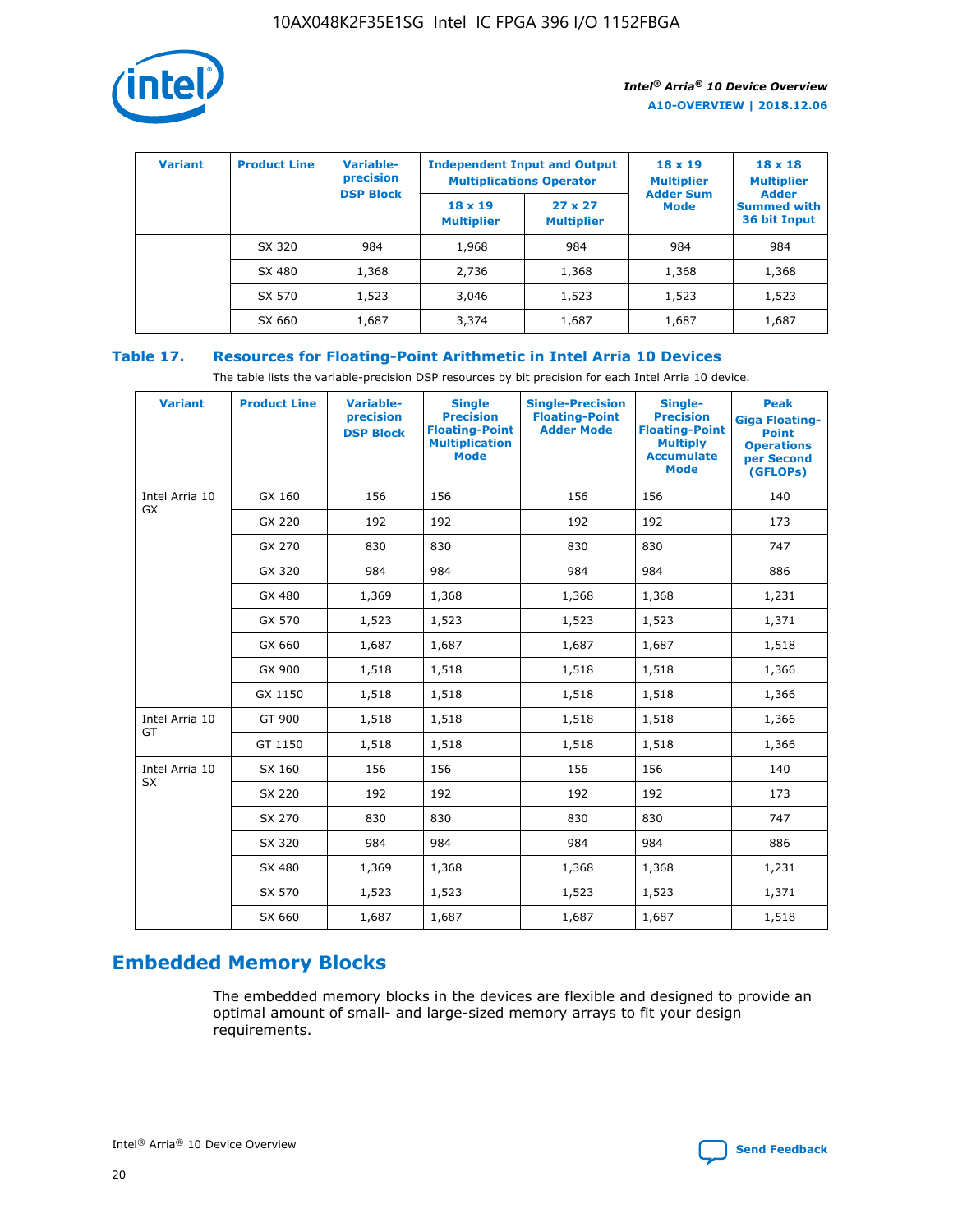

## **Types of Embedded Memory**

The Intel Arria 10 devices contain two types of memory blocks:

- 20 Kb M20K blocks—blocks of dedicated memory resources. The M20K blocks are ideal for larger memory arrays while still providing a large number of independent ports.
- 640 bit memory logic array blocks (MLABs)—enhanced memory blocks that are configured from dual-purpose logic array blocks (LABs). The MLABs are ideal for wide and shallow memory arrays. The MLABs are optimized for implementation of shift registers for digital signal processing (DSP) applications, wide and shallow FIFO buffers, and filter delay lines. Each MLAB is made up of ten adaptive logic modules (ALMs). In the Intel Arria 10 devices, you can configure these ALMs as ten 32 x 2 blocks, giving you one 32 x 20 simple dual-port SRAM block per MLAB.

## **Embedded Memory Capacity in Intel Arria 10 Devices**

|                   | <b>Product</b> |              | <b>M20K</b>         | <b>MLAB</b>  |                     | <b>Total RAM Bit</b> |
|-------------------|----------------|--------------|---------------------|--------------|---------------------|----------------------|
| <b>Variant</b>    | <b>Line</b>    | <b>Block</b> | <b>RAM Bit (Kb)</b> | <b>Block</b> | <b>RAM Bit (Kb)</b> | (Kb)                 |
| Intel Arria 10 GX | GX 160         | 440          | 8,800               | 1,680        | 1,050               | 9,850                |
|                   | GX 220         | 587          | 11,740              | 2,703        | 1,690               | 13,430               |
|                   | GX 270         | 750          | 15,000              | 3,922        | 2,452               | 17,452               |
|                   | GX 320         | 891          | 17,820              | 4,363        | 2,727               | 20,547               |
|                   | GX 480         | 1,431        | 28,620              | 6,662        | 4,164               | 32,784               |
|                   | GX 570         | 1,800        | 36,000              | 8,153        | 5,096               | 41,096               |
|                   | GX 660         | 2,131        | 42,620              | 9,260        | 5,788               | 48,408               |
|                   | GX 900         | 2,423        | 48,460              | 15,017       | 9,386               | 57,846               |
|                   | GX 1150        | 2,713        | 54,260              | 20,774       | 12,984              | 67,244               |
| Intel Arria 10 GT | GT 900         | 2,423        | 48,460              | 15,017       | 9,386               | 57,846               |
|                   | GT 1150        | 2,713        | 54,260              | 20,774       | 12,984              | 67,244               |
| Intel Arria 10 SX | SX 160         | 440          | 8,800               | 1,680        | 1,050               | 9,850                |
|                   | SX 220         | 587          | 11,740              | 2,703        | 1,690               | 13,430               |
|                   | SX 270         | 750          | 15,000              | 3,922        | 2,452               | 17,452               |
|                   | SX 320         | 891          | 17,820              | 4,363        | 2,727               | 20,547               |
|                   | SX 480         | 1,431        | 28,620              | 6,662        | 4,164               | 32,784               |
|                   | SX 570         | 1,800        | 36,000              | 8,153        | 5,096               | 41,096               |
|                   | SX 660         | 2,131        | 42,620              | 9,260        | 5,788               | 48,408               |

#### **Table 18. Embedded Memory Capacity and Distribution in Intel Arria 10 Devices**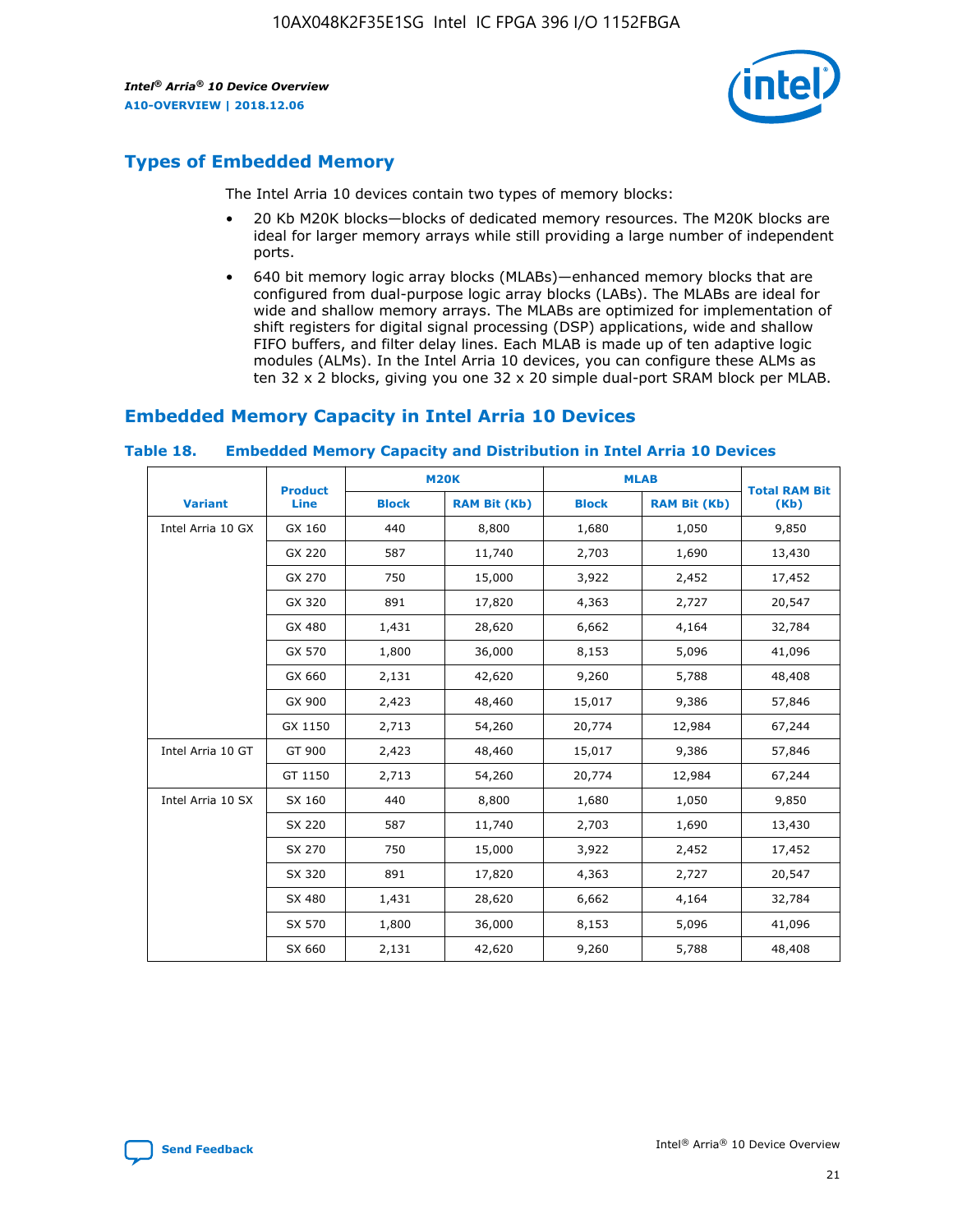

## **Embedded Memory Configurations for Single-port Mode**

### **Table 19. Single-port Embedded Memory Configurations for Intel Arria 10 Devices**

This table lists the maximum configurations supported for single-port RAM and ROM modes.

| <b>Memory Block</b> | Depth (bits) | <b>Programmable Width</b> |
|---------------------|--------------|---------------------------|
| MLAB                | 32           | x16, x18, or x20          |
|                     | 64(10)       | x8, x9, x10               |
| M20K                | 512          | x40, x32                  |
|                     | 1K           | x20, x16                  |
|                     | 2K           | x10, x8                   |
|                     | 4K           | x5, x4                    |
|                     | 8K           | x2                        |
|                     | 16K          | x1                        |

## **Clock Networks and PLL Clock Sources**

The clock network architecture is based on Intel's global, regional, and peripheral clock structure. This clock structure is supported by dedicated clock input pins, fractional clock synthesis PLLs, and integer I/O PLLs.

## **Clock Networks**

The Intel Arria 10 core clock networks are capable of up to 800 MHz fabric operation across the full industrial temperature range. For the external memory interface, the clock network supports the hard memory controller with speeds up to 2,400 Mbps in a quarter-rate transfer.

To reduce power consumption, the Intel Quartus Prime software identifies all unused sections of the clock network and powers them down.

## **Fractional Synthesis and I/O PLLs**

Intel Arria 10 devices contain up to 32 fractional synthesis PLLs and up to 16 I/O PLLs that are available for both specific and general purpose uses in the core:

- Fractional synthesis PLLs—located in the column adjacent to the transceiver blocks
- I/O PLLs—located in each bank of the 48 I/Os

## **Fractional Synthesis PLLs**

You can use the fractional synthesis PLLs to:

- Reduce the number of oscillators that are required on your board
- Reduce the number of clock pins that are used in the device by synthesizing multiple clock frequencies from a single reference clock source

<sup>(10)</sup> Supported through software emulation and consumes additional MLAB blocks.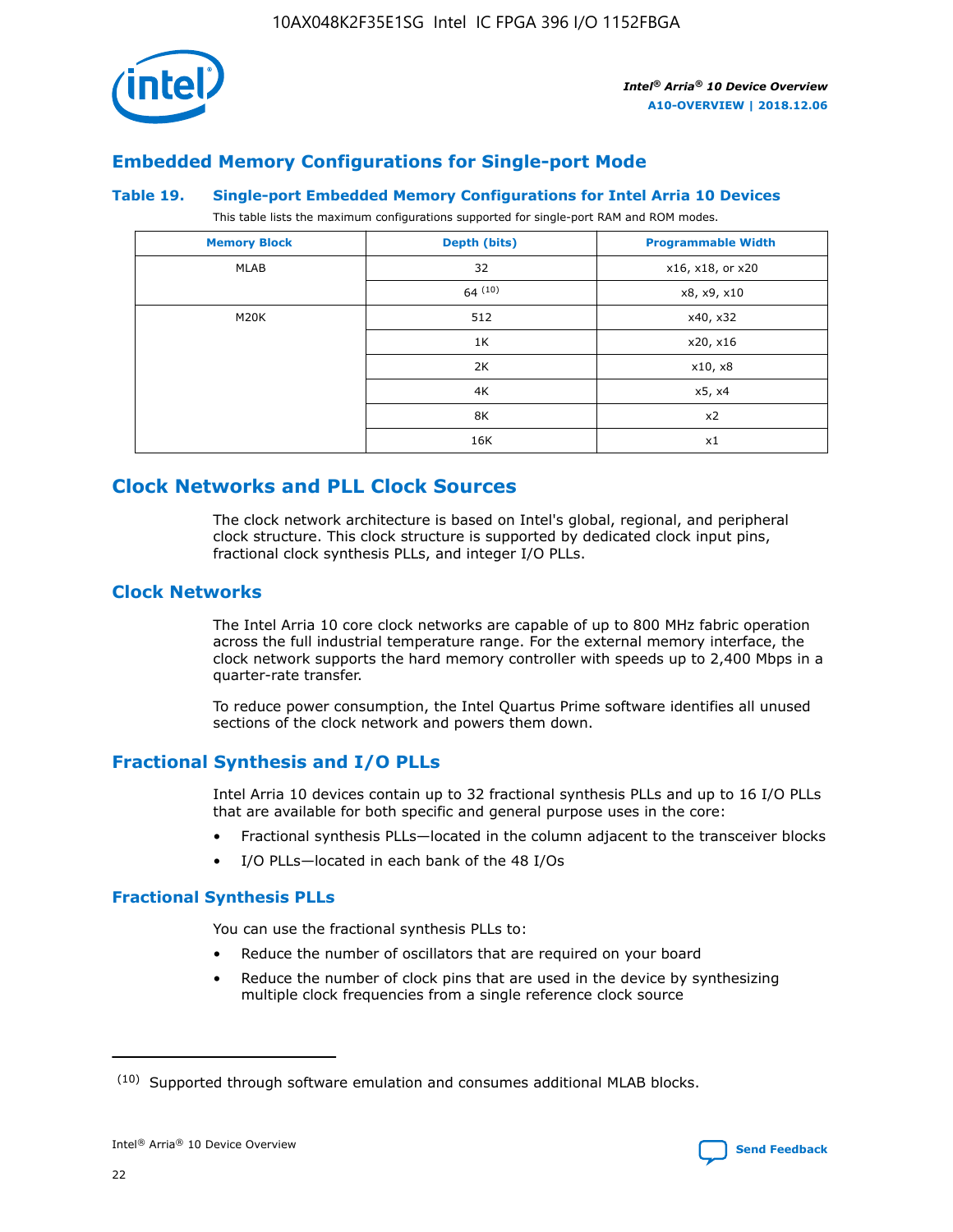

The fractional synthesis PLLs support the following features:

- Reference clock frequency synthesis for transceiver CMU and Advanced Transmit (ATX) PLLs
- Clock network delay compensation
- Zero-delay buffering
- Direct transmit clocking for transceivers
- Independently configurable into two modes:
	- Conventional integer mode equivalent to the general purpose PLL
	- Enhanced fractional mode with third order delta-sigma modulation
- PLL cascading

## **I/O PLLs**

The integer mode I/O PLLs are located in each bank of 48 I/Os. You can use the I/O PLLs to simplify the design of external memory and high-speed LVDS interfaces.

In each I/O bank, the I/O PLLs are adjacent to the hard memory controllers and LVDS SERDES. Because these PLLs are tightly coupled with the I/Os that need to use them, it makes it easier to close timing.

You can use the I/O PLLs for general purpose applications in the core such as clock network delay compensation and zero-delay buffering.

Intel Arria 10 devices support PLL-to-PLL cascading.

## **FPGA General Purpose I/O**

Intel Arria 10 devices offer highly configurable GPIOs. Each I/O bank contains 48 general purpose I/Os and a high-efficiency hard memory controller.

The following list describes the features of the GPIOs:

- Consist of 3 V I/Os for high-voltage application and LVDS I/Os for differential signaling
	- Up to two 3 V I/O banks, available in some devices, that support up to 3 V I/O standards
	- LVDS I/O banks that support up to 1.8 V I/O standards
- Support a wide range of single-ended and differential I/O interfaces
- LVDS speeds up to 1.6 Gbps
- Each LVDS pair of pins has differential input and output buffers, allowing you to configure the LVDS direction for each pair.
- Programmable bus hold and weak pull-up
- Programmable differential output voltage  $(V_{OD})$  and programmable pre-emphasis

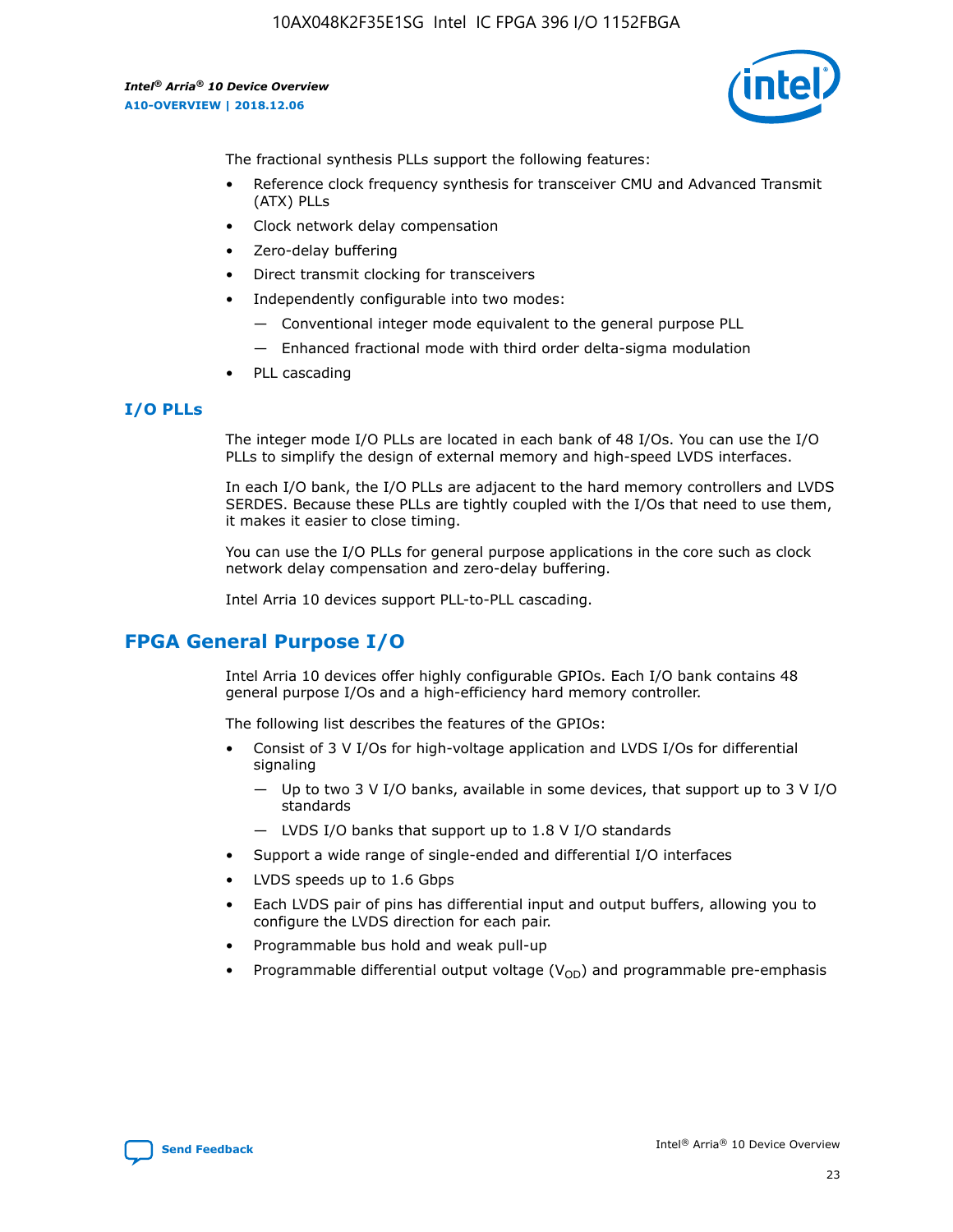

- Series (R<sub>S</sub>) and parallel (R<sub>T</sub>) on-chip termination (OCT) for all I/O banks with OCT calibration to limit the termination impedance variation
- On-chip dynamic termination that has the ability to swap between series and parallel termination, depending on whether there is read or write on a common bus for signal integrity
- Easy timing closure support using the hard read FIFO in the input register path, and delay-locked loop (DLL) delay chain with fine and coarse architecture

## **External Memory Interface**

Intel Arria 10 devices offer massive external memory bandwidth, with up to seven 32 bit DDR4 memory interfaces running at up to 2,400 Mbps. This bandwidth provides additional ease of design, lower power, and resource efficiencies of hardened highperformance memory controllers.

The memory interface within Intel Arria 10 FPGAs and SoCs delivers the highest performance and ease of use. You can configure up to a maximum width of 144 bits when using the hard or soft memory controllers. If required, you can bypass the hard memory controller and use a soft controller implemented in the user logic.

Each I/O contains a hardened DDR read/write path (PHY) capable of performing key memory interface functionality such as read/write leveling, FIFO buffering to lower latency and improve margin, timing calibration, and on-chip termination.

The timing calibration is aided by the inclusion of hard microcontrollers based on Intel's Nios® II technology, specifically tailored to control the calibration of multiple memory interfaces. This calibration allows the Intel Arria 10 device to compensate for any changes in process, voltage, or temperature either within the Intel Arria 10 device itself, or within the external memory device. The advanced calibration algorithms ensure maximum bandwidth and robust timing margin across all operating conditions.

In addition to parallel memory interfaces, Intel Arria 10 devices support serial memory technologies such as the Hybrid Memory Cube (HMC). The HMC is supported by the Intel Arria 10 high-speed serial transceivers which connect up to four HMC links, with each link running at data rates up to 15 Gbps.

## **Related Information**

#### [External Memory Interface Spec Estimator](http://www.altera.com/technology/memory/estimator/mem-emif-index.html)

Provides a parametric tool that allows you to find and compare the performance of the supported external memory interfaces in IntelFPGAs.

## **Memory Standards Supported by Intel Arria 10 Devices**

The I/Os are designed to provide high performance support for existing and emerging external memory standards.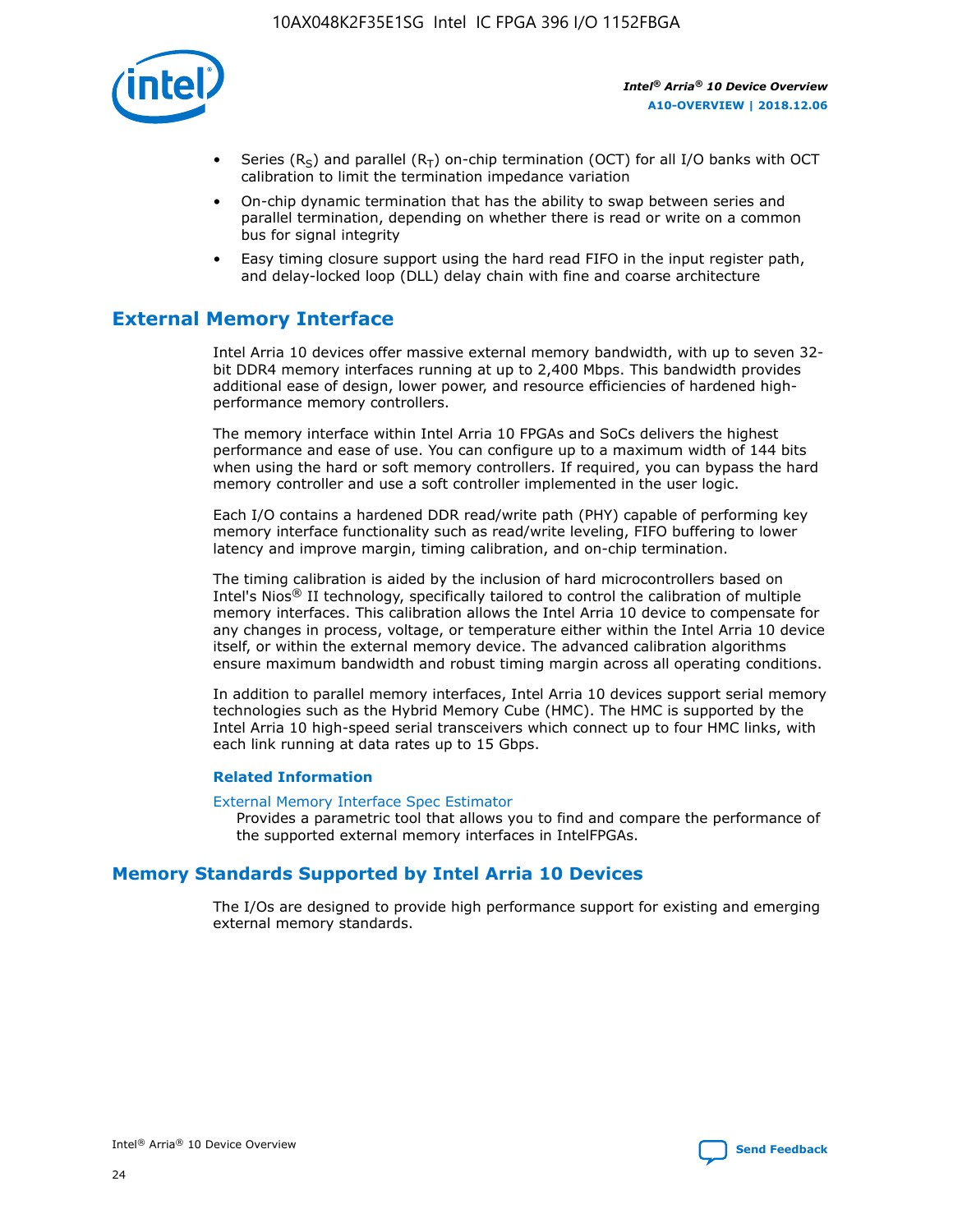

### **Table 20. Memory Standards Supported by the Hard Memory Controller**

This table lists the overall capability of the hard memory controller. For specific details, refer to the External Memory Interface Spec Estimator and Intel Arria 10 Device Datasheet.

| <b>Memory Standard</b> | <b>Rate Support</b> | <b>Ping Pong PHY Support</b> | <b>Maximum Frequency</b><br>(MHz) |
|------------------------|---------------------|------------------------------|-----------------------------------|
| <b>DDR4 SDRAM</b>      | Quarter rate        | Yes                          | 1,067                             |
|                        |                     |                              | 1,200                             |
| DDR3 SDRAM             | Half rate           | Yes                          | 533                               |
|                        |                     |                              | 667                               |
|                        | Quarter rate        | Yes                          | 1,067                             |
|                        |                     |                              | 1,067                             |
| <b>DDR3L SDRAM</b>     | Half rate           | Yes                          | 533                               |
|                        |                     |                              | 667                               |
|                        | Quarter rate        | Yes                          | 933                               |
|                        |                     |                              | 933                               |
| LPDDR3 SDRAM           | Half rate           |                              | 533                               |
|                        | Quarter rate        |                              | 800                               |

## **Table 21. Memory Standards Supported by the Soft Memory Controller**

| <b>Memory Standard</b>      | <b>Rate Support</b> | <b>Maximum Frequency</b><br>(MHz) |
|-----------------------------|---------------------|-----------------------------------|
| <b>RLDRAM 3 (11)</b>        | Quarter rate        | 1,200                             |
| ODR IV SRAM <sup>(11)</sup> | Quarter rate        | 1,067                             |
| <b>ODR II SRAM</b>          | Full rate           | 333                               |
|                             | Half rate           | 633                               |
| <b>ODR II+ SRAM</b>         | Full rate           | 333                               |
|                             | Half rate           | 633                               |
| <b>ODR II+ Xtreme SRAM</b>  | Full rate           | 333                               |
|                             | Half rate           | 633                               |

#### **Table 22. Memory Standards Supported by the HPS Hard Memory Controller**

The hard processor system (HPS) is available in Intel Arria 10 SoC devices only.

| <b>Memory Standard</b> | <b>Rate Support</b> | <b>Maximum Frequency</b><br>(MHz) |
|------------------------|---------------------|-----------------------------------|
| <b>DDR4 SDRAM</b>      | Half rate           | 1,200                             |
| DDR3 SDRAM             | Half rate           | 1,067                             |
| <b>DDR3L SDRAM</b>     | Half rate           | 933                               |

<sup>(11)</sup> Intel Arria 10 devices support this external memory interface using hard PHY with soft memory controller.

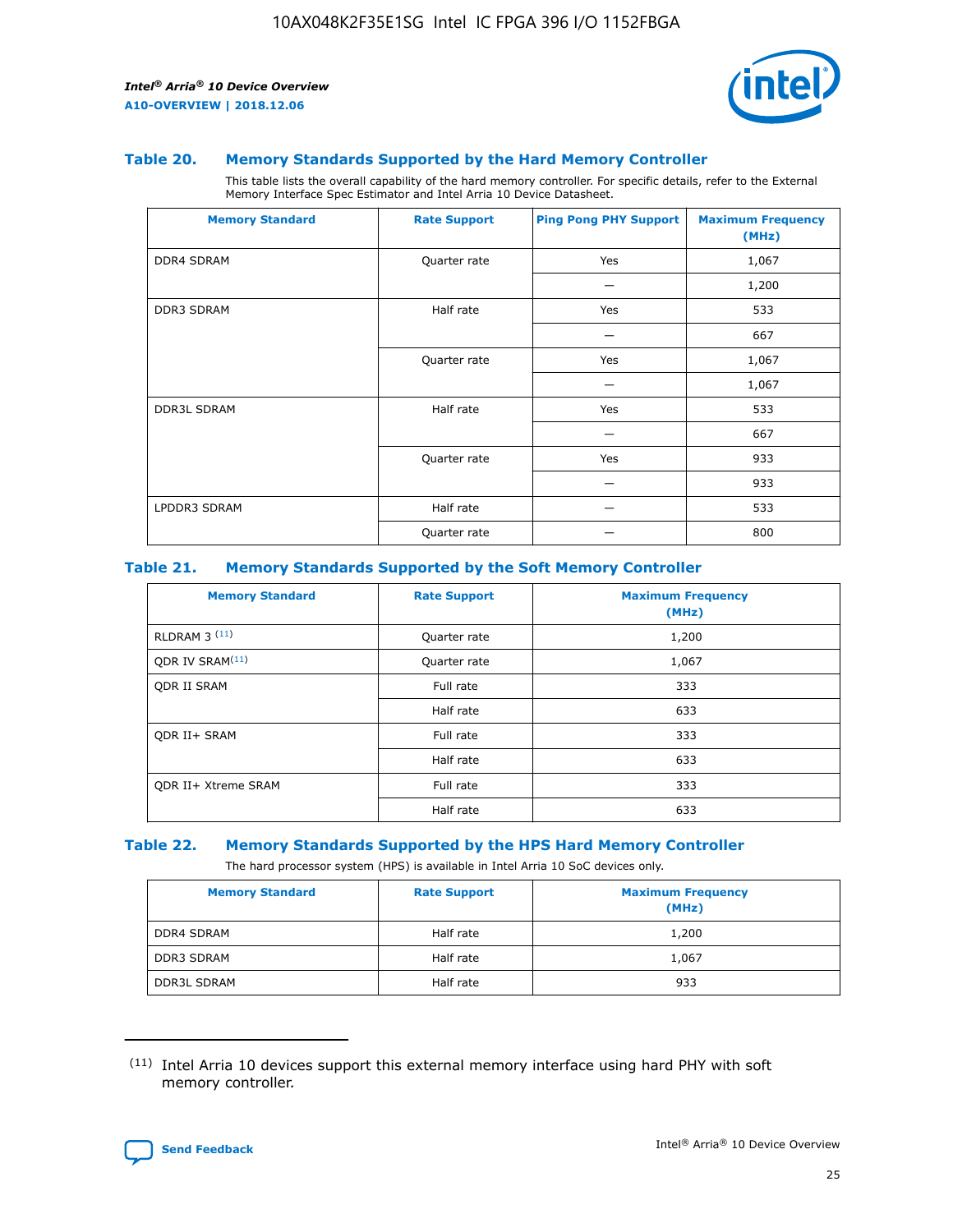

## **Related Information**

#### [Intel Arria 10 Device Datasheet](https://www.intel.com/content/www/us/en/programmable/documentation/mcn1413182292568.html#mcn1413182153340)

Lists the memory interface performance according to memory interface standards, rank or chip select configurations, and Intel Arria 10 device speed grades.

# **PCIe Gen1, Gen2, and Gen3 Hard IP**

Intel Arria 10 devices contain PCIe hard IP that is designed for performance and ease-of-use:

- Includes all layers of the PCIe stack—transaction, data link and physical layers.
- Supports PCIe Gen3, Gen2, and Gen1 Endpoint and Root Port in x1, x2, x4, or x8 lane configuration.
- Operates independently from the core logic—optional configuration via protocol (CvP) allows the PCIe link to power up and complete link training in less than 100 ms while the Intel Arria 10 device completes loading the programming file for the rest of the FPGA.
- Provides added functionality that makes it easier to support emerging features such as Single Root I/O Virtualization (SR-IOV) and optional protocol extensions.
- Provides improved end-to-end datapath protection using ECC.
- Supports FPGA configuration via protocol (CvP) using PCIe at Gen3, Gen2, or Gen1 speed.

#### **Related Information**

PCS Features on page 30

## **Enhanced PCS Hard IP for Interlaken and 10 Gbps Ethernet**

## **Interlaken Support**

The Intel Arria 10 enhanced PCS hard IP provides integrated Interlaken PCS supporting rates up to 25.8 Gbps per lane.

The Interlaken PCS is based on the proven functionality of the PCS developed for Intel's previous generation FPGAs, which demonstrated interoperability with Interlaken ASSP vendors and third-party IP suppliers. The Interlaken PCS is present in every transceiver channel in Intel Arria 10 devices.

## **Related Information**

PCS Features on page 30

## **10 Gbps Ethernet Support**

The Intel Arria 10 enhanced PCS hard IP supports 10GBASE-R PCS compliant with IEEE 802.3 10 Gbps Ethernet (10GbE). The integrated hard IP support for 10GbE and the 10 Gbps transceivers save external PHY cost, board space, and system power.

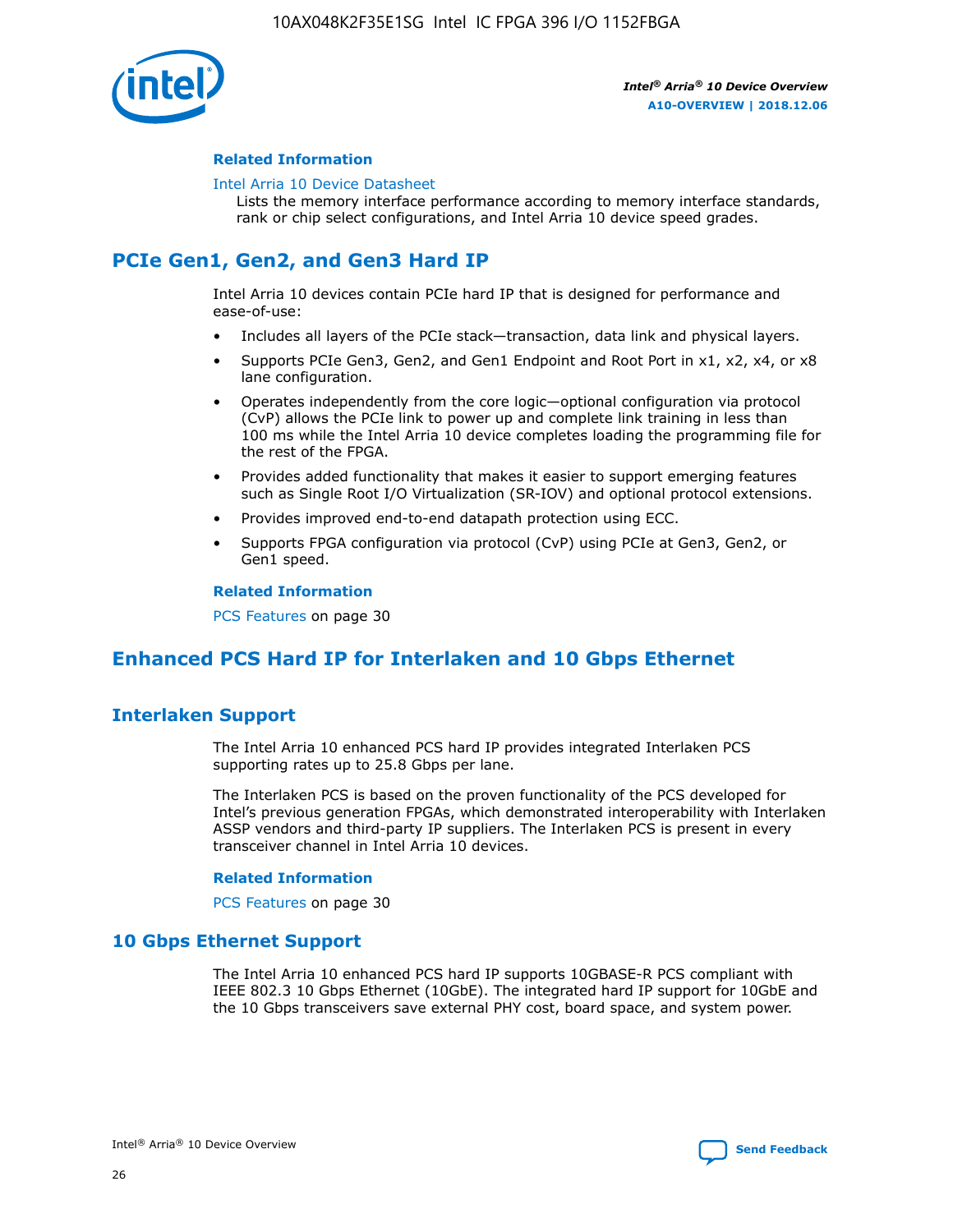

The scalable hard IP supports multiple independent 10GbE ports while using a single PLL for all the 10GBASE-R PCS instantiations, which saves on core logic resources and clock networks:

- Simplifies multiport 10GbE systems compared to XAUI interfaces that require an external XAUI-to-10G PHY.
- Incorporates Electronic Dispersion Compensation (EDC), which enables direct connection to standard 10 Gbps XFP and SFP+ pluggable optical modules.
- Supports backplane Ethernet applications and includes a hard 10GBASE-KR Forward Error Correction (FEC) circuit that you can use for 10 Gbps and 40 Gbps applications.

The 10 Gbps Ethernet PCS hard IP and 10GBASE-KR FEC are present in every transceiver channel.

## **Related Information**

PCS Features on page 30

## **Low Power Serial Transceivers**

Intel Arria 10 FPGAs and SoCs include lowest power transceivers that deliver high bandwidth, throughput and low latency.

Intel Arria 10 devices deliver the industry's lowest power consumption per transceiver channel:

- 12.5 Gbps transceivers at as low as 242 mW
- 10 Gbps transceivers at as low as 168 mW
- 6 Gbps transceivers at as low as 117 mW

Intel Arria 10 transceivers support various data rates according to application:

- Chip-to-chip and chip-to-module applications—from 1 Gbps up to 25.8 Gbps
- Long reach and backplane applications—from 1 Gbps up to 12.5 with advanced adaptive equalization
- Critical power sensitive applications—from 1 Gbps up to 11.3 Gbps using lower power modes

The combination of 20 nm process technology and architectural advances provide the following benefits:

- Significant reduction in die area and power consumption
- Increase of up to two times in transceiver I/O density compared to previous generation devices while maintaining optimal signal integrity
- Up to 72 total transceiver channels—you can configure up to 6 of these channels to run as fast as 25.8 Gbps
- All channels feature continuous data rate support up to the maximum rated speed

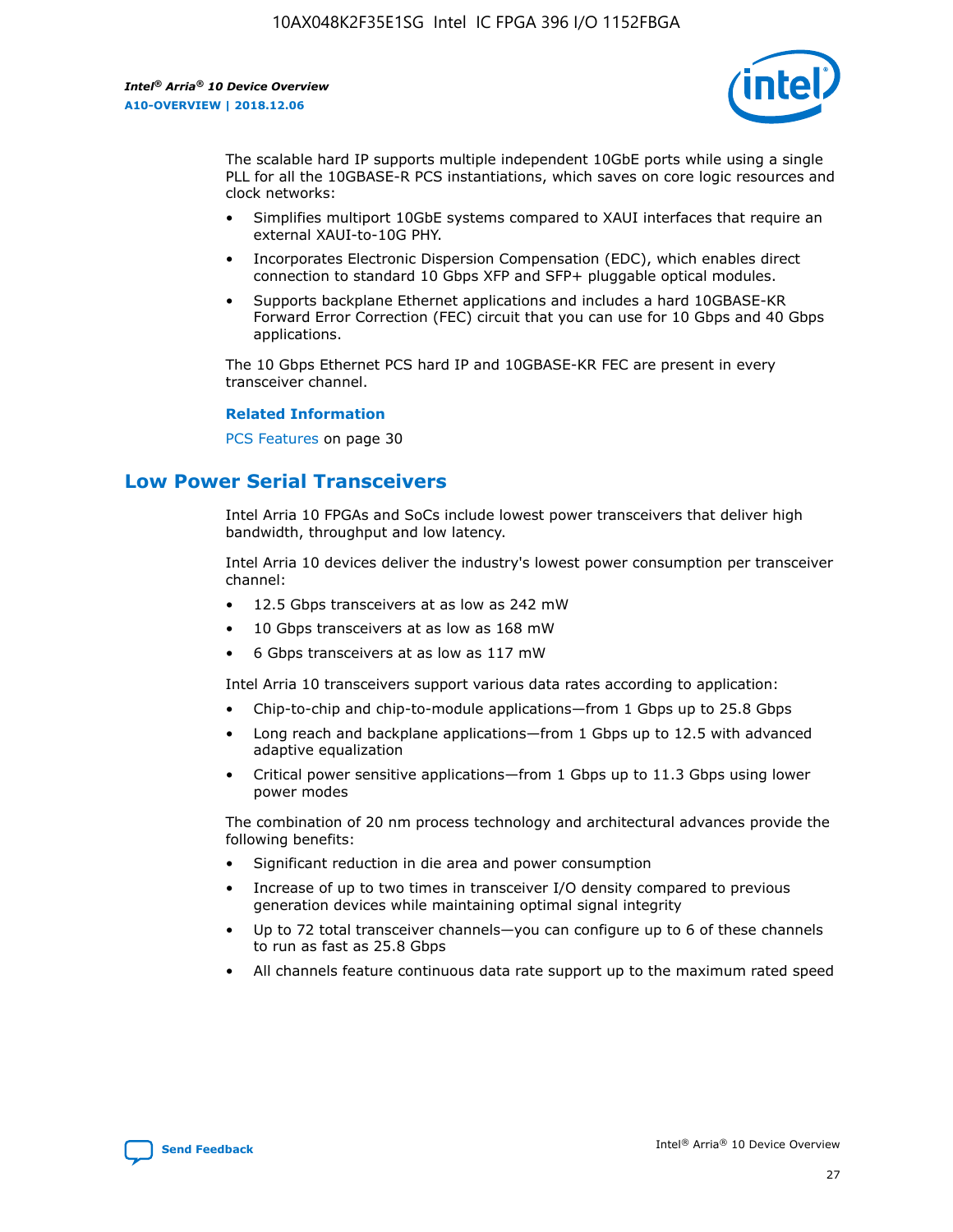





## **Transceiver Channels**

All transceiver channels feature a dedicated Physical Medium Attachment (PMA) and a hardened Physical Coding Sublayer (PCS).

- The PMA provides primary interfacing capabilities to physical channels.
- The PCS typically handles encoding/decoding, word alignment, and other preprocessing functions before transferring data to the FPGA core fabric.

A transceiver channel consists of a PMA and a PCS block. Most transceiver banks have 6 channels. There are some transceiver banks that contain only 3 channels.

A wide variety of bonded and non-bonded data rate configurations is possible using a highly configurable clock distribution network. Up to 80 independent transceiver data rates can be configured.

The following figures are graphical representations of top views of the silicon die, which correspond to reverse views for flip chip packages. Different Intel Arria 10 devices may have different floorplans than the ones shown in the figures.

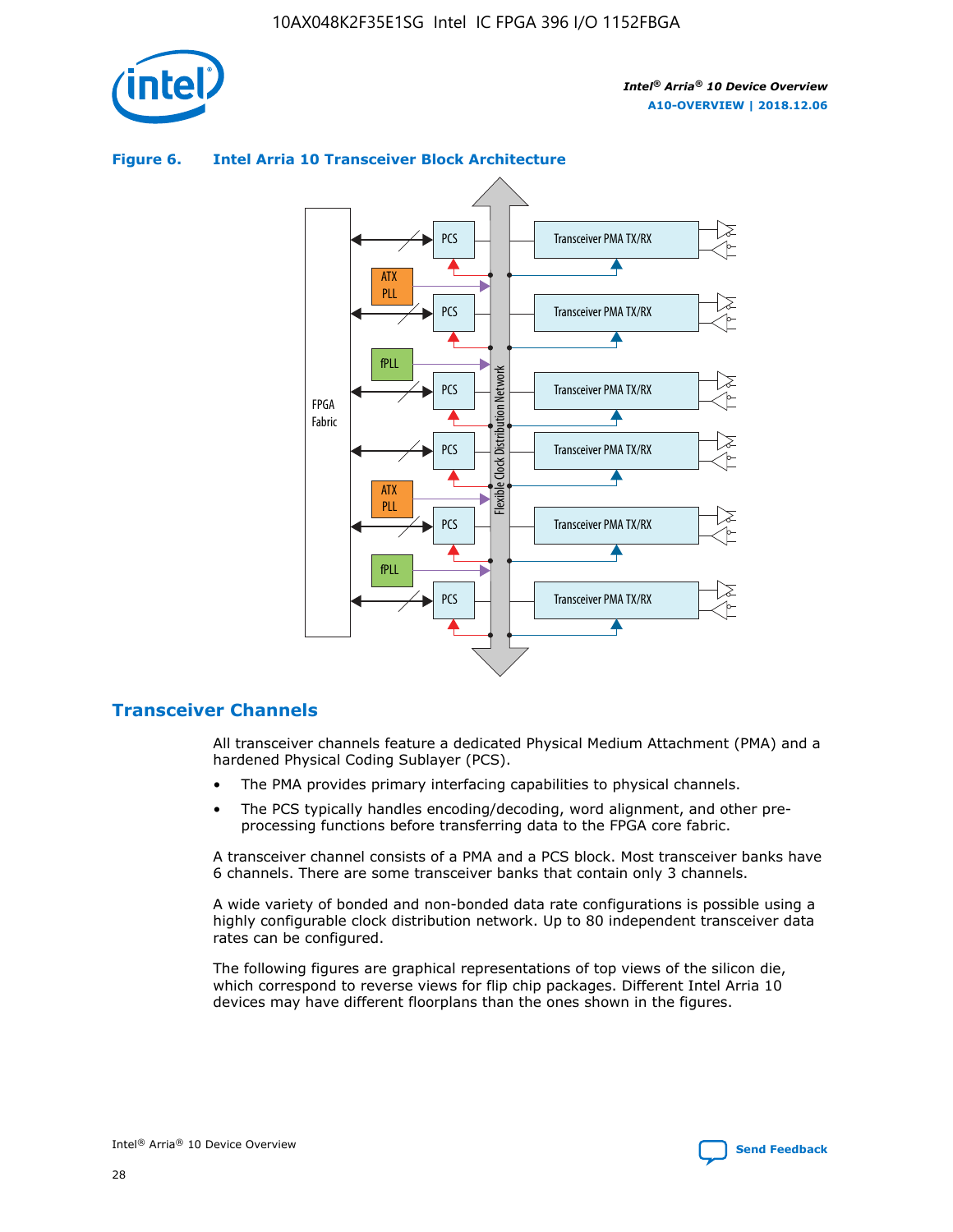

## **Figure 7. Device Chip Overview for Intel Arria 10 GX and GT Devices**





## **PMA Features**

Intel Arria 10 transceivers provide exceptional signal integrity at data rates up to 25.8 Gbps. Clocking options include ultra-low jitter ATX PLLs (LC tank based), clock multiplier unit (CMU) PLLs, and fractional PLLs.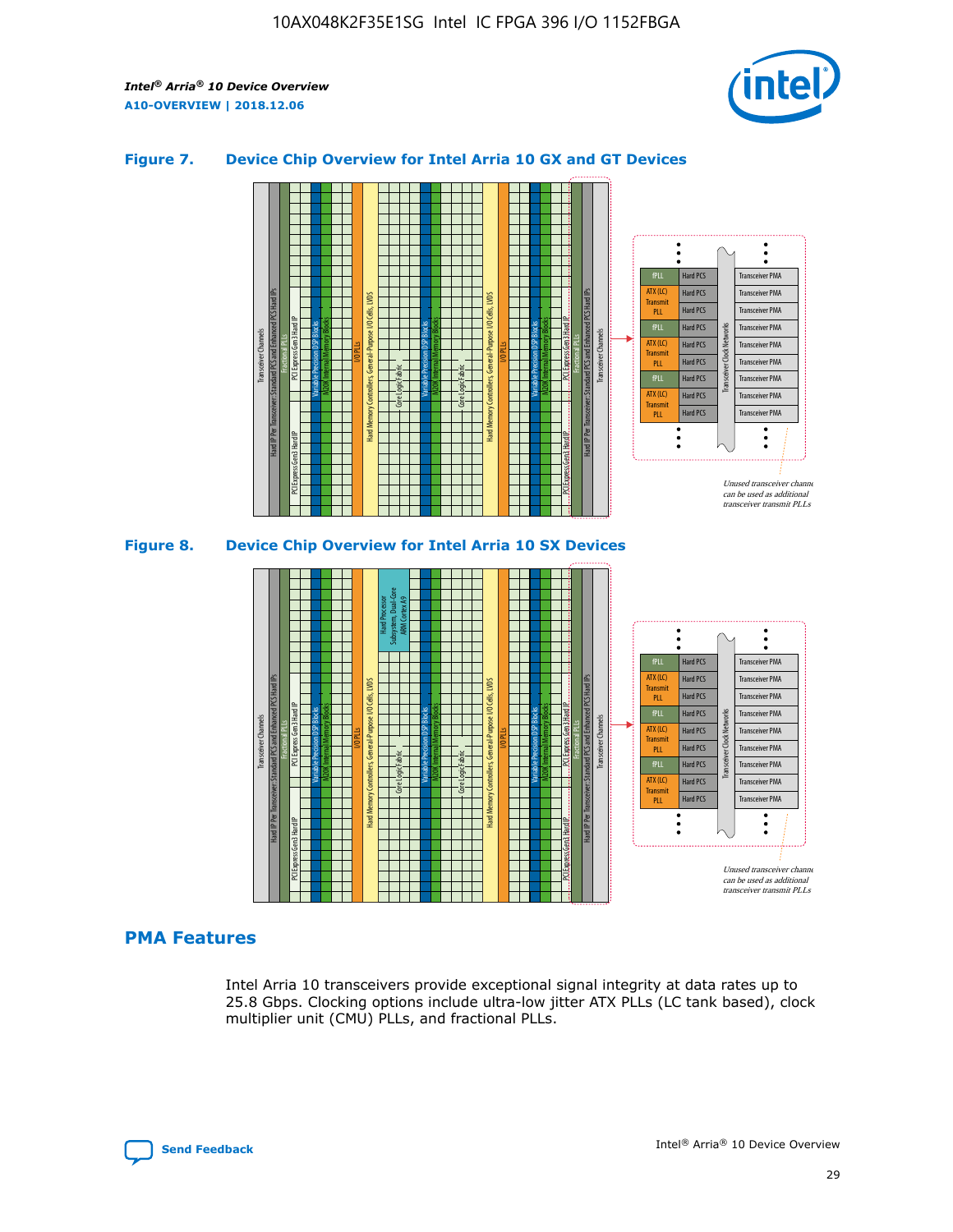

Each transceiver channel contains a channel PLL that can be used as the CMU PLL or clock data recovery (CDR) PLL. In CDR mode, the channel PLL recovers the receiver clock and data in the transceiver channel. Up to 80 independent data rates can be configured on a single Intel Arria 10 device.

## **Table 23. PMA Features of the Transceivers in Intel Arria 10 Devices**

| <b>Feature</b>                                             | <b>Capability</b>                                                                                                                                                                                                             |
|------------------------------------------------------------|-------------------------------------------------------------------------------------------------------------------------------------------------------------------------------------------------------------------------------|
| Chip-to-Chip Data Rates                                    | 1 Gbps to 17.4 Gbps (Intel Arria 10 GX devices)<br>1 Gbps to 25.8 Gbps (Intel Arria 10 GT devices)                                                                                                                            |
| Backplane Support                                          | Drive backplanes at data rates up to 12.5 Gbps                                                                                                                                                                                |
| <b>Optical Module Support</b>                              | SFP+/SFP, XFP, CXP, QSFP/QSFP28, CFP/CFP2/CFP4                                                                                                                                                                                |
| Cable Driving Support                                      | SFP+ Direct Attach, PCI Express over cable, eSATA                                                                                                                                                                             |
| Transmit Pre-Emphasis                                      | 4-tap transmit pre-emphasis and de-emphasis to compensate for system channel loss                                                                                                                                             |
| Continuous Time Linear<br>Equalizer (CTLE)                 | Dual mode, high-gain, and high-data rate, linear receive equalization to compensate for<br>system channel loss                                                                                                                |
| Decision Feedback Equalizer<br>(DFE)                       | 7-fixed and 4-floating tap DFE to equalize backplane channel loss in the presence of<br>crosstalk and noisy environments                                                                                                      |
| Variable Gain Amplifier                                    | Optimizes the signal amplitude prior to the CDR sampling and operates in fixed and<br>adaptive modes                                                                                                                          |
| Altera Digital Adaptive<br>Parametric Tuning (ADAPT)       | Fully digital adaptation engine to automatically adjust all link equalization parameters-<br>including CTLE, DFE, and variable gain amplifier blocks—that provide optimal link margin<br>without intervention from user logic |
| Precision Signal Integrity<br>Calibration Engine (PreSICE) | Hardened calibration controller to quickly calibrate all transceiver control parameters on<br>power-up, which provides the optimal signal integrity and jitter performance                                                    |
| Advanced Transmit (ATX)<br>PLL                             | Low jitter ATX (LC tank based) PLLs with continuous tuning range to cover a wide range of<br>standard and proprietary protocols                                                                                               |
| <b>Fractional PLLs</b>                                     | On-chip fractional frequency synthesizers to replace on-board crystal oscillators and reduce<br>system cost                                                                                                                   |
| Digitally Assisted Analog<br><b>CDR</b>                    | Superior jitter tolerance with fast lock time                                                                                                                                                                                 |
| Dynamic Partial<br>Reconfiguration                         | Allows independent control of the Avalon memory-mapped interface of each transceiver<br>channel for the highest transceiver flexibility                                                                                       |
| Multiple PCS-PMA and PCS-<br>PLD interface widths          | 8-, 10-, 16-, 20-, 32-, 40-, or 64-bit interface widths for flexibility of deserialization width,<br>encoding, and reduced latency                                                                                            |

## **PCS Features**

This table summarizes the Intel Arria 10 transceiver PCS features. You can use the transceiver PCS to support a wide range of protocols ranging from 1 Gbps to 25.8 Gbps.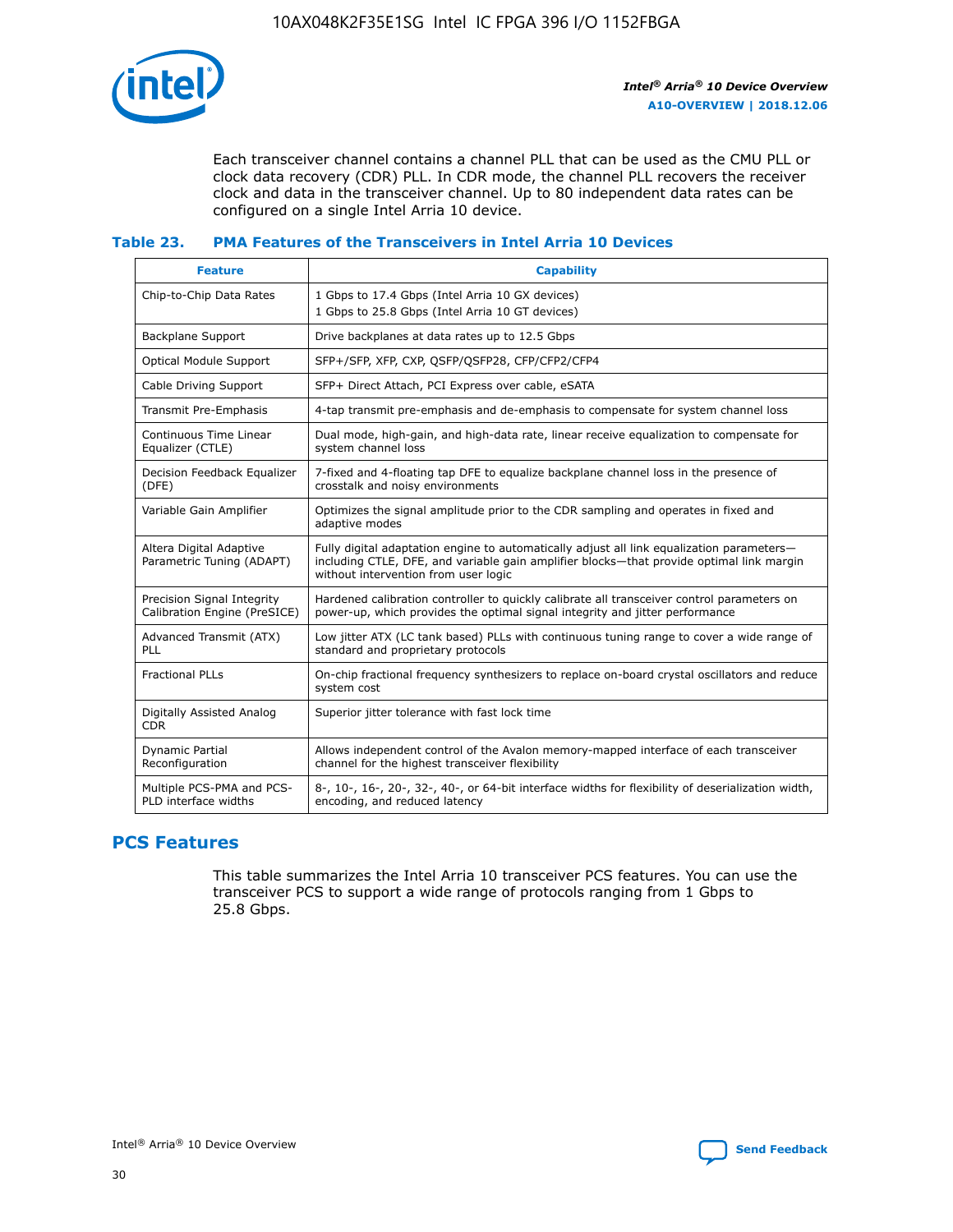

| <b>PCS</b>          | <b>Description</b>                                                                                                                                                                                                                                                                                                                                                                                             |
|---------------------|----------------------------------------------------------------------------------------------------------------------------------------------------------------------------------------------------------------------------------------------------------------------------------------------------------------------------------------------------------------------------------------------------------------|
| Standard PCS        | Operates at a data rate up to 12 Gbps<br>Supports protocols such as PCI-Express, CPRI 4.2+, GigE, IEEE 1588 in Hard PCS<br>Implements other protocols using Basic/Custom (Standard PCS) transceiver<br>configuration rules.                                                                                                                                                                                    |
| <b>Enhanced PCS</b> | Performs functions common to most serial data industry standards, such as word<br>alignment, encoding/decoding, and framing, before data is sent or received off-chip<br>through the PMA<br>• Handles data transfer to and from the FPGA fabric<br>Handles data transfer internally to and from the PMA<br>Provides frequency compensation<br>Performs channel bonding for multi-channel low skew applications |
| PCIe Gen3 PCS       | Supports the seamless switching of Data and Clock between the Gen1, Gen2, and Gen3<br>data rates<br>Provides support for PIPE 3.0 features<br>Supports the PIPE interface with the Hard IP enabled, as well as with the Hard IP<br>bypassed                                                                                                                                                                    |

#### **Related Information**

- PCIe Gen1, Gen2, and Gen3 Hard IP on page 26
- Interlaken Support on page 26
- 10 Gbps Ethernet Support on page 26

## **PCS Protocol Support**

This table lists some of the protocols supported by the Intel Arria 10 transceiver PCS. For more information about the blocks in the transmitter and receiver data paths, refer to the related information.

| <b>Protocol</b>                                 | <b>Data Rate</b><br>(Gbps) | <b>Transceiver IP</b>       | <b>PCS Support</b>                      |
|-------------------------------------------------|----------------------------|-----------------------------|-----------------------------------------|
| PCIe Gen3 x1, x2, x4, x8                        | 8.0                        | Native PHY (PIPE)           | Standard PCS and PCIe<br>Gen3 PCS       |
| PCIe Gen2 x1, x2, x4, x8                        | 5.0                        | Native PHY (PIPE)           | <b>Standard PCS</b>                     |
| PCIe Gen1 x1, x2, x4, x8                        | 2.5                        | Native PHY (PIPE)           | Standard PCS                            |
| 1000BASE-X Gigabit Ethernet                     | 1.25                       | Native PHY                  | <b>Standard PCS</b>                     |
| 1000BASE-X Gigabit Ethernet with<br>IEEE 1588v2 | 1.25                       | Native PHY                  | Standard PCS                            |
| 10GBASE-R                                       | 10.3125                    | Native PHY                  | <b>Enhanced PCS</b>                     |
| 10GBASE-R with IEEE 1588v2                      | 10.3125                    | Native PHY                  | <b>Enhanced PCS</b>                     |
| 10GBASE-R with KR FEC                           | 10.3125                    | Native PHY                  | <b>Enhanced PCS</b>                     |
| 10GBASE-KR and 1000BASE-X                       | 10.3125                    | 1G/10GbE and 10GBASE-KR PHY | Standard PCS and<br><b>Enhanced PCS</b> |
| Interlaken (CEI-6G/11G)                         | 3.125 to 17.4              | Native PHY                  | <b>Enhanced PCS</b>                     |
| SFI-S/SFI-5.2                                   | 11.2                       | Native PHY                  | <b>Enhanced PCS</b>                     |
| $10G$ SDI                                       | 10.692                     | Native PHY                  | <b>Enhanced PCS</b>                     |
|                                                 |                            |                             | continued                               |

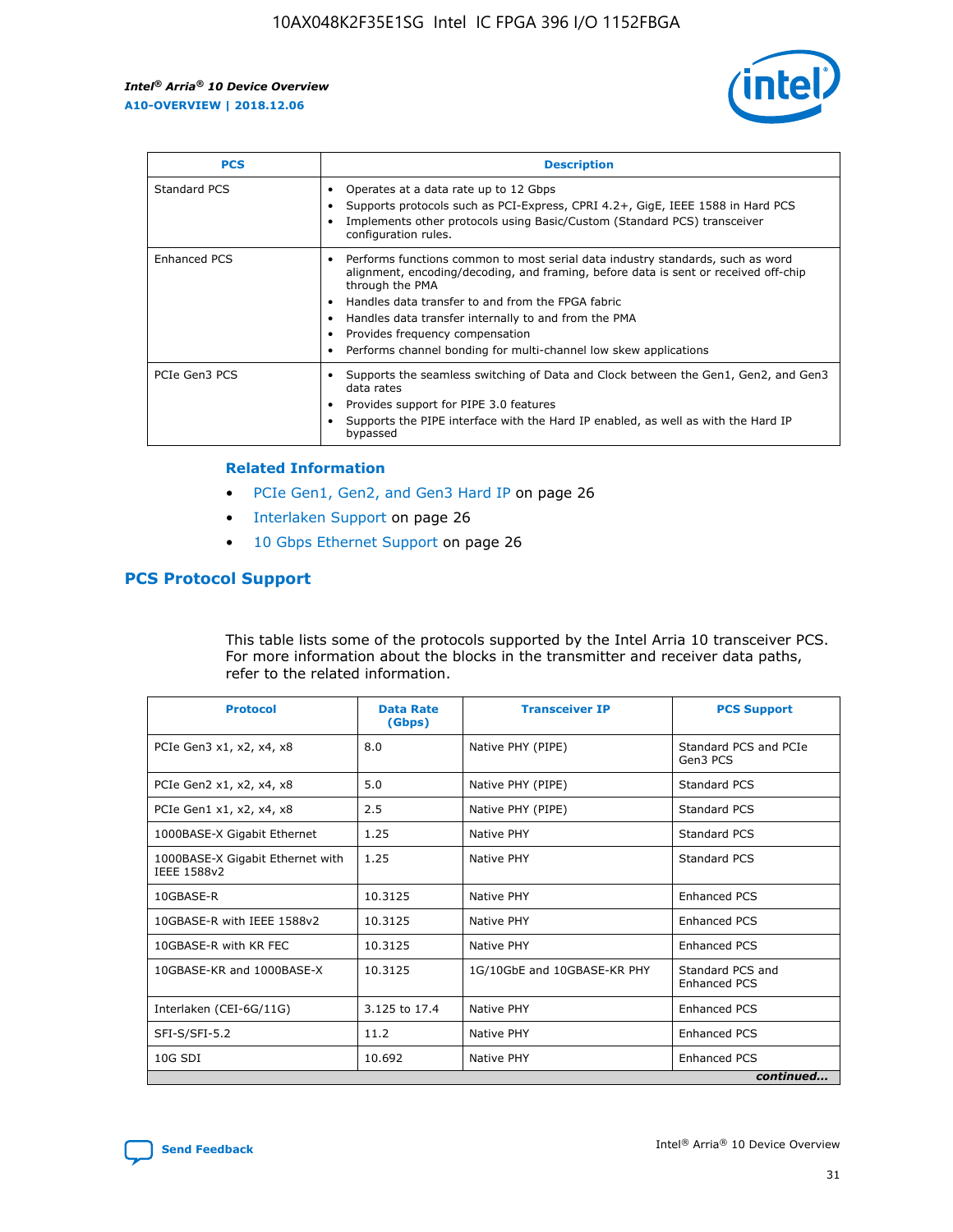

| <b>Protocol</b>      | <b>Data Rate</b><br>(Gbps) | <b>Transceiver IP</b> | <b>PCS Support</b> |
|----------------------|----------------------------|-----------------------|--------------------|
| CPRI 6.0 (64B/66B)   | 0.6144 to<br>10.1376       | Native PHY            | Enhanced PCS       |
| CPRI 4.2 (8B/10B)    | $0.6144$ to<br>9.8304      | Native PHY            | Standard PCS       |
| OBSAI RP3 v4.2       | 0.6144 to 6.144            | Native PHY            | Standard PCS       |
| SD-SDI/HD-SDI/3G-SDI | $0.143(12)$ to<br>2.97     | Native PHY            | Standard PCS       |

## **Related Information**

#### [Intel Arria 10 Transceiver PHY User Guide](https://www.intel.com/content/www/us/en/programmable/documentation/nik1398707230472.html#nik1398707091164)

Provides more information about the supported transceiver protocols and PHY IP, the PMA architecture, and the standard, enhanced, and PCIe Gen3 PCS architecture.

## **SoC with Hard Processor System**

Each SoC device combines an FPGA fabric and a hard processor system (HPS) in a single device. This combination delivers the flexibility of programmable logic with the power and cost savings of hard IP in these ways:

- Reduces board space, system power, and bill of materials cost by eliminating a discrete embedded processor
- Allows you to differentiate the end product in both hardware and software, and to support virtually any interface standard
- Extends the product life and revenue through in-field hardware and software updates

 $(12)$  The 0.143 Gbps data rate is supported using oversampling of user logic that you must implement in the FPGA fabric.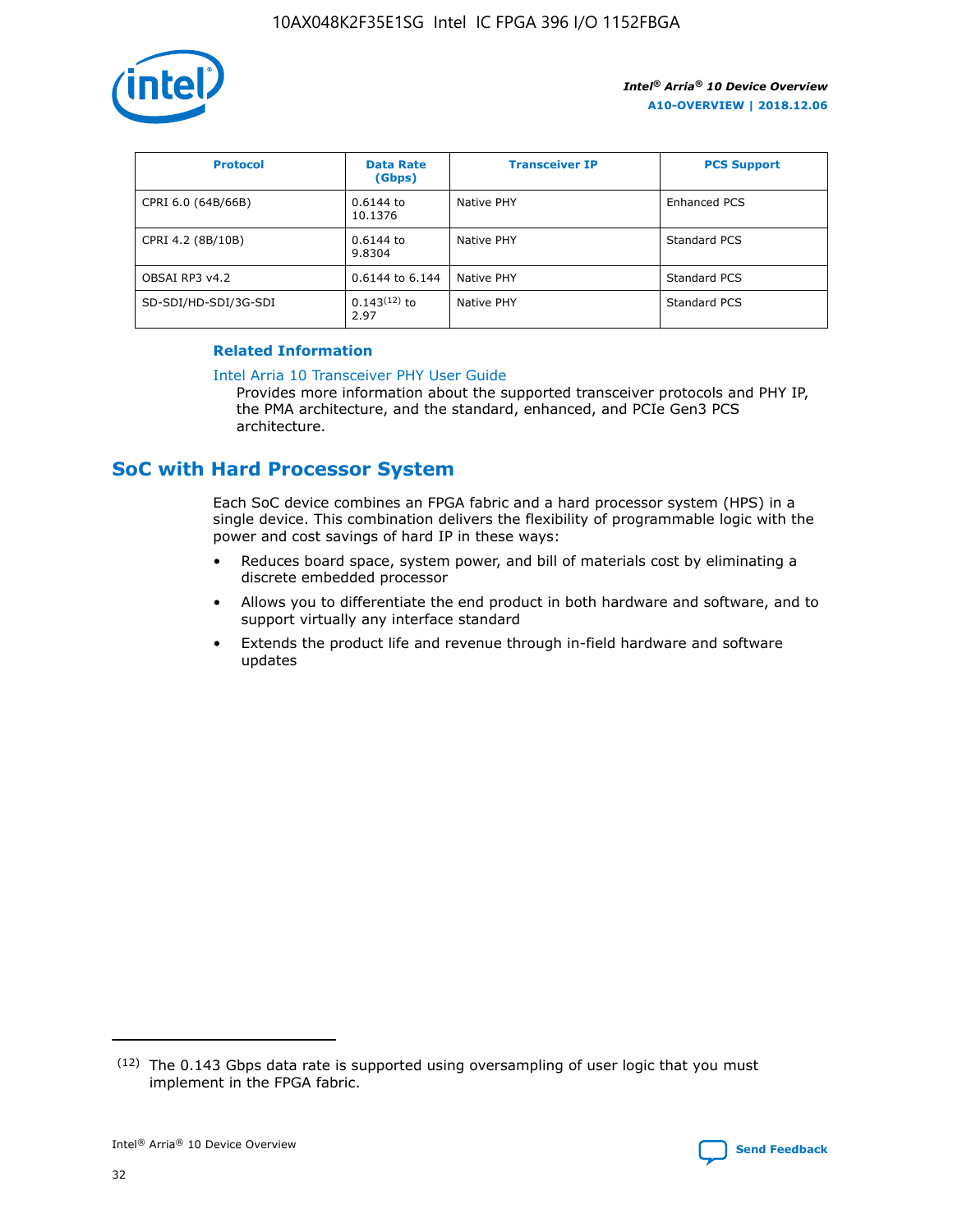

### **Figure 9. HPS Block Diagram**

This figure shows a block diagram of the HPS with the dual ARM Cortex-A9 MPCore processor.



## **Key Advantages of 20-nm HPS**

The 20-nm HPS strikes a balance between enabling maximum software compatibility with 28-nm SoCs while still improving upon the 28-nm HPS architecture. These improvements address the requirements of the next generation target markets such as wireless and wireline communications, compute and storage equipment, broadcast and military in terms of performance, memory bandwidth, connectivity via backplane and security.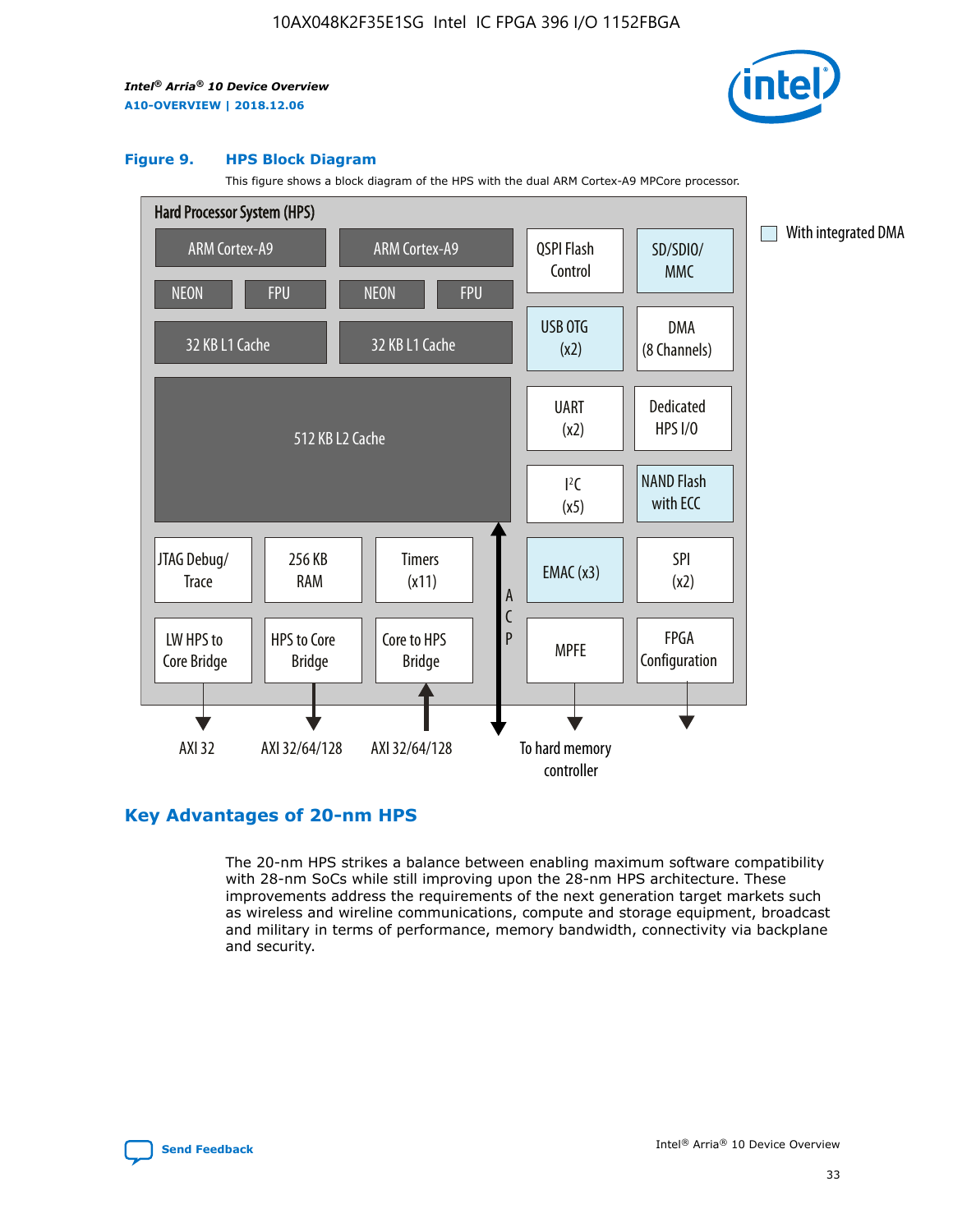

## **Table 24. Improvements in 20 nm HPS**

This table lists the key improvements of the 20 nm HPS compared to the 28 nm HPS.

| Advantages/<br><b>Improvements</b>                          | <b>Description</b>                                                                                                                                                                                                                                                                                                                                                                                                                                                                                                                                                                                                                                                                                                                                                                                                                                                                                                                                |
|-------------------------------------------------------------|---------------------------------------------------------------------------------------------------------------------------------------------------------------------------------------------------------------------------------------------------------------------------------------------------------------------------------------------------------------------------------------------------------------------------------------------------------------------------------------------------------------------------------------------------------------------------------------------------------------------------------------------------------------------------------------------------------------------------------------------------------------------------------------------------------------------------------------------------------------------------------------------------------------------------------------------------|
| Increased performance and<br>overdrive capability           | While the nominal processor frequency is 1.2 GHz, the 20 nm HPS offers an "overdrive"<br>feature which enables a higher processor operating frequency. This requires a higher supply<br>voltage value that is unique to the HPS and may require a separate regulator.                                                                                                                                                                                                                                                                                                                                                                                                                                                                                                                                                                                                                                                                             |
| Increased processor memory<br>bandwidth and DDR4<br>support | Up to 64-bit DDR4 memory at 2,400 Mbps support is available for the processor. The hard<br>memory controller for the HPS comprises a multi-port front end that manages connections<br>to a single port memory controller. The multi-port front end allows logic core and the HPS<br>to share ports and thereby the available bandwidth of the memory controller.                                                                                                                                                                                                                                                                                                                                                                                                                                                                                                                                                                                  |
| Flexible I/O sharing                                        | An advanced I/O pin muxing scheme allows improved sharing of I/O between the HPS and<br>the core logic. The following types of I/O are available for SoC:<br>$\bullet$<br>17 dedicated I/Os-physically located inside the HPS block and are not accessible to<br>logic within the core. The 17 dedicated I/Os are used for HPS clock, resets, and<br>interfacing with boot devices, QSPI, and SD/MMC.<br>48 direct shared I/O-located closest to the HPS block and are ideal for high speed HPS<br>$\bullet$<br>peripherals such as EMAC, USB, and others. There is one bank of 48 I/Os that supports<br>direct sharing where the 48 I/Os can be shared 12 I/Os at a time.<br>Standard (shared) I/O-all standard I/Os can be shared by the HPS peripherals and any<br>logic within the core. For designs where more than 48 I/Os are required to fully use all<br>the peripherals in the HPS, these I/Os can be connected through the core logic. |
| <b>EMAC</b> core                                            | Three EMAC cores are available in the HPS. The EMAC cores enable an application to<br>support two redundant Ethernet connections; for example, backplane, or two EMAC cores<br>for managing IEEE 1588 time stamp information while allowing a third EMAC core for debug<br>and configuration. All three EMACs can potentially share the same time stamps, simplifying<br>the 1588 time stamping implementation. A new serial time stamp interface allows core<br>logic to access and read the time stamp values. The integrated EMAC controllers can be<br>connected to external Ethernet PHY through the provided MDIO or I <sup>2</sup> C interface.                                                                                                                                                                                                                                                                                            |
| On-chip memory                                              | The on-chip memory is updated to 256 KB support and can support larger data sets and<br>real time algorithms.                                                                                                                                                                                                                                                                                                                                                                                                                                                                                                                                                                                                                                                                                                                                                                                                                                     |
| <b>ECC</b> enhancements                                     | Improvements in L2 Cache ECC management allow identification of errors down to the<br>address level. ECC enhancements also enable improved error injection and status reporting<br>via the introduction of new memory mapped access to syndrome and data signals.                                                                                                                                                                                                                                                                                                                                                                                                                                                                                                                                                                                                                                                                                 |
| HPS to FPGA Interconnect<br>Backbone                        | Although the HPS and the Logic Core can operate independently, they are tightly coupled<br>via a high-bandwidth system interconnect built from high-performance ARM AMBA AXI bus<br>bridges. IP bus masters in the FPGA fabric have access to HPS bus slaves via the FPGA-to-<br>HPS interconnect. Similarly, HPS bus masters have access to bus slaves in the core fabric<br>via the HPS-to-FPGA bridge. Both bridges are AMBA AXI-3 compliant and support<br>simultaneous read and write transactions. Up to three masters within the core fabric can<br>share the HPS SDRAM controller with the processor. Additionally, the processor can be used<br>to configure the core fabric under program control via a dedicated 32-bit configuration port.                                                                                                                                                                                            |
| FPGA configuration and HPS<br>booting                       | The FPGA fabric and HPS in the SoCs are powered independently. You can reduce the clock<br>frequencies or gate the clocks to reduce dynamic power.<br>You can configure the FPGA fabric and boot the HPS independently, in any order, providing<br>you with more design flexibility.                                                                                                                                                                                                                                                                                                                                                                                                                                                                                                                                                                                                                                                              |
| Security                                                    | New security features have been introduced for anti-tamper management, secure boot,<br>encryption (AES), and authentication (SHA).                                                                                                                                                                                                                                                                                                                                                                                                                                                                                                                                                                                                                                                                                                                                                                                                                |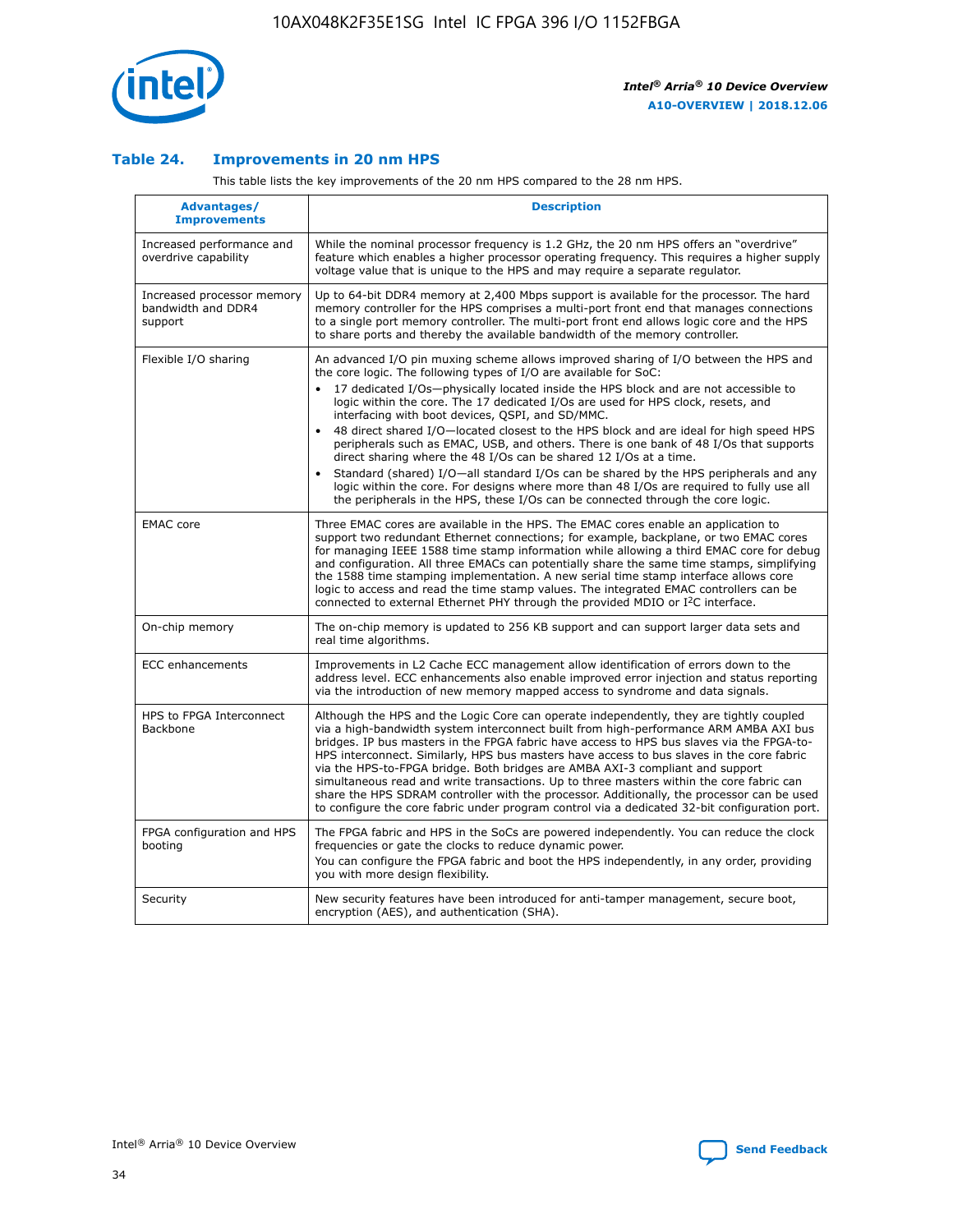

## **Features of the HPS**

The HPS has the following features:

- 1.2-GHz, dual-core ARM Cortex-A9 MPCore processor with up to 1.5-GHz via overdrive
	- ARMv7-A architecture that runs 32-bit ARM instructions, 16-bit and 32-bit Thumb instructions, and 8-bit Java byte codes in Jazelle style
	- Superscalar, variable length, out-of-order pipeline with dynamic branch prediction
	- Instruction Efficiency 2.5 MIPS/MHz, which provides total performance of 7500 MIPS at 1.5 GHz
- Each processor core includes:
	- 32 KB of L1 instruction cache, 32 KB of L1 data cache
	- Single- and double-precision floating-point unit and NEON media engine
	- CoreSight debug and trace technology
	- Snoop Control Unit (SCU) and Acceleration Coherency Port (ACP)
- 512 KB of shared L2 cache
- 256 KB of scratch RAM
- Hard memory controller with support for DDR3, DDR4 and optional error correction code (ECC) support
- Multiport Front End (MPFE) Scheduler interface to the hard memory controller
- 8-channel direct memory access (DMA) controller
- QSPI flash controller with SIO, DIO, QIO SPI Flash support
- NAND flash controller (ONFI 1.0 or later) with DMA and ECC support, updated to support 8 and 16-bit Flash devices and new command DMA to offload CPU for fast power down recovery
- Updated SD/SDIO/MMC controller to eMMC 4.5 with DMA with CE-ATA digital command support
- 3 10/100/1000 Ethernet media access control (MAC) with DMA
- 2 USB On-the-Go (OTG) controllers with DMA
- $\bullet$  5 I<sup>2</sup>C controllers (3 can be used by EMAC for MIO to external PHY)
- 2 UART 16550 Compatible controllers
- 4 serial peripheral interfaces (SPI) (2 Master, 2 Slaves)
- 62 programmable general-purpose I/Os, which includes 48 direct share I/Os that allows the HPS peripherals to connect directly to the FPGA I/Os
- 7 general-purpose timers
- 4 watchdog timers
- Anti-tamper, Secure Boot, Encryption (AES) and Authentication (SHA)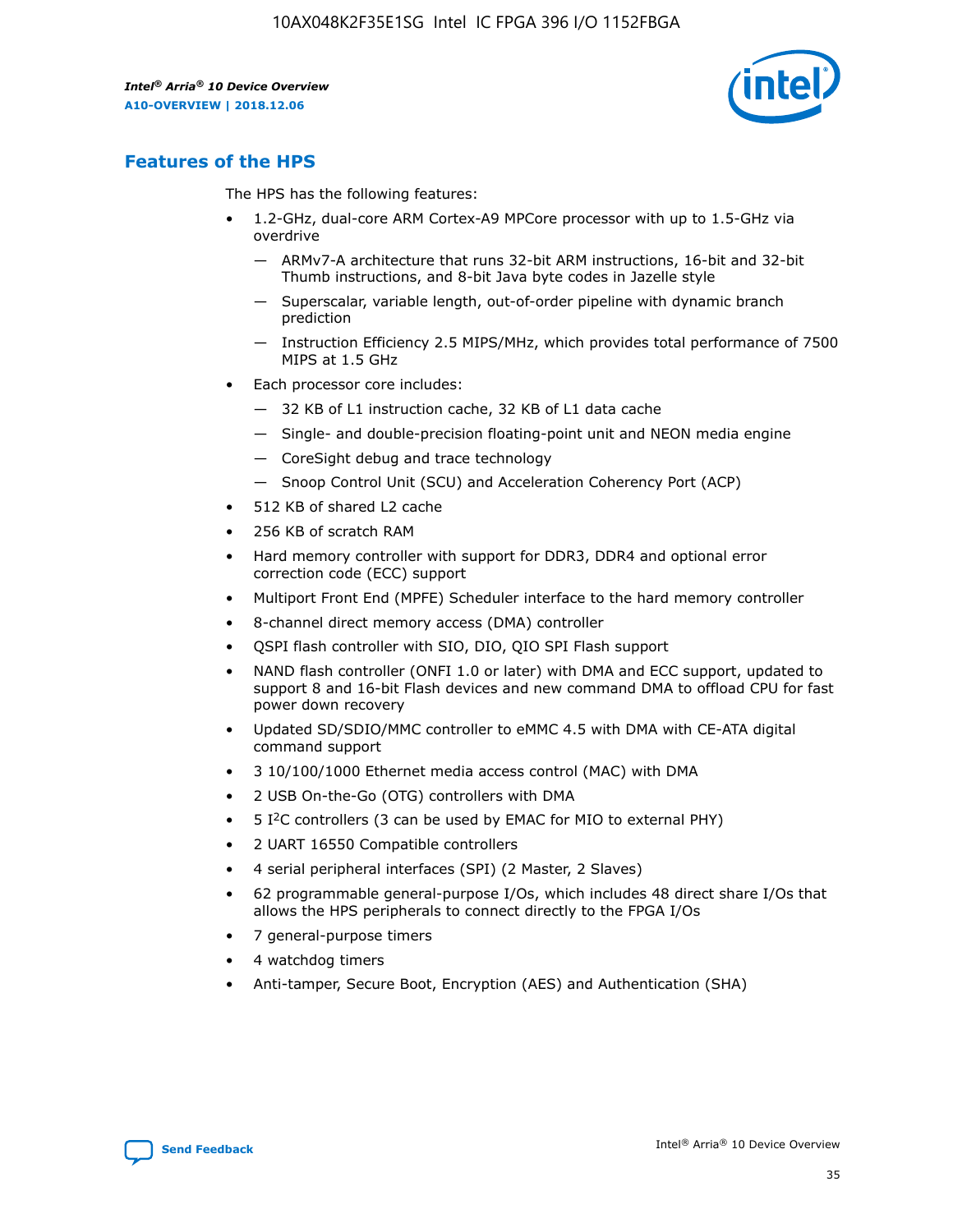

## **System Peripherals and Debug Access Port**

Each Ethernet MAC, USB OTG, NAND flash controller, and SD/MMC controller module has an integrated DMA controller. For modules without an integrated DMA controller, an additional DMA controller module provides up to eight channels of high-bandwidth data transfers. Peripherals that communicate off-chip are multiplexed with other peripherals at the HPS pin level. This allows you to choose which peripherals interface with other devices on your PCB.

The debug access port provides interfaces to industry standard JTAG debug probes and supports ARM CoreSight debug and core traces to facilitate software development.

### **HPS–FPGA AXI Bridges**

The HPS–FPGA bridges, which support the Advanced Microcontroller Bus Architecture (AMBA) Advanced eXtensible Interface (AXI™) specifications, consist of the following bridges:

- FPGA-to-HPS AMBA AXI bridge—a high-performance bus supporting 32, 64, and 128 bit data widths that allows the FPGA fabric to issue transactions to slaves in the HPS.
- HPS-to-FPGA Avalon/AMBA AXI bridge—a high-performance bus supporting 32, 64, and 128 bit data widths that allows the HPS to issue transactions to slaves in the FPGA fabric.
- Lightweight HPS-to-FPGA AXI bridge—a lower latency 32 bit width bus that allows the HPS to issue transactions to soft peripherals in the FPGA fabric. This bridge is primarily used for control and status register (CSR) accesses to peripherals in the FPGA fabric.

The HPS–FPGA AXI bridges allow masters in the FPGA fabric to communicate with slaves in the HPS logic, and vice versa. For example, the HPS-to-FPGA AXI bridge allows you to share memories instantiated in the FPGA fabric with one or both microprocessors in the HPS, while the FPGA-to-HPS AXI bridge allows logic in the FPGA fabric to access the memory and peripherals in the HPS.

Each HPS–FPGA bridge also provides asynchronous clock crossing for data transferred between the FPGA fabric and the HPS.

#### **HPS SDRAM Controller Subsystem**

The HPS SDRAM controller subsystem contains a multiport SDRAM controller and DDR PHY that are shared between the FPGA fabric (through the FPGA-to-HPS SDRAM interface), the level 2 (L2) cache, and the level 3 (L3) system interconnect. The FPGA-to-HPS SDRAM interface supports AMBA AXI and Avalon® Memory-Mapped (Avalon-MM) interface standards, and provides up to six individual ports for access by masters implemented in the FPGA fabric.

The HPS SDRAM controller supports up to 3 masters (command ports), 3x 64-bit read data ports and 3x 64-bit write data ports.

To maximize memory performance, the SDRAM controller subsystem supports command and data reordering, deficit round-robin arbitration with aging, and high-priority bypass features.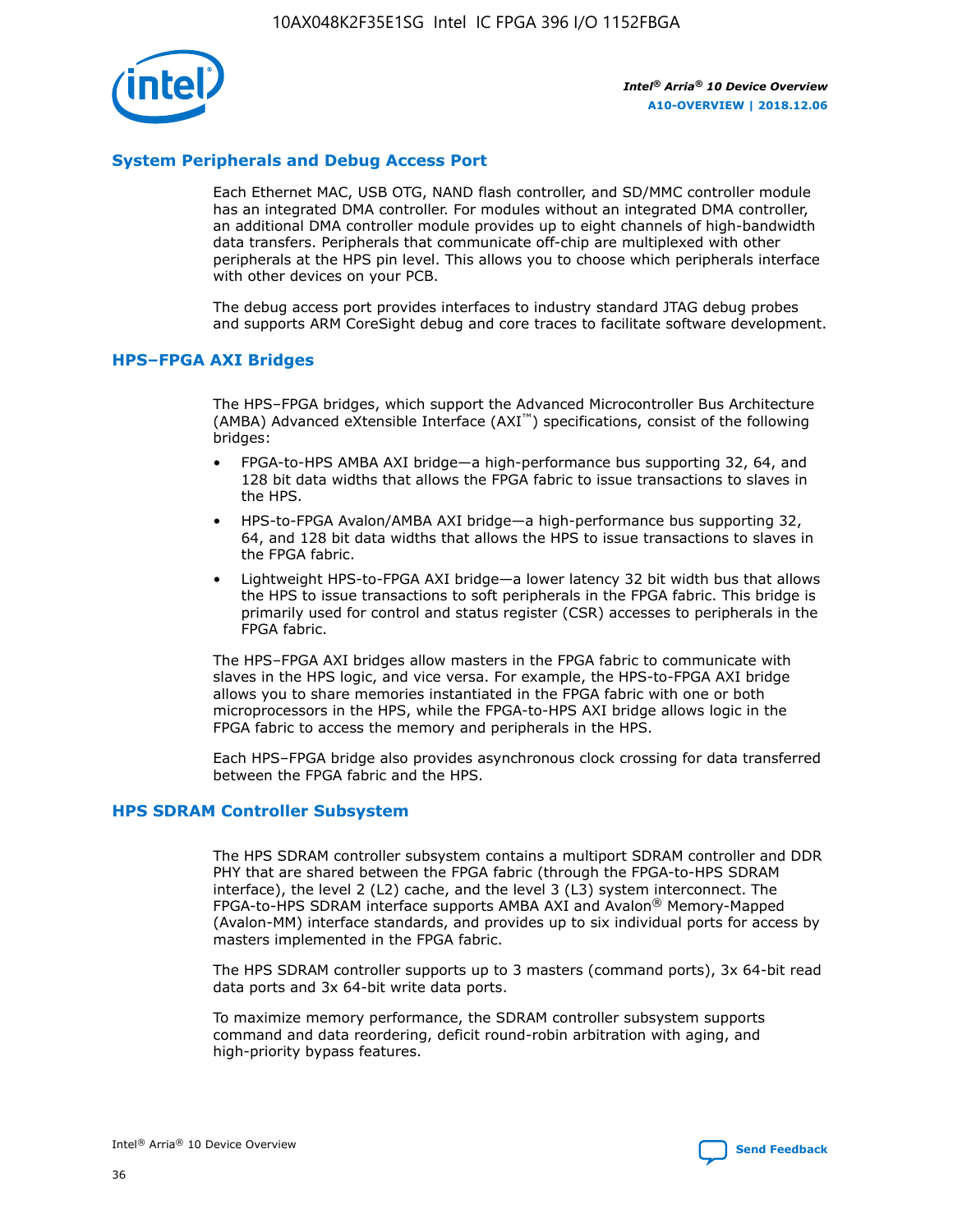

## **FPGA Configuration and HPS Booting**

The FPGA fabric and HPS in the SoC FPGA must be powered at the same time. You can reduce the clock frequencies or gate the clocks to reduce dynamic power.

Once powered, the FPGA fabric and HPS can be configured independently thus providing you with more design flexibility:

- You can boot the HPS independently. After the HPS is running, the HPS can fully or partially reconfigure the FPGA fabric at any time under software control. The HPS can also configure other FPGAs on the board through the FPGA configuration controller.
- Configure the FPGA fabric first, and then boot the HPS from memory accessible to the FPGA fabric.

## **Hardware and Software Development**

For hardware development, you can configure the HPS and connect your soft logic in the FPGA fabric to the HPS interfaces using the Platform Designer system integration tool in the Intel Quartus Prime software.

For software development, the ARM-based SoC FPGA devices inherit the rich software development ecosystem available for the ARM Cortex-A9 MPCore processor. The software development process for Intel SoC FPGAs follows the same steps as those for other SoC devices from other manufacturers. Support for Linux\*, VxWorks\*, and other operating systems are available for the SoC FPGAs. For more information on the operating systems support availability, contact the Intel FPGA sales team.

You can begin device-specific firmware and software development on the Intel SoC FPGA Virtual Target. The Virtual Target is a fast PC-based functional simulation of a target development system—a model of a complete development board. The Virtual Target enables the development of device-specific production software that can run unmodified on actual hardware.

## **Dynamic and Partial Reconfiguration**

The Intel Arria 10 devices support dynamic and partial reconfiguration. You can use dynamic and partial reconfiguration simultaneously to enable seamless reconfiguration of both the device core and transceivers.

## **Dynamic Reconfiguration**

You can reconfigure the PMA and PCS blocks while the device continues to operate. This feature allows you to change the data rates, protocol, and analog settings of a channel in a transceiver bank without affecting on-going data transfer in other transceiver banks. This feature is ideal for applications that require dynamic multiprotocol or multirate support.

## **Partial Reconfiguration**

Using partial reconfiguration, you can reconfigure some parts of the device while keeping the device in operation.

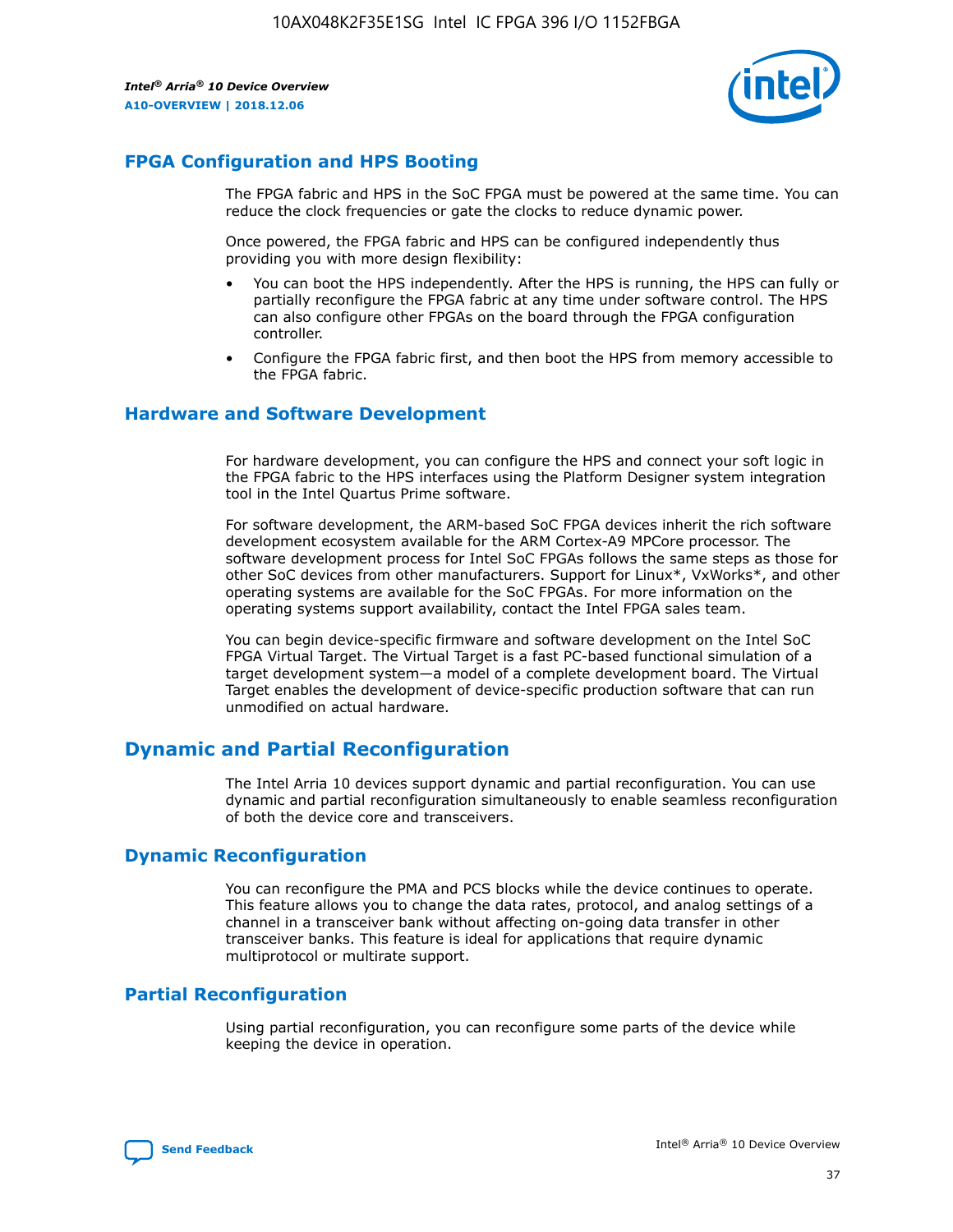

Instead of placing all device functions in the FPGA fabric, you can store some functions that do not run simultaneously in external memory and load them only when required. This capability increases the effective logic density of the device, and lowers cost and power consumption.

In the Intel solution, you do not have to worry about intricate device architecture to perform a partial reconfiguration. The partial reconfiguration capability is built into the Intel Quartus Prime design software, making such time-intensive task simple.

Intel Arria 10 devices support partial reconfiguration in the following configuration options:

- Using an internal host:
	- All supported configuration modes where the FPGA has access to external memory devices such as serial and parallel flash memory.
	- Configuration via Protocol [CvP (PCIe)]
- Using an external host—passive serial (PS), fast passive parallel (FPP) x8, FPP x16, and FPP x32 I/O interface.

# **Enhanced Configuration and Configuration via Protocol**

## **Table 25. Configuration Schemes and Features of Intel Arria 10 Devices**

Intel Arria 10 devices support 1.8 V programming voltage and several configuration schemes.

| <b>Scheme</b>                                                          | <b>Data</b><br><b>Width</b> | <b>Max Clock</b><br>Rate<br>(MHz) | <b>Max Data</b><br>Rate<br>(Mbps)<br>(13) | <b>Decompression</b> | <b>Design</b><br>Security <sup>(1</sup><br>4) | <b>Partial</b><br>Reconfiguration<br>(15) | <b>Remote</b><br><b>System</b><br><b>Update</b> |
|------------------------------------------------------------------------|-----------------------------|-----------------------------------|-------------------------------------------|----------------------|-----------------------------------------------|-------------------------------------------|-------------------------------------------------|
| <b>JTAG</b>                                                            | 1 bit                       | 33                                | 33                                        |                      |                                               | Yes <sup>(16)</sup>                       |                                                 |
| Active Serial (AS)<br>through the<br>EPCO-L<br>configuration<br>device | 1 bit,<br>4 bits            | 100                               | 400                                       | Yes                  | Yes                                           | $Y_{PS}(16)$                              | Yes                                             |
| Passive serial (PS)<br>through CPLD or<br>external<br>microcontroller  | 1 bit                       | 100                               | 100                                       | Yes                  | Yes                                           | Yes(16)                                   | Parallel<br>Flash<br>Loader<br>(PFL) IP<br>core |
|                                                                        |                             |                                   |                                           |                      |                                               |                                           | continued                                       |

<sup>(13)</sup> Enabling either compression or design security features affects the maximum data rate. Refer to the Intel Arria 10 Device Datasheet for more information.

<sup>(14)</sup> Encryption and compression cannot be used simultaneously.

 $<sup>(15)</sup>$  Partial reconfiguration is an advanced feature of the device family. If you are interested in</sup> using partial reconfiguration, contact Intel for support.

 $(16)$  Partial configuration can be performed only when it is configured as internal host.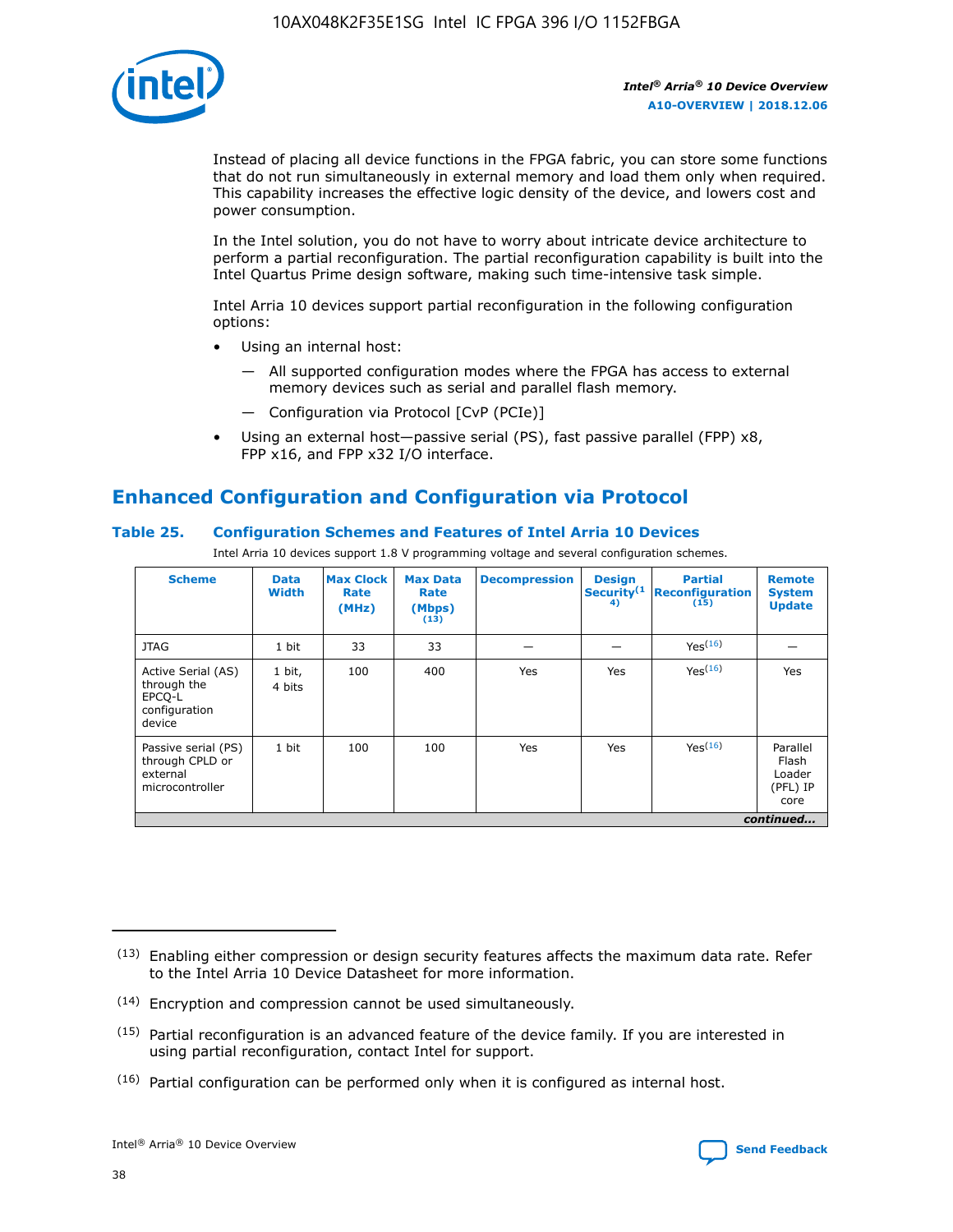

| <b>Scheme</b>                                   | <b>Data</b><br><b>Width</b> | <b>Max Clock</b><br>Rate<br>(MHz) | <b>Max Data</b><br>Rate<br>(Mbps)<br>(13) | <b>Decompression</b> | <b>Design</b><br>Security <sup>(1</sup><br>4) | <b>Partial</b><br><b>Reconfiguration</b><br>(15) | <b>Remote</b><br><b>System</b><br><b>Update</b> |
|-------------------------------------------------|-----------------------------|-----------------------------------|-------------------------------------------|----------------------|-----------------------------------------------|--------------------------------------------------|-------------------------------------------------|
| Fast passive                                    | 8 bits                      | 100                               | 3200                                      | Yes                  | Yes                                           | Yes(17)                                          | PFL IP                                          |
| parallel (FPP)<br>through CPLD or               | 16 bits                     |                                   |                                           | Yes                  | Yes                                           |                                                  | core                                            |
| external<br>microcontroller                     | 32 bits                     |                                   |                                           | Yes                  | Yes                                           |                                                  |                                                 |
| Configuration via                               | 16 bits                     | 100                               | 3200                                      | Yes                  | Yes                                           | Yes <sup>(17)</sup>                              |                                                 |
| <b>HPS</b>                                      | 32 bits                     |                                   |                                           | Yes                  | Yes                                           |                                                  |                                                 |
| Configuration via<br>Protocol [CvP<br>$(PCIe*)$ | x1, x2,<br>x4, x8<br>lanes  |                                   | 8000                                      | Yes                  | Yes                                           | Yes <sup>(16)</sup>                              |                                                 |

You can configure Intel Arria 10 devices through PCIe using Configuration via Protocol (CvP). The Intel Arria 10 CvP implementation conforms to the PCIe 100 ms power-up-to-active time requirement.

#### **Related Information**

[Configuration via Protocol \(CvP\) Implementation in Intel FPGAs User Guide](https://www.intel.com/content/www/us/en/programmable/documentation/dsu1441819344145.html#dsu1442269728522) Provides more information about the CvP configuration scheme.

## **SEU Error Detection and Correction**

Intel Arria 10 devices offer robust and easy-to-use single-event upset (SEU) error detection and correction circuitry.

The detection and correction circuitry includes protection for Configuration RAM (CRAM) programming bits and user memories. The CRAM is protected by a continuously running CRC error detection circuit with integrated ECC that automatically corrects one or two errors and detects higher order multi-bit errors. When more than two errors occur, correction is available through reloading of the core programming file, providing a complete design refresh while the FPGA continues to operate.

The physical layout of the Intel Arria 10 CRAM array is optimized to make the majority of multi-bit upsets appear as independent single-bit or double-bit errors which are automatically corrected by the integrated CRAM ECC circuitry. In addition to the CRAM protection, the M20K memory blocks also include integrated ECC circuitry and are layout-optimized for error detection and correction. The MLAB does not have ECC.

(14) Encryption and compression cannot be used simultaneously.

<sup>(17)</sup> Supported at a maximum clock rate of 100 MHz.



 $(13)$  Enabling either compression or design security features affects the maximum data rate. Refer to the Intel Arria 10 Device Datasheet for more information.

 $(15)$  Partial reconfiguration is an advanced feature of the device family. If you are interested in using partial reconfiguration, contact Intel for support.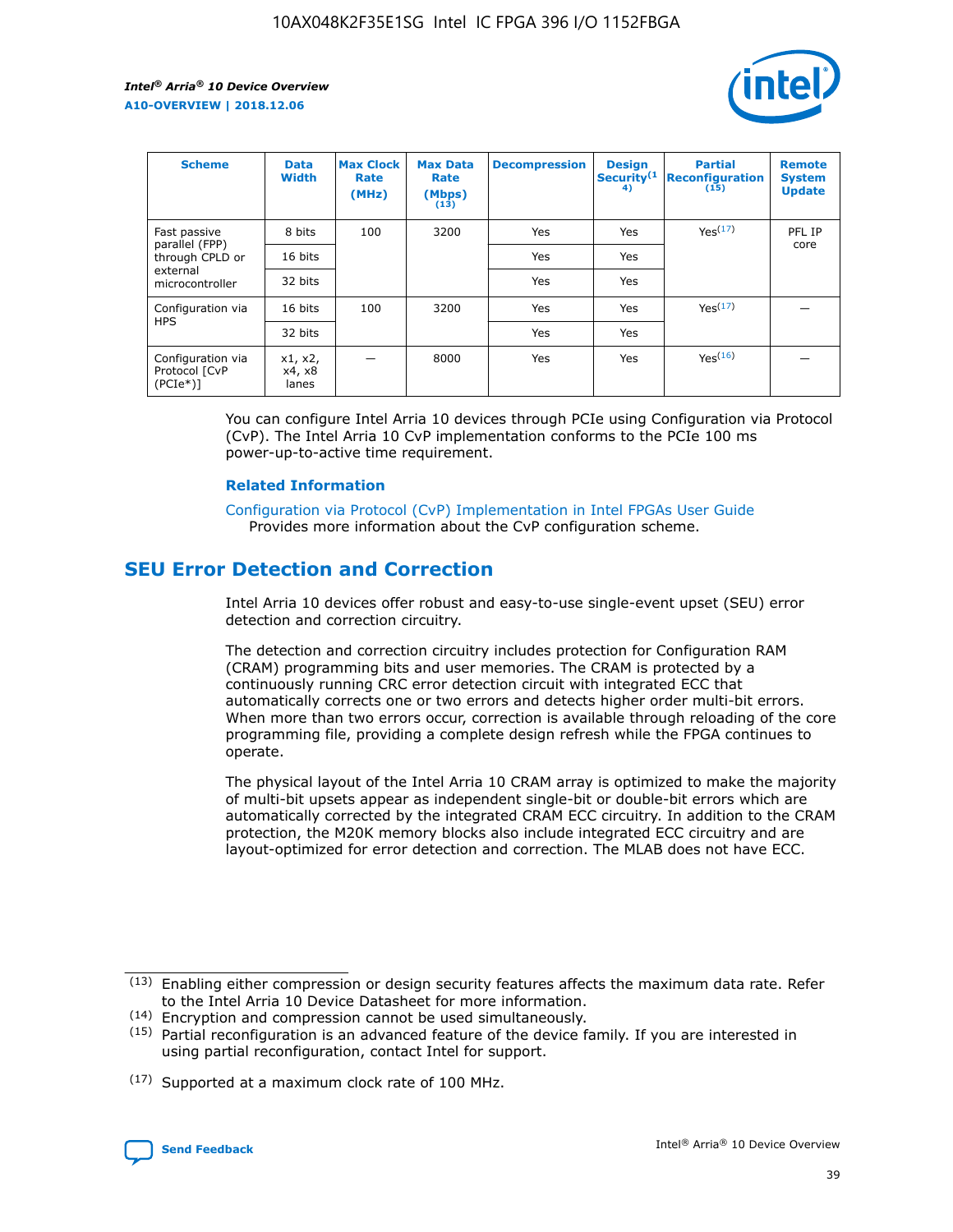

## **Power Management**

Intel Arria 10 devices leverage the advanced 20 nm process technology, a low 0.9 V core power supply, an enhanced core architecture, and several optional power reduction techniques to reduce total power consumption by as much as 40% compared to Arria V devices and as much as 60% compared to Stratix V devices.

The optional power reduction techniques in Intel Arria 10 devices include:

- **SmartVID**—a code is programmed into each device during manufacturing that allows a smart regulator to operate the device at lower core  $V_{CC}$  while maintaining performance
- **Programmable Power Technology**—non-critical timing paths are identified by the Intel Quartus Prime software and the logic in these paths is biased for low power instead of high performance
- **Low Static Power Options**—devices are available with either standard static power or low static power while maintaining performance

Furthermore, Intel Arria 10 devices feature Intel's industry-leading low power transceivers and include a number of hard IP blocks that not only reduce logic resources but also deliver substantial power savings compared to soft implementations. In general, hard IP blocks consume up to 90% less power than the equivalent soft logic implementations.

## **Incremental Compilation**

The Intel Quartus Prime software incremental compilation feature reduces compilation time and helps preserve performance to ease timing closure. The incremental compilation feature enables the partial reconfiguration flow for Intel Arria 10 devices.

Incremental compilation supports top-down, bottom-up, and team-based design flows. This feature facilitates modular, hierarchical, and team-based design flows where different designers compile their respective design sections in parallel. Furthermore, different designers or IP providers can develop and optimize different blocks of the design independently. These blocks can then be imported into the top level project.

# **Document Revision History for Intel Arria 10 Device Overview**

| <b>Document</b><br><b>Version</b> | <b>Changes</b>                                                                                                                                                                                                                                                              |
|-----------------------------------|-----------------------------------------------------------------------------------------------------------------------------------------------------------------------------------------------------------------------------------------------------------------------------|
| 2018.12.06                        | Added links to Intel Arria 10 device errata documents.<br>Removed automotive temperature option from the Intel Arria 10 GX devices.<br>Removed -3 fabric speed grade from the Intel Arria 10 GT devices.<br>Updated power options for the Intel Arria 10 GX and GT devices. |
| 2018.04.09                        | Updated the lowest $V_{CC}$ from 0.83 V to 0.82 V in the topic listing a summary of the device features.                                                                                                                                                                    |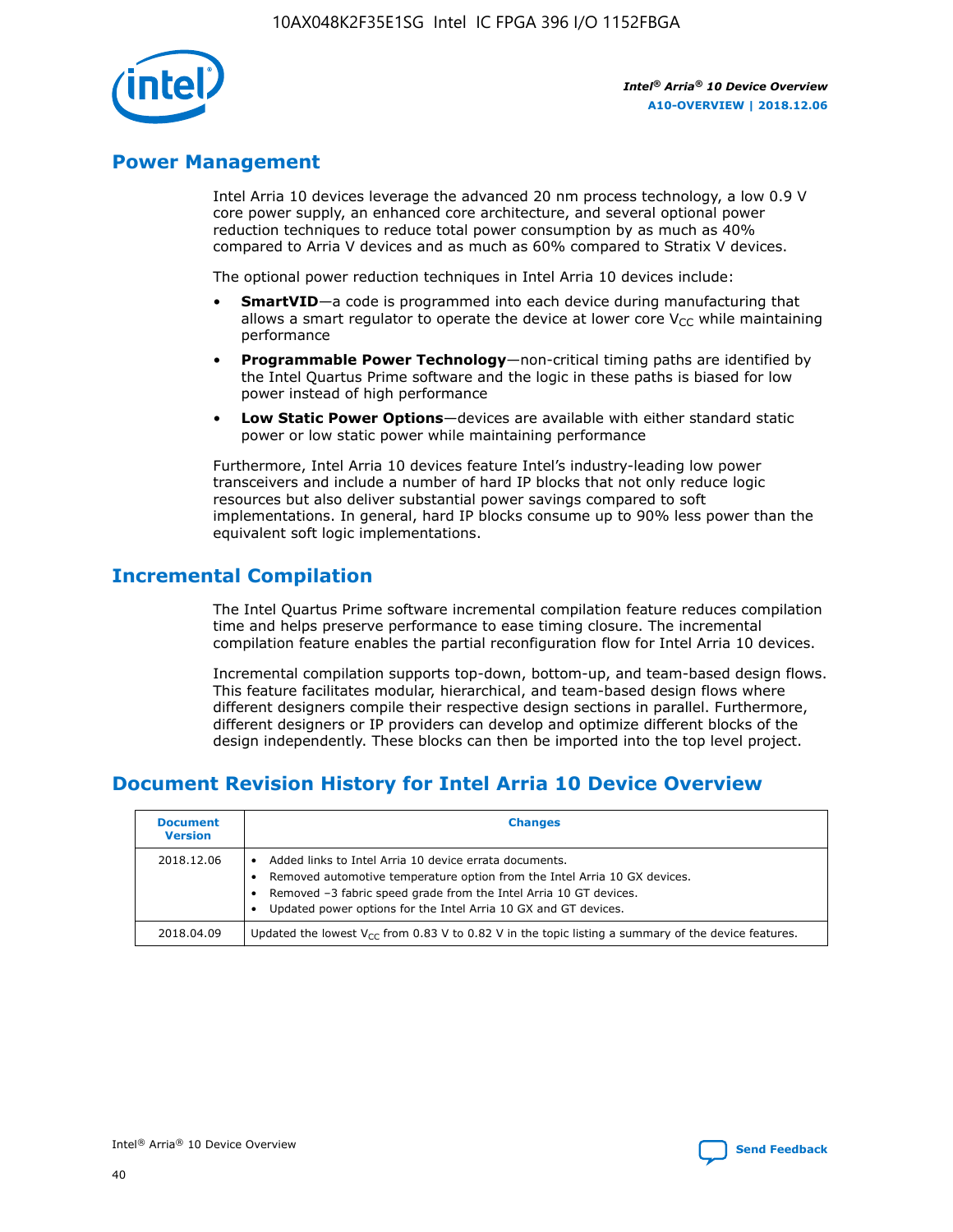

| <b>Date</b>    | <b>Version</b> | <b>Changes</b>                                                                                                                                                                                                                                                                                                                                                                                                                                                                                                                                                                                                                                                                                                                                                                                                                                                                                                                                               |
|----------------|----------------|--------------------------------------------------------------------------------------------------------------------------------------------------------------------------------------------------------------------------------------------------------------------------------------------------------------------------------------------------------------------------------------------------------------------------------------------------------------------------------------------------------------------------------------------------------------------------------------------------------------------------------------------------------------------------------------------------------------------------------------------------------------------------------------------------------------------------------------------------------------------------------------------------------------------------------------------------------------|
| January 2018   | 2018.01.17     | Updated the maximum data rate for HPS (Intel Arria 10 SX devices<br>external memory interface DDR3 controller from 2,166 Mbps to 2,133<br>Mbps.<br>Updated maximum frequency supported for half rate QDRII and QDRII<br>+ SRAM to 633 MHz in Memory Standards Supported by the Soft<br>Memory Controller table.<br>Updated transceiver backplane capability to 12.5 Gbps.<br>Removed transceiver speed grade 5 in Sample Ordering Core and<br>Available Options for Intel Arria 10 GX Devices figure.<br>Removed package code 40, low static power, SmartVID, industrial, and<br>military operating temperature support from Sample Ordering Core and<br>Available Options for Intel Arria 10 GT Devices figure.<br>Updated short reach transceiver rate for Intel Arria 10 GT devices to<br>25.8 Gbps.<br>Removed On-Die Instrumentation - EyeQ and Jitter Margin Tool<br>support from PMA Features of the Transceivers in Intel Arria 10 Devices<br>table. |
| September 2017 | 2017.09.20     | Updated the maximum speed of the DDR4 external memory interface from<br>1,333 MHz/2,666 Mbps to 1,200 MHz/2,400 Mbps.                                                                                                                                                                                                                                                                                                                                                                                                                                                                                                                                                                                                                                                                                                                                                                                                                                        |
| July 2017      | 2017.07.13     | Corrected the automotive temperature range in the figure showing the<br>available options for the Intel Arria 10 GX devices from "-40°C to 100°C"<br>to "-40°C to 125°C".                                                                                                                                                                                                                                                                                                                                                                                                                                                                                                                                                                                                                                                                                                                                                                                    |
| July 2017      | 2017.07.06     | Added automotive temperature option to Intel Arria 10 GX device family.                                                                                                                                                                                                                                                                                                                                                                                                                                                                                                                                                                                                                                                                                                                                                                                                                                                                                      |
| May 2017       | 2017.05.08     | Corrected protocol names with "1588" to "IEEE 1588v2".<br>Updated the vertical migration table to remove vertical migration<br>$\bullet$<br>between Intel Arria 10 GX and Intel Arria 10 SX device variants.<br>Removed all "Preliminary" marks.                                                                                                                                                                                                                                                                                                                                                                                                                                                                                                                                                                                                                                                                                                             |
| March 2017     | 2017.03.15     | Removed the topic about migration from Intel Arria 10 to Intel Stratix<br>10 devices.<br>Rebranded as Intel.<br>$\bullet$                                                                                                                                                                                                                                                                                                                                                                                                                                                                                                                                                                                                                                                                                                                                                                                                                                    |
| October 2016   | 2016.10.31     | Removed package F36 from Intel Arria 10 GX devices.<br>Updated Intel Arria 10 GT sample ordering code and maximum GX<br>$\bullet$<br>transceiver count. Intel Arria 10 GT devices are available only in the<br>SF45 package option with a maximum of 72 transceivers.                                                                                                                                                                                                                                                                                                                                                                                                                                                                                                                                                                                                                                                                                        |
| May 2016       | 2016.05.02     | Updated the FPGA Configuration and HPS Booting topic.<br>$\bullet$<br>Remove V <sub>CC</sub> PowerManager from the Summary of Features, Power<br>Management and Arria 10 Device Variants and packages topics. This<br>feature is no longer supported in Arria 10 devices.<br>Removed LPDDR3 from the Memory Standards Supported by the HPS<br>Hard Memory Controller table in the Memory Standards Supported by<br>Intel Arria 10 Devices topic. This standard is only supported by the<br>FPGA.<br>Removed transceiver speed grade 5 from the Device Variants and<br>Packages topic for Arria 10 GX and SX devices.                                                                                                                                                                                                                                                                                                                                         |
| February 2016  | 2016.02.11     | Changed the maximum Arria 10 GT datarate to 25.8 Gbps and the<br>minimum datarate to 1 Gbps globally.<br>Revised the state for Core clock networks in the Summary of Features<br>topic.<br>Changed the transceiver parameters in the "Summary of Features for<br>Arria 10 Devices" table.<br>Changed the transceiver parameters in the "Maximum Resource Counts"<br>for Arria 10 GT Devices" table.<br>Changed the package availability for GT devices in the "Package Plan<br>for Arria 10 GT Devices" table.<br>Changed the package configurations for GT devices in the "Migration"<br>Capability Across Arria 10 Product Lines" figure.<br>continued                                                                                                                                                                                                                                                                                                     |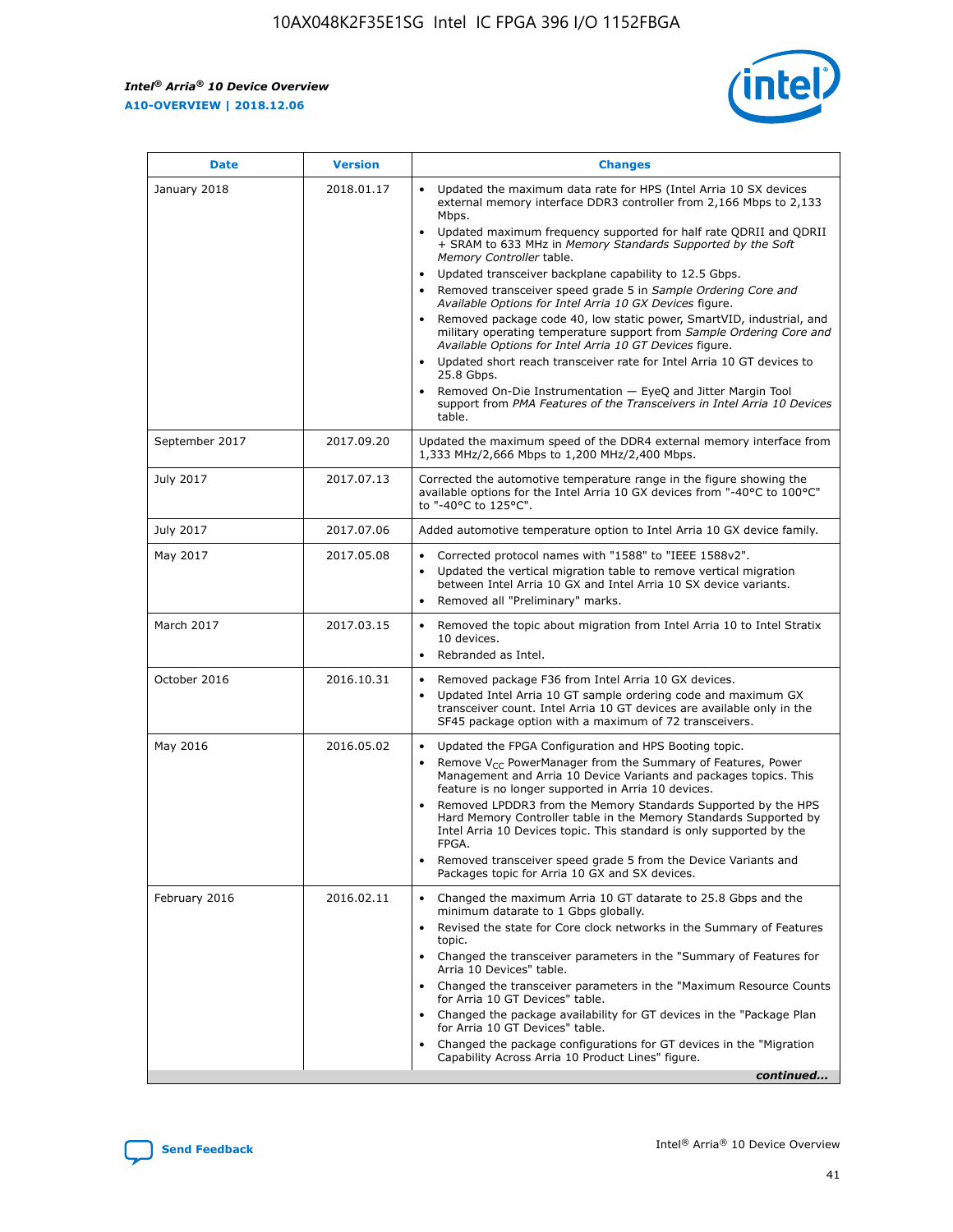

| <b>Date</b>   | <b>Version</b> | <b>Changes</b>                                                                                                                                                               |
|---------------|----------------|------------------------------------------------------------------------------------------------------------------------------------------------------------------------------|
|               |                | • Changed transceiver parameters in the "Low Power Serial Transceivers"<br>section.                                                                                          |
|               |                | • Changed the transceiver descriptions in the "Device Variants for the<br>Arria 10 Device Family" table.                                                                     |
|               |                | Changed the "Sample Ordering Code and Available Options for Arria 10<br>$\bullet$<br>GT Devices" figure.                                                                     |
|               |                | Changed the datarates for GT devices in the "PMA Features" section.                                                                                                          |
|               |                | Changed the datarates for GT devices in the "PCS Features" section.<br>$\bullet$                                                                                             |
| December 2015 | 2015.12.14     | Updated the number of M20K memory blocks for Arria 10 GX 660 from<br>2133 to 2131 and corrected the total RAM bit from 48,448 Kb to<br>48,408 Kb.                            |
|               |                | Corrected the number of DSP blocks for Arria 10 GX 660 from 1688 to<br>1687 in the table listing floating-point arithmetic resources.                                        |
| November 2015 | 2015.11.02     | Updated the maximum resources for Arria 10 GX 220, GX 320, GX 480,<br>$\bullet$<br>GX 660, SX 220, SX 320, SX 480, and SX 660.                                               |
|               |                | • Updated resource count for Arria 10 GX 320, GX 480, GX 660, SX 320,<br>SX 480, a SX 660 devices in Number of Multipliers in Intel Arria 10<br><b>Devices</b> table.        |
|               |                | Updated the available options for Arria 10 GX, GT, and SX.                                                                                                                   |
|               |                | Changed instances of Quartus II to Quartus Prime.<br>$\bullet$                                                                                                               |
| June 2015     | 2015.06.15     | Corrected label for Intel Arria 10 GT product lines in the vertical migration<br>figure.                                                                                     |
| May 2015      | 2015.05.15     | Corrected the DDR3 half rate and quarter rate maximum frequencies in the<br>table that lists the memory standards supported by the Intel Arria 10 hard<br>memory controller. |
| May 2015      | 2015.05.04     | • Added support for 13.5G JESD204b in the Summary of Features table.                                                                                                         |
|               |                | • Added a link to Arria 10 GT Channel Usage in the Arria 10 GT Package<br>Plan topic.                                                                                        |
|               |                | • Added a note to the table, Maximum Resource Counts for Arria 10 GT<br>devices.                                                                                             |
|               |                | • Updated the power requirements of the transceivers in the Low Power<br>Serial Transceivers topic.                                                                          |
| January 2015  | 2015.01.23     | • Added floating point arithmetic features in the Summary of Features<br>table.                                                                                              |
|               |                | • Updated the total embedded memory from 38.38 megabits (Mb) to<br>65.6 Mb.                                                                                                  |
|               |                | • Updated the table that lists the memory standards supported by Intel<br>Arria 10 devices.                                                                                  |
|               |                | Removed support for DDR3U, LPDDR3 SDRAM, RLDRAM 2, and DDR2.                                                                                                                 |
|               |                | Moved RLDRAM 3 support from hard memory controller to soft memory<br>controller. RLDRAM 3 support uses hard PHY with soft memory<br>controller.                              |
|               |                | Added soft memory controller support for QDR IV.<br>٠                                                                                                                        |
|               |                | Updated the maximum resource count table to include the number of<br>hard memory controllers available in each device variant.                                               |
|               |                | Updated the transceiver PCS data rate from 12.5 Gbps to 12 Gbps.<br>$\bullet$                                                                                                |
|               |                | Updated the max clock rate of PS, FPP x8, FPP x16, and Configuration<br>via HPS from 125 MHz to 100 MHz.                                                                     |
|               |                | Added a feature for fractional synthesis PLLs: PLL cascading.                                                                                                                |
|               |                | Updated the HPS programmable general-purpose I/Os from 54 to 62.<br>$\bullet$                                                                                                |
|               |                | continued                                                                                                                                                                    |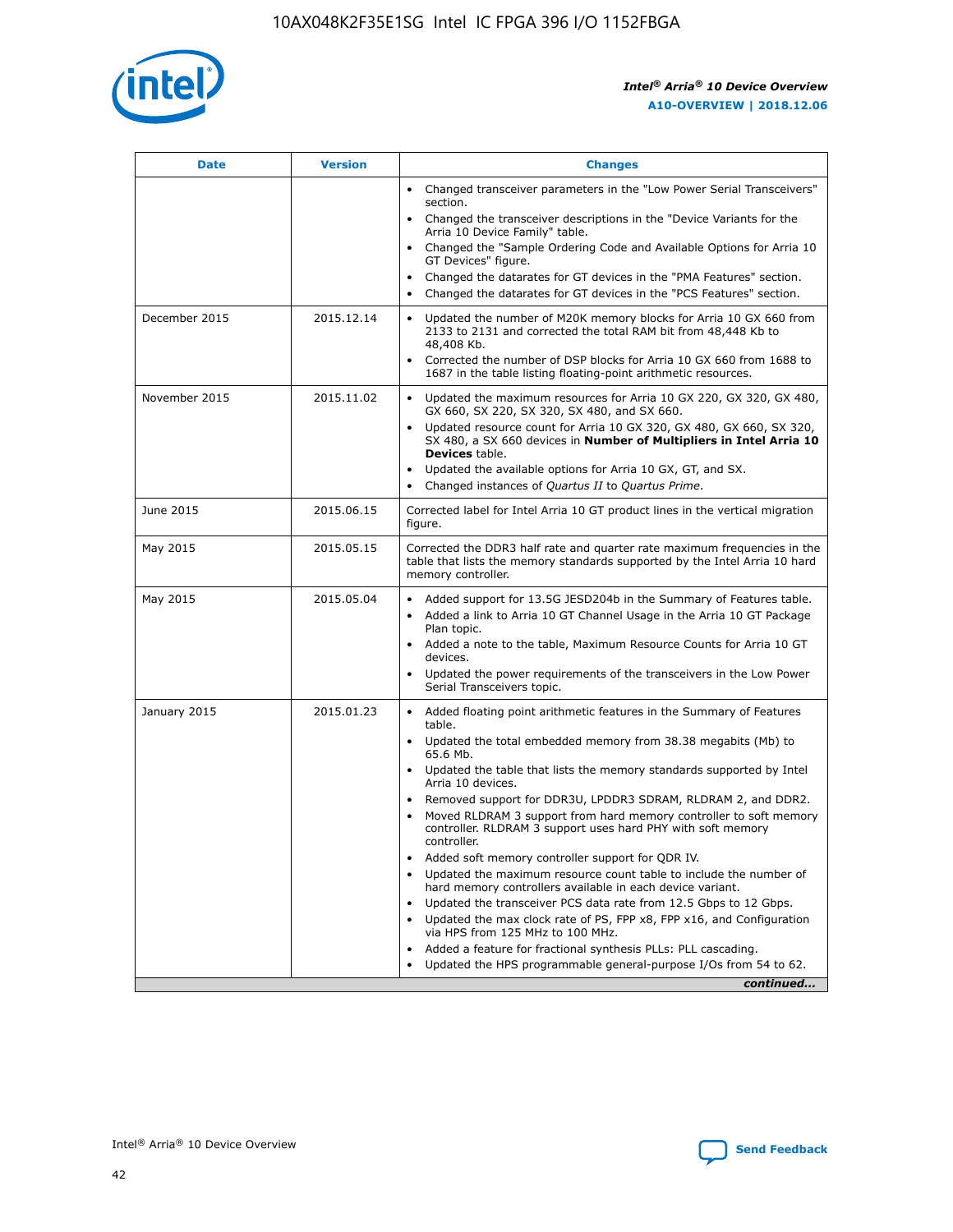r



| <b>Date</b>    | <b>Version</b> | <b>Changes</b>                                                                                                                                                                                                                                                                                                                                                                                                                                                                                                                         |
|----------------|----------------|----------------------------------------------------------------------------------------------------------------------------------------------------------------------------------------------------------------------------------------------------------------------------------------------------------------------------------------------------------------------------------------------------------------------------------------------------------------------------------------------------------------------------------------|
| September 2014 | 2014.09.30     | Corrected the 3 V I/O and LVDS I/O counts for F35 and F36 packages<br>of Arria 10 GX.<br>Corrected the 3 V I/O, LVDS I/O, and transceiver counts for the NF40<br>$\bullet$<br>package of the Arria GX 570 and 660.<br>Removed 3 V I/O, LVDS I/O, and transceiver counts for the NF40<br>package of the Arria GX 900 and 1150. The NF40 package is not<br>available for Arria 10 GX 900 and 1150.                                                                                                                                       |
| August 2014    | 2014.08.18     | Updated Memory (Kb) M20K maximum resources for Arria 10 GX 660<br>devices from 42,660 to 42,620.<br>Added GPIO columns consisting of LVDS I/O Bank and 3V I/O Bank in<br>$\bullet$<br>the Package Plan table.<br>Added how to use memory interface clock frequency higher than 533<br>$\bullet$<br>MHz in the I/O vertical migration.<br>Added information to clarify that RLDRAM3 support uses hard PHY with<br>$\bullet$<br>soft memory controller.<br>Added variable precision DSP blocks support for floating-point<br>arithmetic. |
| June 2014      | 2014.06.19     | Updated number of dedicated I/Os in the HPS block to 17.                                                                                                                                                                                                                                                                                                                                                                                                                                                                               |
| February 2014  | 2014.02.21     | Updated transceiver speed grade options for GT devices in Figure 2.                                                                                                                                                                                                                                                                                                                                                                                                                                                                    |
| February 2014  | 2014.02.06     | Updated data rate for Arria 10 GT devices from 28.1 Gbps to 28.3 Gbps.                                                                                                                                                                                                                                                                                                                                                                                                                                                                 |
| December 2013  | 2013.12.10     | Updated the HPS memory standards support from LPDDR2 to LPDDR3.<br>Updated HPS block diagram to include dedicated HPS I/O and FPGA<br>$\bullet$<br>Configuration blocks as well as repositioned SD/SDIO/MMC, DMA, SPI<br>and NAND Flash with ECC blocks.                                                                                                                                                                                                                                                                               |
| December 2013  | 2013.12.02     | Initial release.                                                                                                                                                                                                                                                                                                                                                                                                                                                                                                                       |